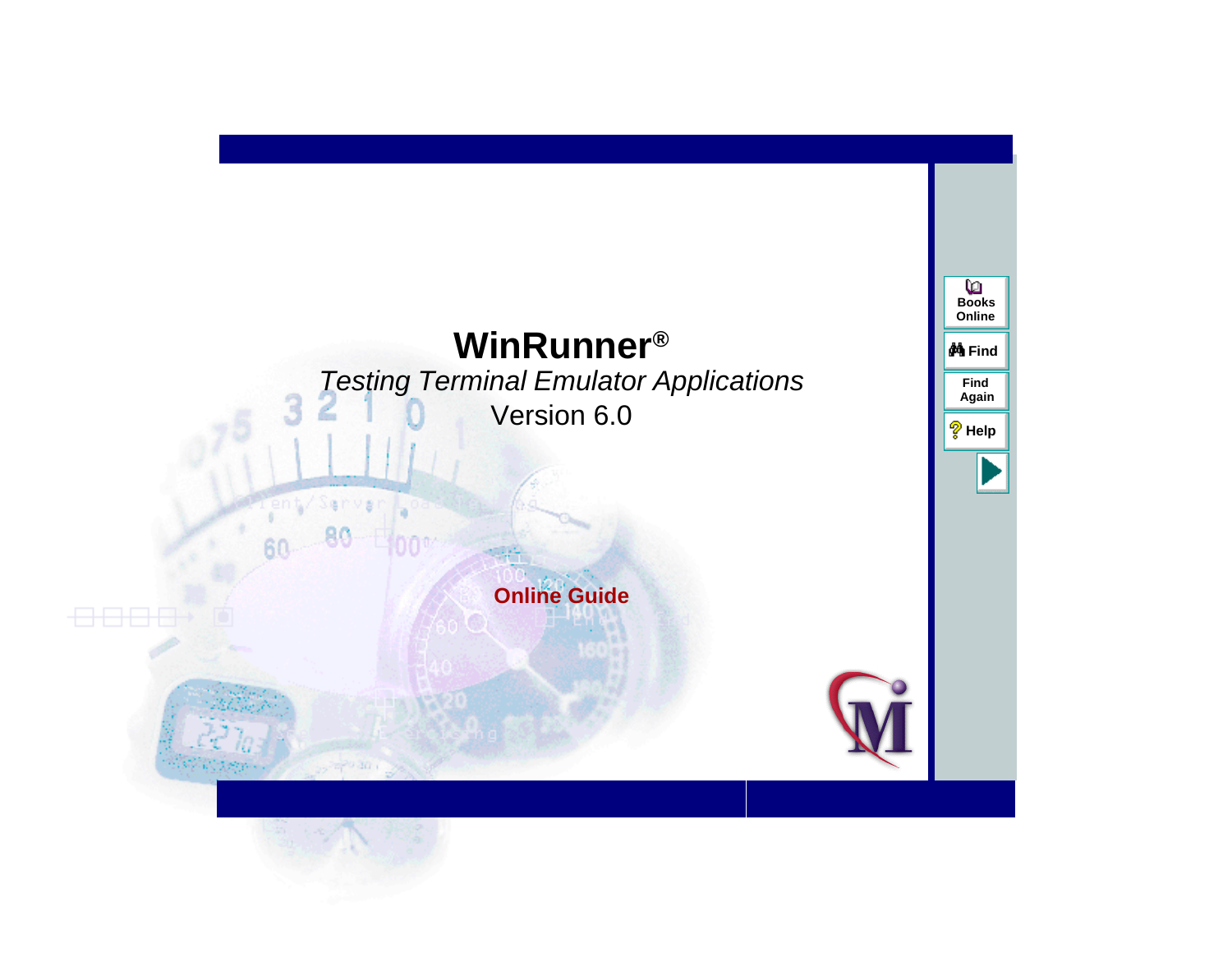# **Table of Contents**

<span id="page-1-0"></span>

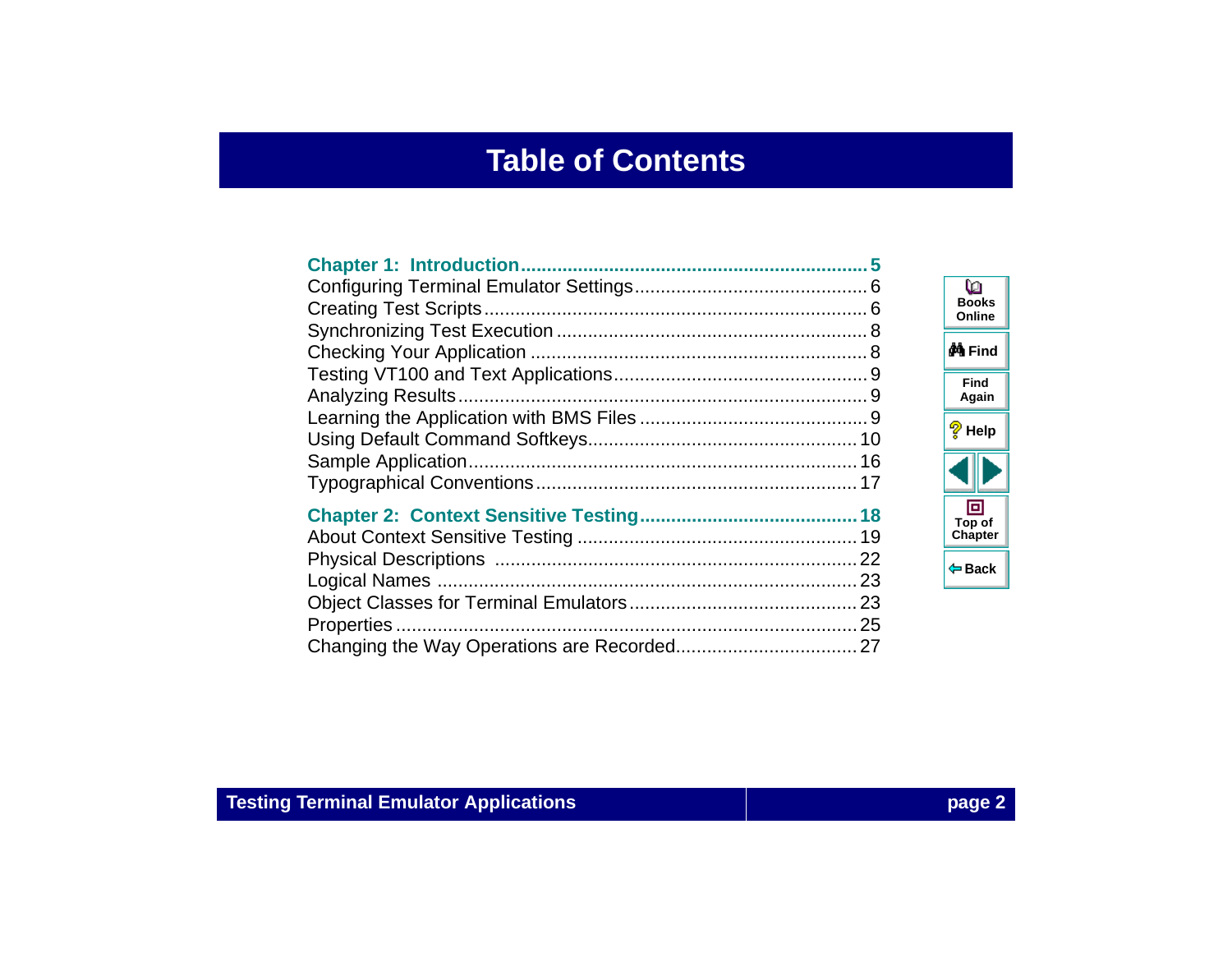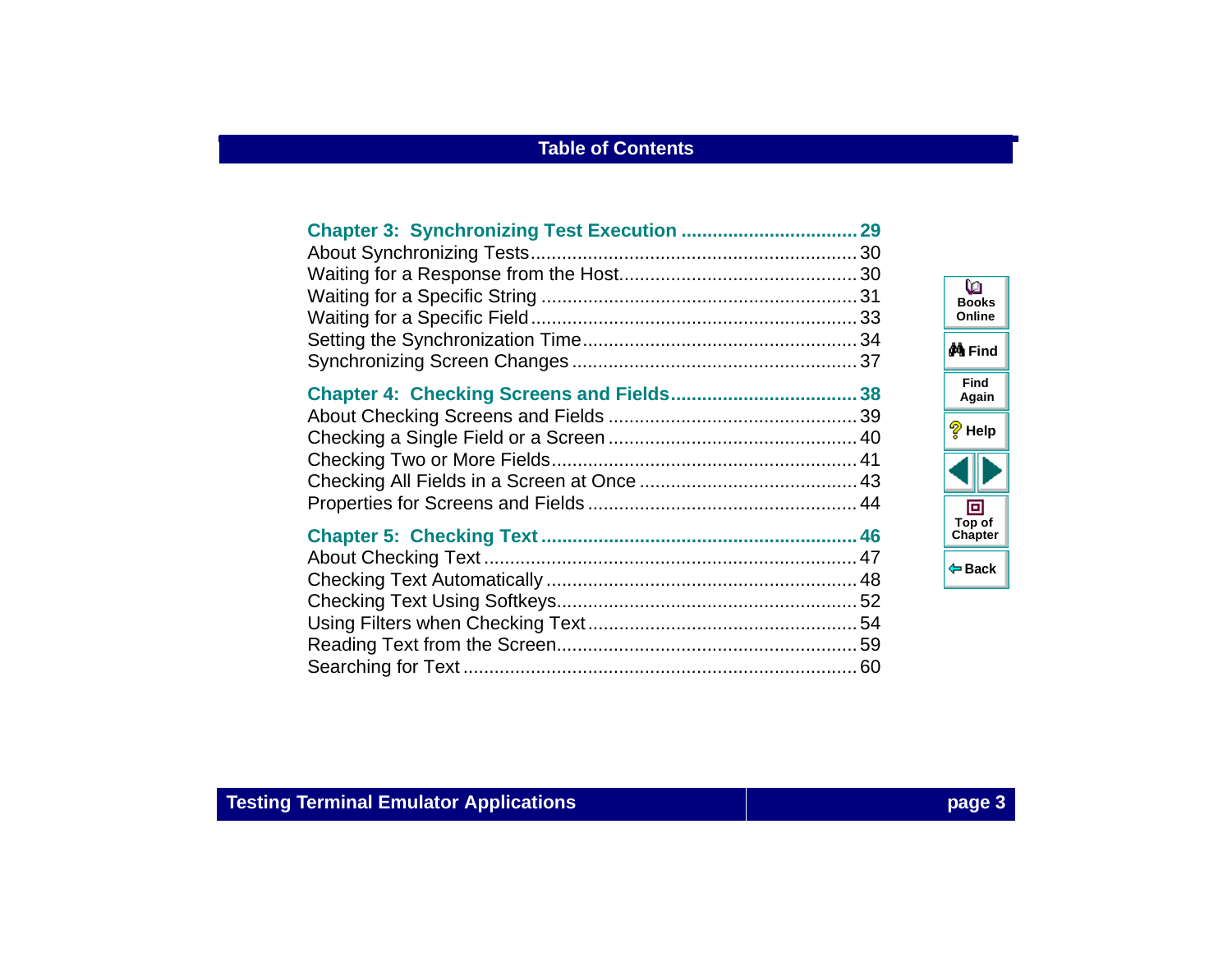| Chapter 8: Learning the Application with BMS Files  81 |  |
|--------------------------------------------------------|--|

|--|--|

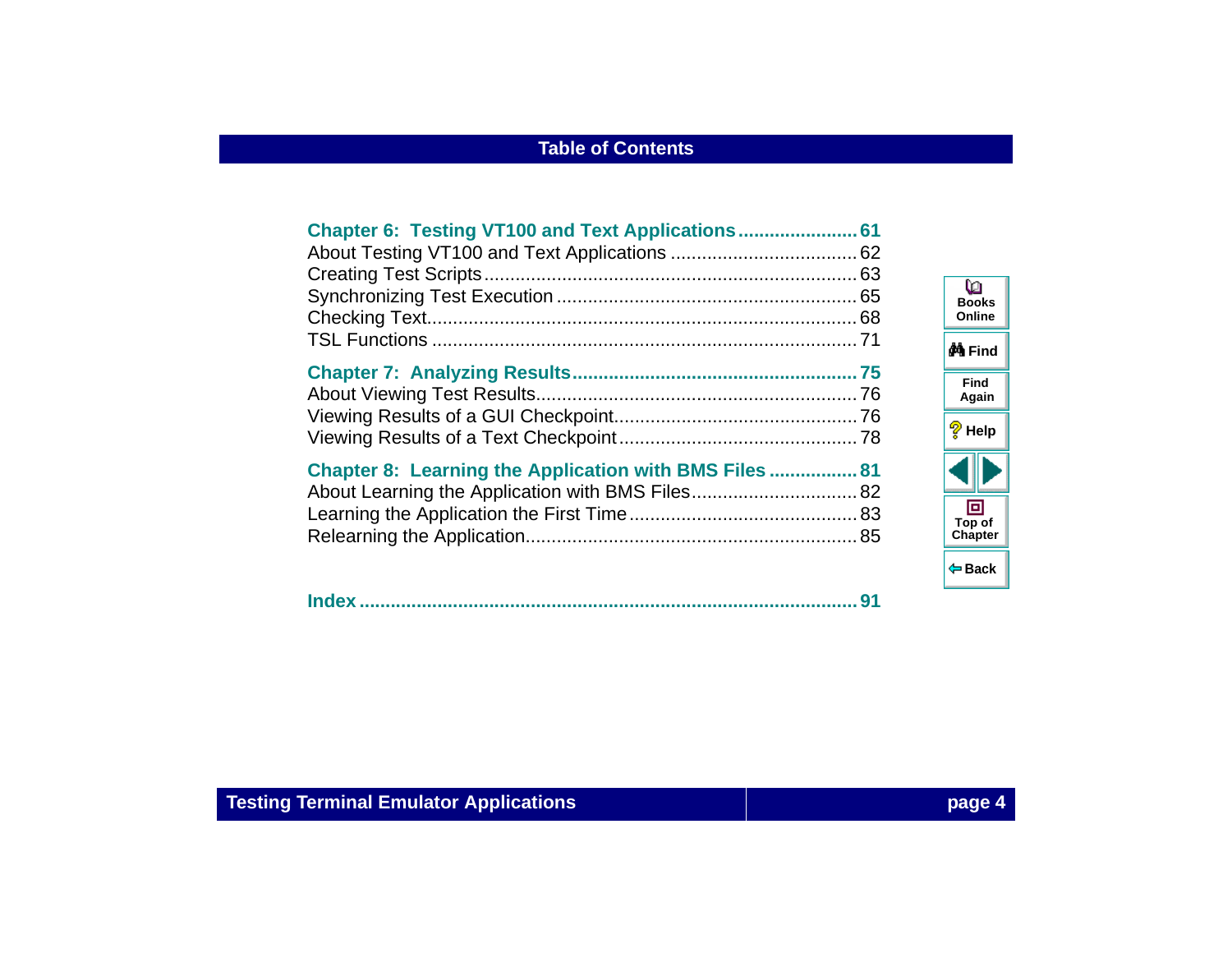# **Introduction**

<span id="page-4-1"></span><span id="page-4-0"></span>Welcome to WinRunner with add-in support for terminal emulator applications. You can use WinRunner to test mainframe, AS/400, and VAX/HP/UNIX applications running on 3270, 5250, and VT100 protocol terminal emulators, respectively.

When using WinRunner to test terminal emulator applications, you work in WinRunner's Context Sensitive recording mode. In Context Sensitive mode, WinRunner records the operations you perform in the context of the screens, fields, and PF keys of your mainframe, or AS/400 application.

As you work with your application, WinRunner inserts TSL statements representing your actions into a test script. Among these statements are the checkpoints that define the success criteria for your test.

WinRunner distinguishes between the window of the terminal emulator and screens in the host application. For the purposes of testing, the terminal emulator window consists of the frame and menus of the terminal emulator itself. The terminal emulator window remains constant throughout each terminal emulator session.

The screen refers to the area of the window in which the application appears. Each time the host responds to user input to the application, the screen changes.

This guide explains how to use WinRunner to test terminal emulator applications. It is recommended that you review the WinRunner User's Guide before you read this guide. If you are performing Year 2000 testing, also read the Testing for Year 2000 guide.

**Back**

**[Chapter](#page-4-1) Top of**

回

**Find**

**Again**

**Help**

**do Find** 

**BooksOnline**

o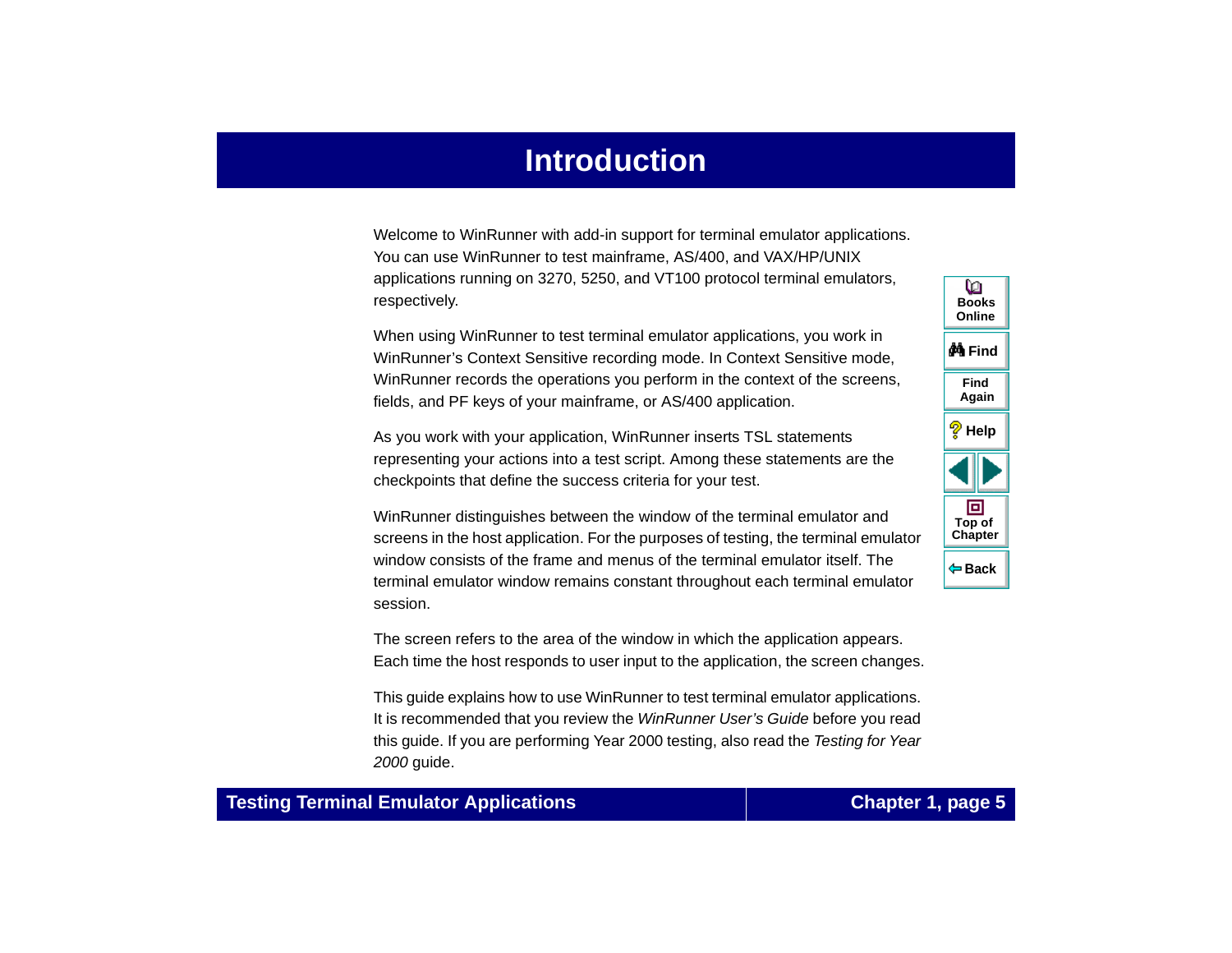# <span id="page-5-0"></span>**Configuring Terminal Emulator Settings**

You configure the terminal emulator settings when you install WinRunner. If, however, you need to modify any of the settings, select **Programs** <sup>&</sup>gt;**WinRunner** <sup>&</sup>gt;**Terminal Emulator Configuration** on the **Start** menu.

# <span id="page-5-1"></span>**Creating Test Scripts**

A test script consists of statements coded in Mercury Interactive's Test Script Language (TSL). These statements are generated automatically when you record, in response to input to the application. You can program statements manually, or mix recorded and programmed statements in the same test script.

By default, WinRunner records in Context Sensitive mode, meaning that the script reflects the objects on which you operate (such as screens and fields), and the type of operation you perform (such as pressing PF keys or typing in fields). Each object has a defined set of properties that determine its behavior and appearance. WinRunner learns these properties and uses them to identify and locate objects during a test run. For more information, see Chapter 2, **Context Sensitive Testing**.

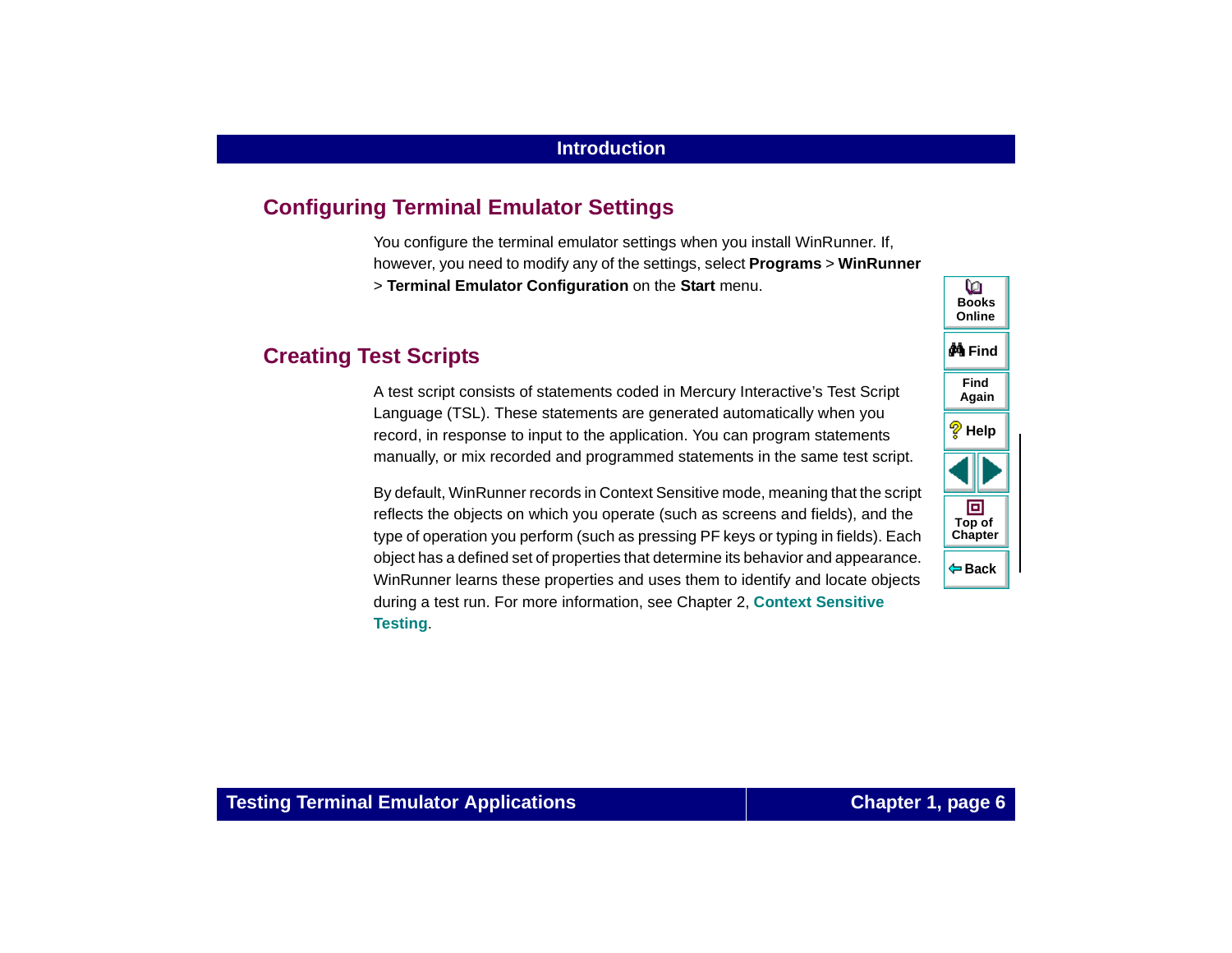### **Introduction**

The following is a sample of a WinRunner test script recorded on a terminal emulator application. The user presses the Enter key in the first screen of an application. WinRunner waits for the screen to change, and the user types the name "Minnie" in the appropriate field. The recorded statements show how WinRunner ensures that input is directed to the correct window. The comment (#) lines describe the statements.

# Activate the Terminal Emulator windowwin\_activate("RUMBA - DEMO");

# Press the Enter key TE\_send\_key(TE\_ENTER);

# Wait for the next screen to refreshTE\_wait\_sync();

# Direct input to the Logon screen set\_window("LOGON");

# Type in the user id ("Minnie") TE\_edit\_field("USERID","Minnie");

For information on TSL functions, refer to the TSL Online Reference (**Help** <sup>&</sup>gt; **TSL Online**).

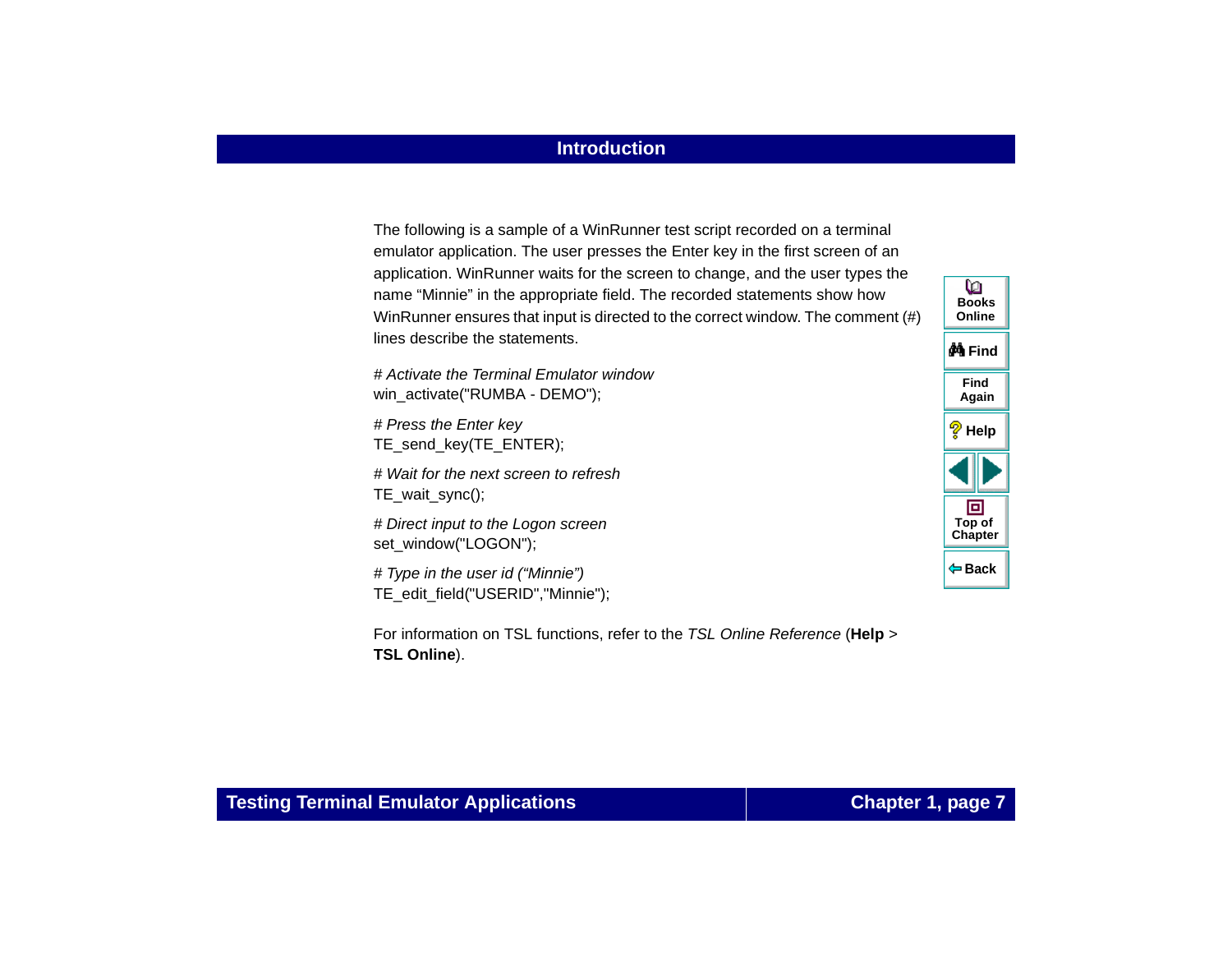# <span id="page-7-0"></span>**Synchronizing Test Execution**

When you record a test script, WinRunner inserts synchronization points automatically so that during a test run, execution will be delayed until the application is ready to receive input. You can also add synchronization points manually. For more information, see Chapter 3, **[Synchronizing Test Execution](#page-28-1)**.

# <span id="page-7-1"></span>**Checking Your Application**

WinRunner verifies the behavior of your application by comparing the expected results, captured when you created your test, to the actual results appearing when you run the test.

You can use two different kinds of checkpoints to verify your application:

#### • **GUI Checkpoints**

GUI checkpoints compare information about the screens and fields in your application interface disregarding their location on screen. You can add a GUI checkpoint that checks a single object, two or more objects, or an entire screen. For more information, see Chapter 4, **[Checking Screens and Fields](#page-37-1)**.

#### • **Text Checkpoints**

Text checkpoints compare on-screen text according to its physical location on the screen. WinRunner can capture the entire screen of the active terminal emulator window, or only the portion of the screen that you specify. For more information, see Chapter 5, **[Checking Text](#page-45-1)**.



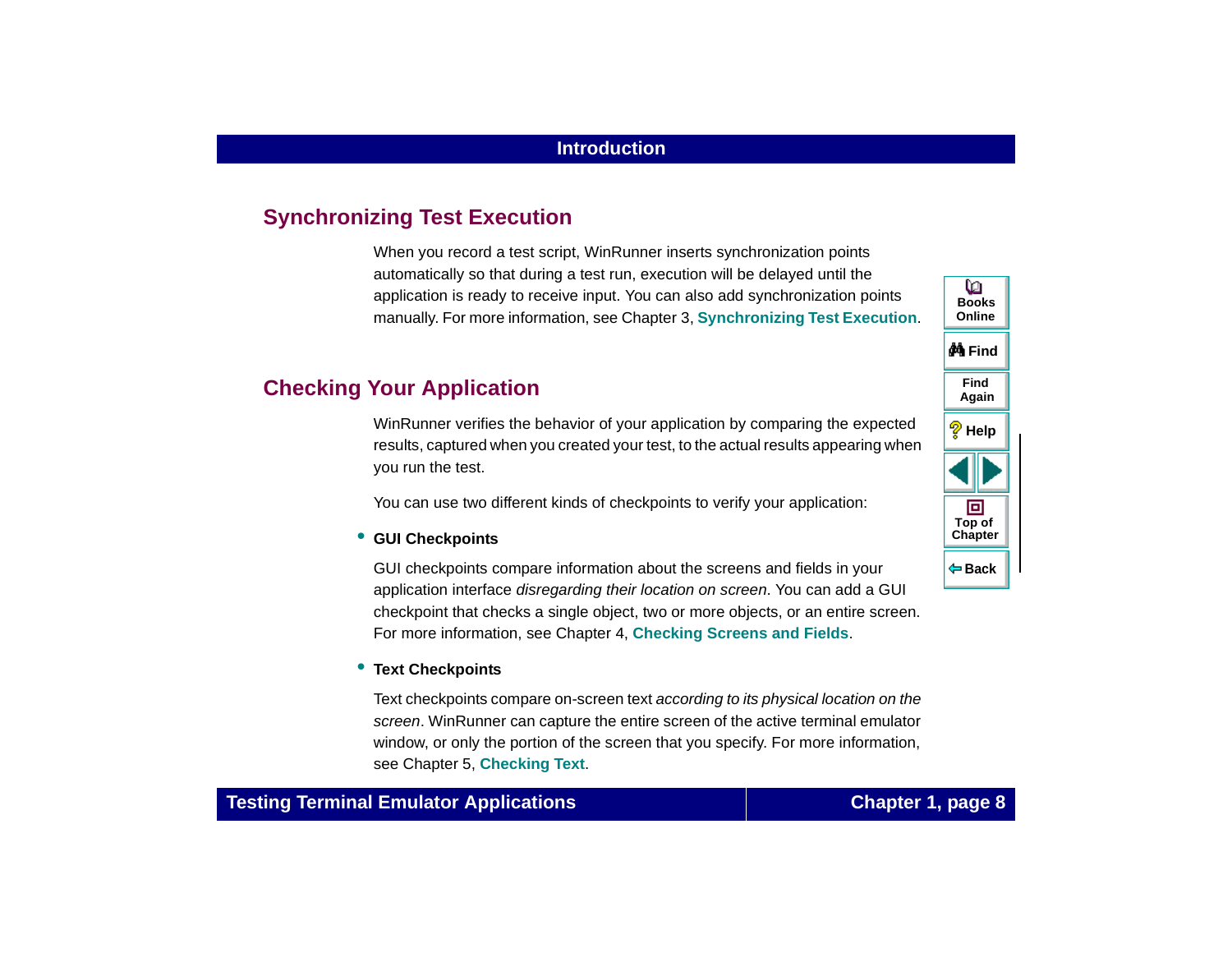# <span id="page-8-0"></span>**Testing VT100 and Text Applications**

You can use WinRunner to test terminal emulator applications that do not support the EHLLAPI protocol. This includes terminal applications such as VT100, VAX, UNIX, HP, and text applications. For more information, see Chapter 6, **[Testing](#page-60-1)  [VT100 and Text Applications](#page-60-1)**.

### <span id="page-8-1"></span>**Analyzing Results**

After you execute a test, you can view a report of all the major events that occurred during the test run in order to determine its success or failure. For more information, see Chapter 7, **[Analyzing Results](#page-74-1)**.

# <span id="page-8-2"></span>**Learning the Application with BMS Files**

Before you can begin Context Sensitive testing, WinRunner must learn the properties of each object in your application. If you are testing a 3270 mainframe application, you can learn your application directly from a BMS file containing descriptions of the screens and fields in your application. For more information, see Chapter 8, **[Learning the Application with BMS Files](#page-80-1)**.

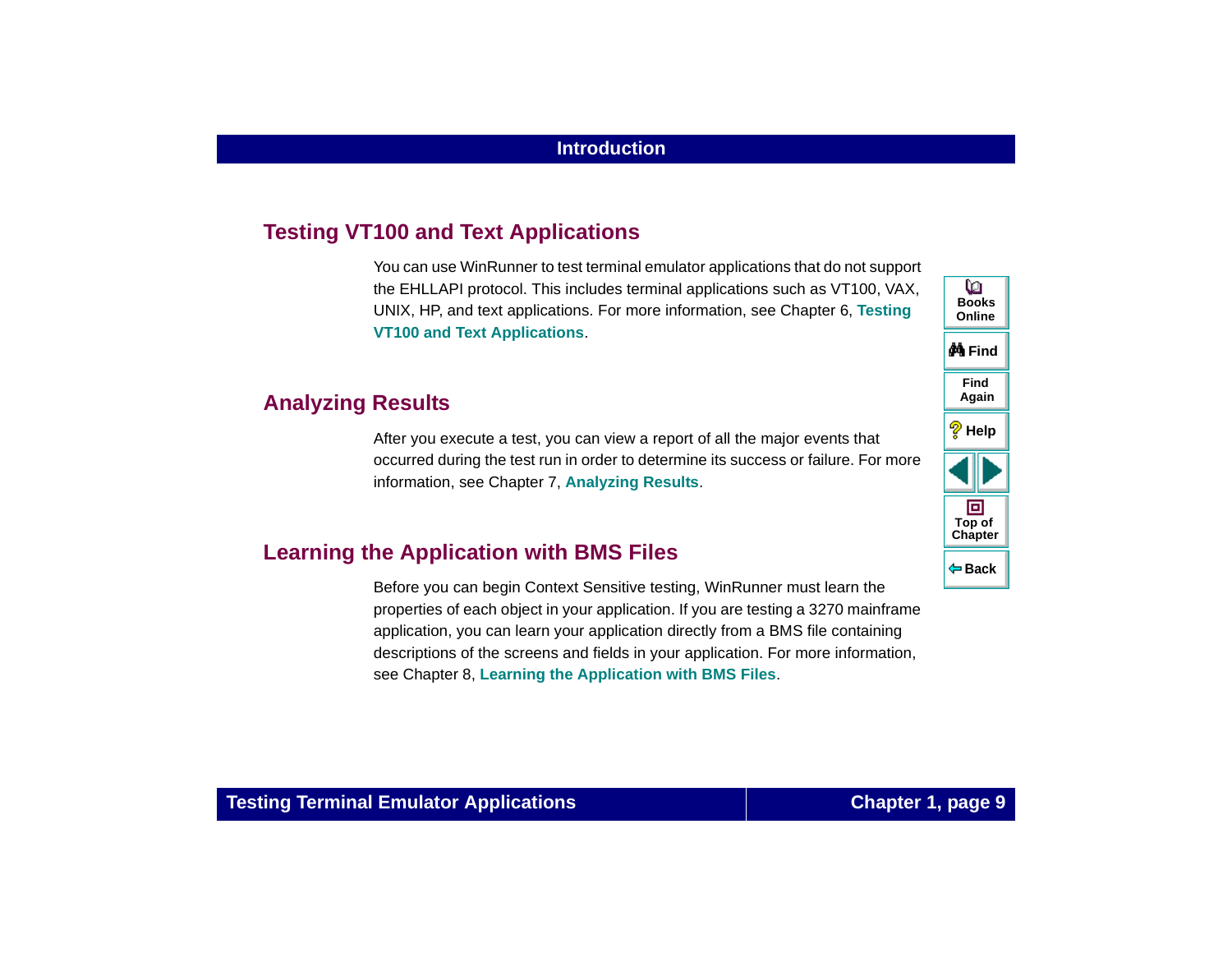# <span id="page-9-0"></span>**Using Default Command Softkeys**

Some WinRunner commands can be activated using softkeys. WinRunner reads input from softkeys even when the WinRunner window is not the active window on your screen, or when it is minimized.

The following tables show the softkey configurations available for RUMBA, Extra!, and NetSoft Elite. All other terminal emulator applications use the RUMBA default.

### **WinRunner Terminal Emulator Softkeys**

The following table shows the softkeys available for testing a terminal emulator application.

| Command                                       | Softkey for<br>3270<br>(RUMBA ) | Softkey for<br>5250<br>(RUMBA)  | Softkey for<br><b>VT100</b><br>(RUMBA) | Softkey for<br>3270 and<br>5250<br>(Extra!) | Softkey for<br>3270 and<br>5250<br>(NetSoft) |
|-----------------------------------------------|---------------------------------|---------------------------------|----------------------------------------|---------------------------------------------|----------------------------------------------|
| <b>CHECK</b><br><b>PARTIAL</b><br><b>TEXT</b> | PgDown                          | Left $Ctrl +$<br>F <sub>3</sub> | Left $Ctrl +$<br>F3                    | Left $Ctrl +$<br>F4                         | Right Alt $+$<br>PqUp                        |
| <b>CHECK</b><br><b>TEXT</b>                   | Left $Alt +$<br>PgUp            | Left $Ctrl +$<br>F1             | Left $Ctrl +$<br>F1                    | Left $Ctrl +$<br>F2                         | Left $Alt +$<br>F1                           |



### **Testing Terminal Emulator Applications Chapter 1, page 10**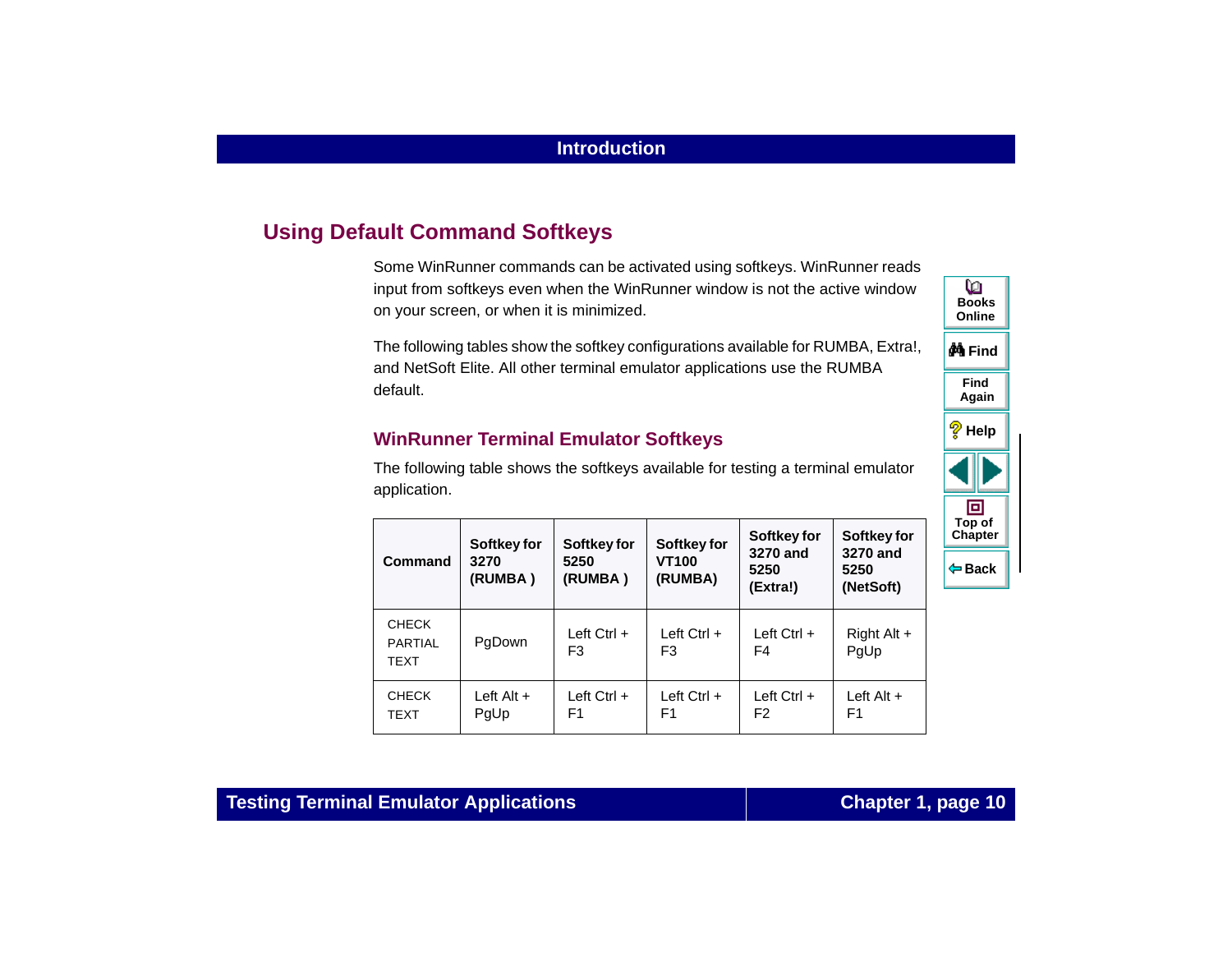### **Introduction**

| Command                                       | Softkey for<br>3270<br>(RUMBA) | Softkey for<br>5250<br>(RUMBA)   | Softkey for<br><b>VT100</b><br>(RUMBA) | Softkey for<br>3270 and<br>5250<br>(Extra!) | Softkey for<br>3270 and<br>5250<br>(NetSoft) | ७<br><b>Books</b><br>Online       |
|-----------------------------------------------|--------------------------------|----------------------------------|----------------------------------------|---------------------------------------------|----------------------------------------------|-----------------------------------|
| <b>CHECK</b><br><b>PARTIAL</b><br><b>DATE</b> | $Left$ Alt $+$<br>End          | Left $Ctrl +$<br>F <sub>8</sub>  | Left $Ctrl +$<br>F <sub>8</sub>        | Left $Ctrl +$<br>F9                         | Left $Alt +$<br>PgUp                         | <b>¢Å</b> Find                    |
| <b>CHECK</b><br><b>DATE</b>                   | Left $Ctrl +$<br>PgDown        | Left $Ctrl +$<br>F <sub>2</sub>  | Left $Ctrl +$<br>F <sub>2</sub>        | Left $Ctrl +$<br>F <sub>3</sub>             | Right Alt $+$<br>PgDown                      | <b>Find</b><br>Again<br>?<br>Help |
| <b>GET TEXT</b>                               | Left $Ctrl +$<br>End           | Left $Ctrl +$<br>F <sub>5</sub>  | Left $Ctrl +$<br>F <sub>5</sub>        | Left $Ctrl +$<br>F6                         | Left Alt $+$<br>F4                           |                                   |
| <b>EXCLUDE</b><br><b>FILTER</b>               | Left $Alt +$<br>PgDown         | $Right$ Ctrl +<br>F7             | $Right$ Ctrl +<br>F7                   | Left $Ctrl +$<br>F7                         | Left Alt $+$<br>F <sub>6</sub>               | ▣<br>Top of<br><b>Chapter</b>     |
| <b>INCLUDE</b><br><b>FILTER</b>               | Right Alt +<br>PgDown          | Left $Ctrl +$<br>F7              | Left $Ctrl +$<br>F7                    | Left $Ctrl +$<br>F8                         | Left $Alt +$<br>F7                           | <b>← Back</b>                     |
| <b>WAIT</b><br><b>STRING</b>                  | $Right$ Ctrl +<br>End          | Left $Ctrl +$<br>F <sub>12</sub> | Left $Ctrl +$<br>F <sub>12</sub>       | Left $Ctrl +$<br>F <sub>5</sub>             | Left $Alt +$<br>End                          |                                   |

**Testing Terminal Emulator Applications <b>Chapter 1, page 11**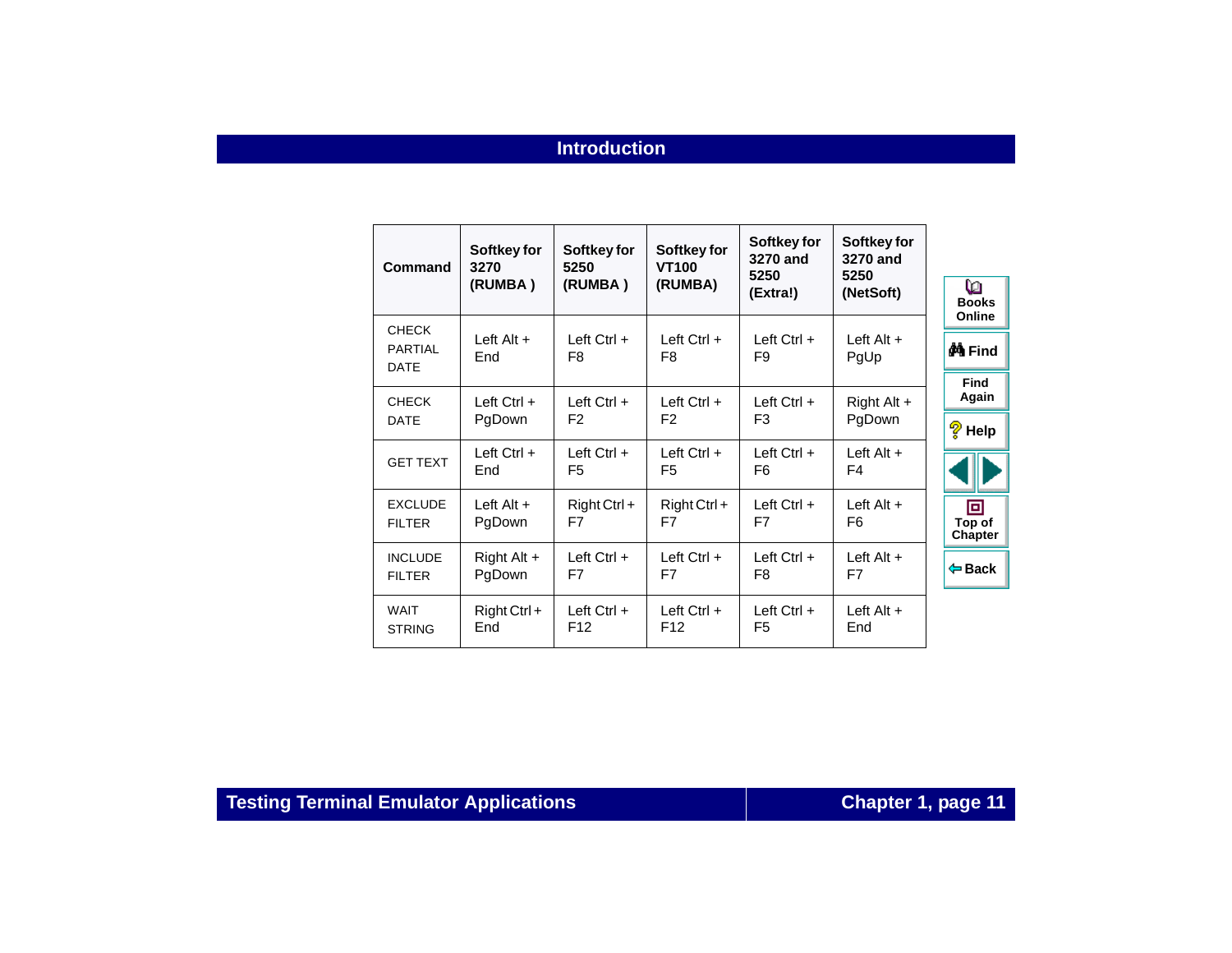### **Standard WinRunner Softkeys**

The following table shows the default softkeys for standard WinRunner functions. Note that the default configurations for these softkeys are unique to WinRunner with support for terminal emulator applications.

|                                         | Softkey for        | Softkey for        | Softkey for             | Softkey for<br>Softkey for<br>3270 and<br>3270 and |                    | <b>¢Å</b> Find         |
|-----------------------------------------|--------------------|--------------------|-------------------------|----------------------------------------------------|--------------------|------------------------|
| <b>Command</b>                          | 3270<br>(RUMBA)    | 5250<br>(RUMBA)    | <b>VT100</b><br>(RUMBA) | 5250<br>(Extra!)                                   | 5250<br>(NetSoft)  | <b>Find</b><br>Again   |
| <b>RUN</b>                              | Left $Ctrl +$      | Left $Ctrl +$      | Left $Ctrl +$           | Left $Ctrl +$                                      | Right Alt $+$      | ?<br>Help              |
| <b>FROM</b><br>ARROW                    | $\overline{7}$     | 7                  | $\overline{7}$          | 7                                                  | 7                  |                        |
| <b>RUN</b><br><b>FROM</b><br><b>TOP</b> | Left $Ctrl +$<br>5 | Left $Ctrl +$<br>5 | Left $Ctrl +$<br>5      | Left $Ctrl +$<br>5                                 | Right Alt $+$<br>5 | ▣<br>Top of<br>Chapter |
| <b>STEP</b>                             | Left $Ctrl +$<br>6 | Left $Ctrl +$<br>6 | Left $Ctrl +$<br>6      | Left $Ctrl +$<br>6                                 | Right Alt +<br>6   | <b>← Back</b>          |
| <b>STEP</b><br><b>INTO</b>              | Left $Ctrl +$<br>8 | Left $Ctrl +$<br>8 | Left $Ctrl +$<br>8      | Left $Ctrl +$<br>8                                 | Right Alt +<br>8   |                        |
| <b>STOP</b>                             | Left Ctrl +<br>3   | Left $Ctrl +$<br>3 | Left $Ctrl +$<br>3      | Left $Ctrl +$<br>3                                 | Right Alt +<br>3   |                        |
| <b>PAUSE</b>                            | Pause              | Pause              | Pause                   | Pause                                              | Pause              |                        |

## **Testing Terminal Emulator Applications Chapter 1, page 12**

**BooksOnline**

o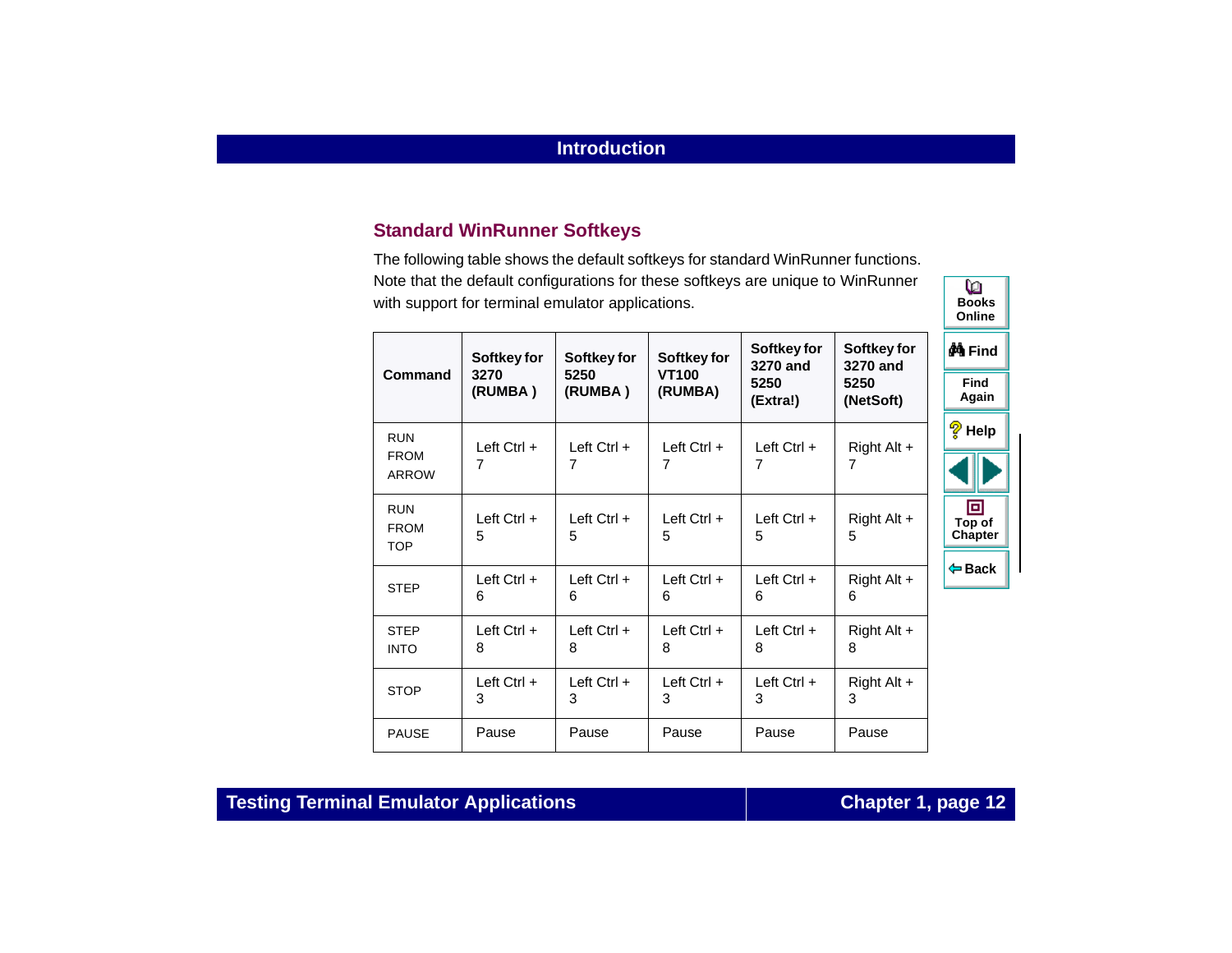### **Introduction**

| Command                                   | Softkey for<br>3270               | Softkey for<br>5250               | Softkey for<br><b>VT100</b>       | Softkey for<br>3270 and<br>5250   | Softkey for<br>3270 and<br>5250 |                               |
|-------------------------------------------|-----------------------------------|-----------------------------------|-----------------------------------|-----------------------------------|---------------------------------|-------------------------------|
|                                           | (RUMBA)                           | (RUMBA)                           | (RUMBA)                           | (Extra!)                          | (NetSoft)                       | o<br><b>Books</b><br>Online   |
| STEP TO<br><b>CURSOR</b>                  | Left $Ctrl +$<br>F9               | Left $Ctrl +$<br>F <sub>9</sub>   | Left $Ctrl +$<br>F9               | Left Alt $+9$                     | $Left$ Alt $+$<br>F10           | <b>¢4 F</b> ind               |
| <b>RECORD</b>                             | Scroll Lock                       | Left Alt $+2$                     | Scroll Lock                       | Scroll Lock                       | Scroll Lock                     | <b>Find</b><br>Again          |
| <b>MARK</b><br><b>LOCATOR</b>             | $Right$ Ctrl +<br>6               | $Right$ Ctrl +<br>6               | $Right$ Ctrl +<br>6               | Left Alt $+6$                     | Left Alt $+6$                   | ę<br>Help                     |
| <b>WAIT</b><br><b>BITMAP</b>              | Left $Ctrl +$<br>0                | Left $Ctrl +$<br>$\Omega$         | Left $Ctrl +$<br>0                | Left $Ctrl +$<br>0                | Right Alt $+$<br>0              |                               |
| <b>CHECK</b><br><b>BITMAP</b>             | Left $Ctrl +$<br>PgUp             | $Right$ Ctrl +<br>$\Omega$        | $Right$ Ctrl +<br>0               | Left $Ctrl +$<br>PageUp           | Left $Alt +$<br>F <sub>11</sub> | 回<br>Top of<br><b>Chapter</b> |
| <b>CHECK</b><br><b>GUI</b>                | $Right$ Ctrl +<br>$\overline{c}$  | $Right$ Ctrl +<br>$\overline{2}$  | $Right$ Ctrl +<br>$\overline{2}$  | $Right$ Ctrl +<br>$\overline{2}$  | Left $Alt + 2$                  | <b>← Back</b>                 |
| <b>GUI</b><br><b>CHECK</b><br><b>LIST</b> | $Right$ Ctrl +<br>F <sub>12</sub> | $Right$ Ctrl +<br>F <sub>12</sub> | $Right$ Ctrl +<br>F <sub>12</sub> | $Right$ Ctrl +<br>F <sub>12</sub> | Right Alt +<br>End              |                               |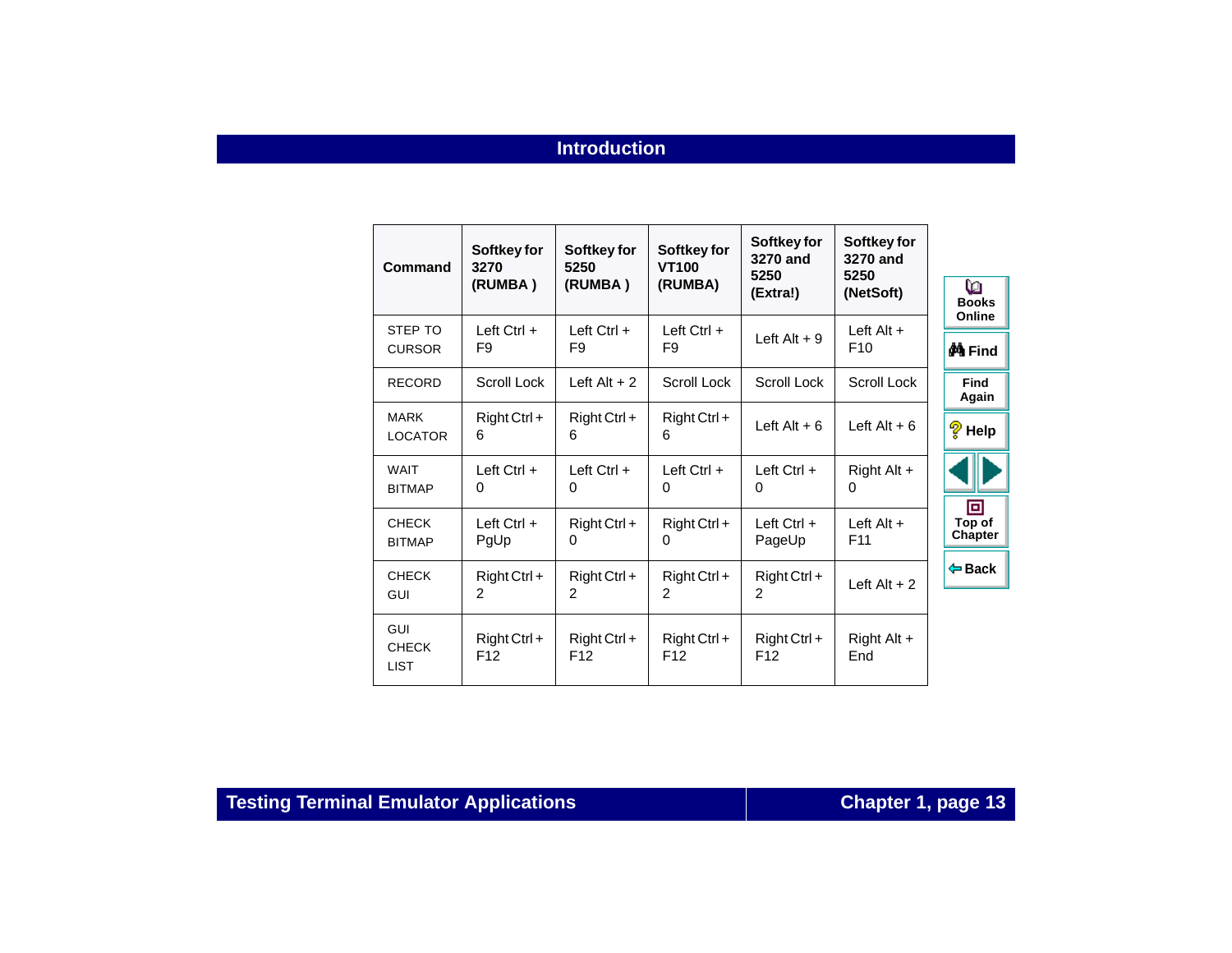### **Introduction**

| Command                                                        | Softkey for<br>3270<br>(RUMBA) | Softkey for<br>5250<br>(RUMBA) | Softkey for<br><b>VT100</b><br>(RUMBA) | Softkey for<br>3270 and<br>5250<br>(Extra!) | Softkey for<br>3270 and<br>5250<br>(NetSoft) | o<br><b>Books</b><br>Online |
|----------------------------------------------------------------|--------------------------------|--------------------------------|----------------------------------------|---------------------------------------------|----------------------------------------------|-----------------------------|
| <b>WAIT</b><br><b>BITMAP</b><br>AREA                           | Left Ctrl +<br>4               | Left Ctrl $+$<br>4             | $Left Crit +$<br>4                     | $Left Crit +$<br>4                          | Right Alt +<br>4                             | <b>∯å</b> Find              |
| <b>CHECK</b><br><b>BITMAP</b>                                  | Left $Ctrl +$                  | Left $Ctrl +$                  | Left $Ctrl +$                          | Left $Ctrl +$                               | Right Alt $+$                                | <b>Find</b><br>Again        |
| AREA                                                           | 2                              | $\overline{2}$                 | 2                                      | 2                                           | $\overline{2}$                               | စေ့<br>Help                 |
| <b>GET TEXT</b><br>AREA                                        | Left Ctrl+1                    | Left Ctrl+1                    | Left Ctrl+1                            | Left Ctrl+1                                 | Right Alt +<br>1                             | 回                           |
| <b>GET TEXT</b><br><b>OBJECT</b>                               | Left Ctrl +<br>9               | $Left$ Ctrl +<br>9             | $Left$ Ctrl +<br>9                     | Left $Ctrl +$<br>9                          | Right Alt +<br>9                             | Top of<br>Chapter           |
| <b>INSERT</b><br><b>FUNCTION</b><br><b>FROM</b><br><b>LIST</b> | Left Alt $+7$                  | Left Alt $+7$                  | Left Alt $+7$                          | Left Alt $+7$                               | Left $Alt + 7$                               | ⊕ Back                      |
| <b>INSERT</b><br><b>FUNCTION</b>                               | Left $Alt + 8$                 | Left $Alt + 8$                 | Left $Alt + 8$                         | Left $Alt + 8$                              | Left $Alt + 8$                               |                             |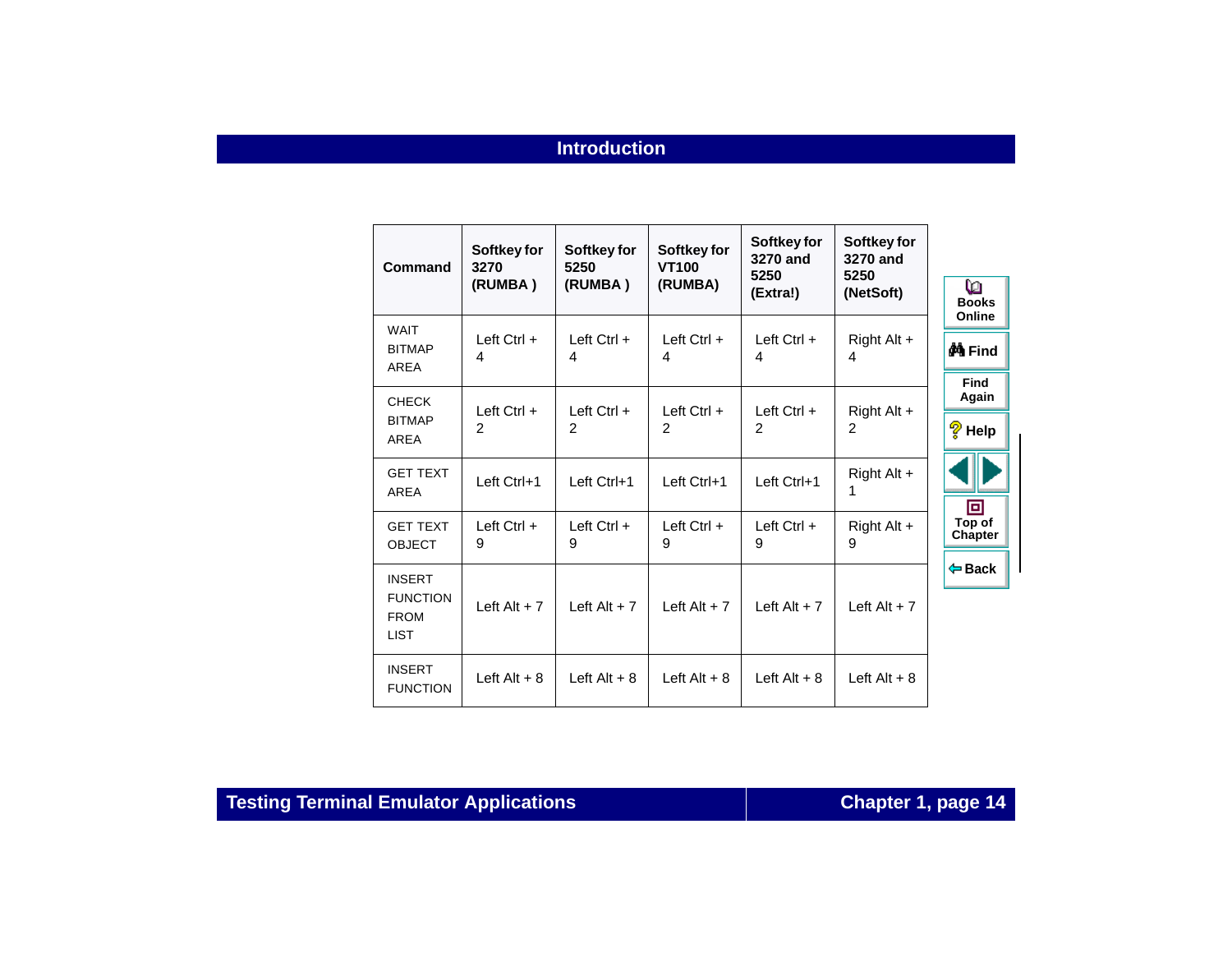| Command                      | Softkey for<br>3270<br>(RUMBA)   | Softkey for<br>5250<br>(RUMBA) | Softkey for<br><b>VT100</b><br>(RUMBA) | Softkey for<br>3270 and<br>5250<br>(Extra!) | Softkey for<br>3270 and<br>5250<br>(NetSoft) |
|------------------------------|----------------------------------|--------------------------------|----------------------------------------|---------------------------------------------|----------------------------------------------|
| <b>WAIT</b><br><b>WINDOW</b> | Left Alt $+9$                    | Left Alt $+9$                  | Left $Alt + 9$                         | Left $Alt +$<br>F <sub>9</sub>              | Left $Alt +$<br>F9                           |
| <b>GET TEXT</b>              | Left $Ctrl +$<br>F <sub>10</sub> | Left $Ctrl +$<br>F10           | Left $Ctrl +$<br>F <sub>10</sub>       | Left $Ctrl +$<br>F <sub>10</sub>            | Right Alt +<br>F <sub>10</sub>               |

Softkey assignments are configurable. If the application you are testing uses one of the default softkeys preconfigured for WinRunner, you can redefine the softkey by using the Softkey Configuration utility. Select **Programs** <sup>&</sup>gt; **WinRunner** <sup>&</sup>gt;**Softkey Configuration** on the **Start** menu. For more details, refer to the WinRunner User's Guide.

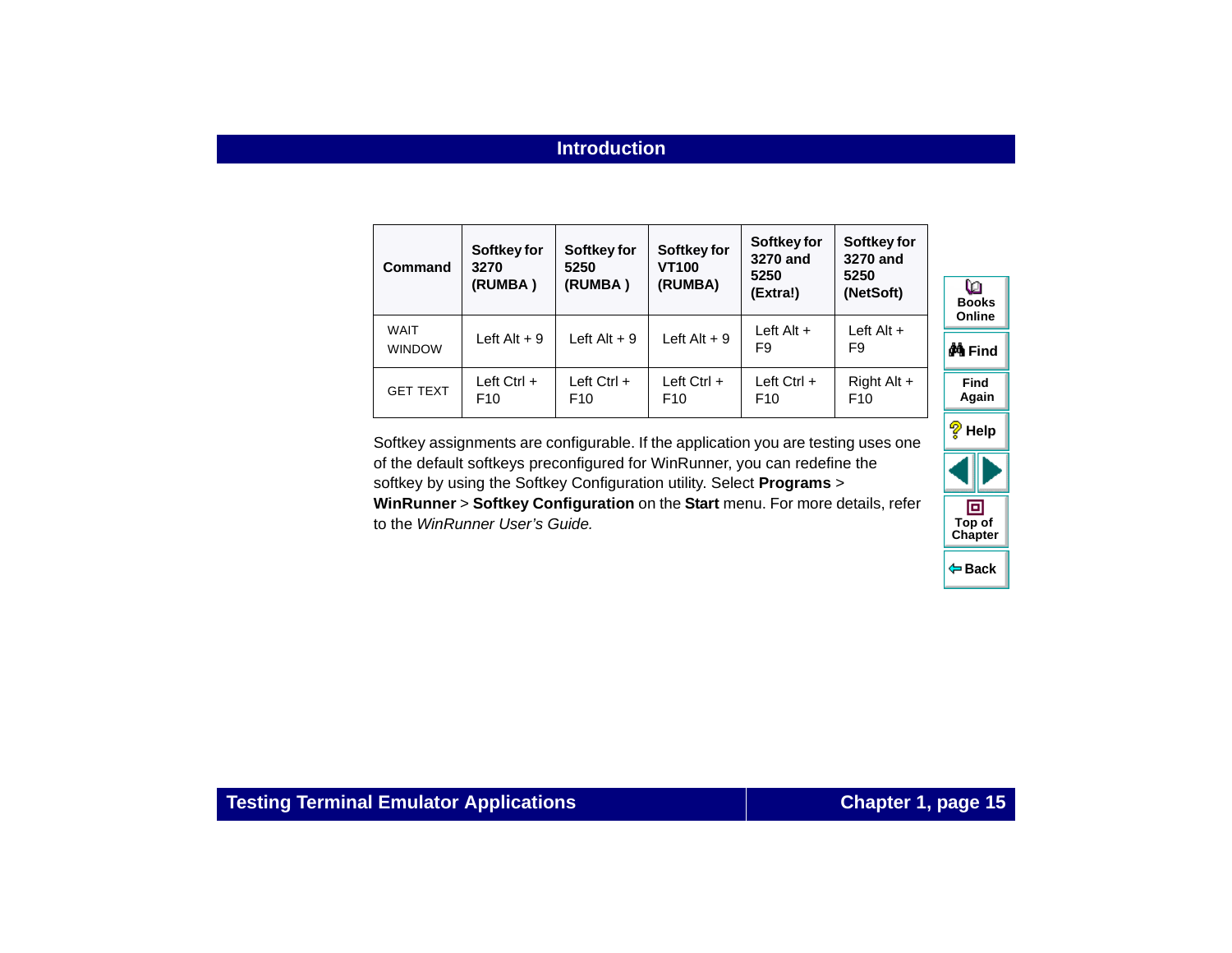# <span id="page-15-0"></span>**Sample Application**

WinRunner includes a sample application you can use to experiment with testing terminal emulator applications. To start the Flight Reservation system, select **Programs** > **WinRunner** <sup>&</sup>gt;**Sample Applications** <sup>&</sup>gt;**Year2000 Demo Server** on the **Start** menu. For more information, refer to the **Year2000 Demo Server Read Me**.

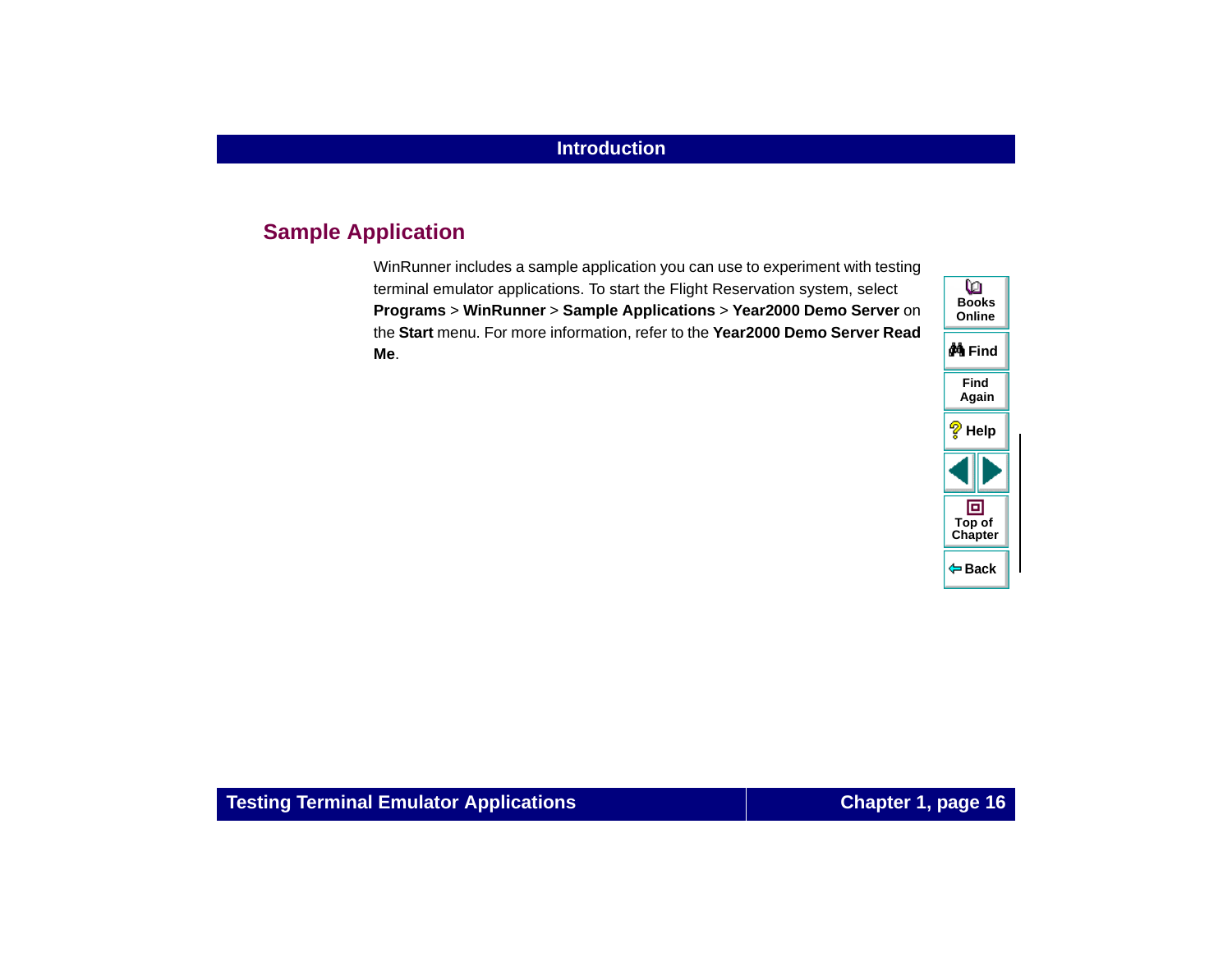# <span id="page-16-0"></span>**Typographical Conventions**

This book uses the following typographical conventions:

| <b>Bold</b>                     | <b>Bold</b> text indicates function names and the elements of<br>the functions that are to be typed in literally.     | <b>Security</b><br><b>Books</b><br>Online |
|---------------------------------|-----------------------------------------------------------------------------------------------------------------------|-------------------------------------------|
| Italics                         | <i>Italic</i> text indicates variable names.                                                                          | <b>@A</b> iFind                           |
| Helvetica                       | The Helvetica font is used for examples and statements<br>that are to be typed in literally.                          | <b>Find</b><br>Again                      |
| $\begin{bmatrix} \end{bmatrix}$ | Square brackets enclose optional parameters.                                                                          | ?<br>Help                                 |
| $\{\}$                          | Curly brackets indicate that one of the enclosed values<br>must be assigned to the current parameter.                 |                                           |
| $\cdots$                        | In a line of syntax, three dots indicate that more items of<br>the same format may be included. In a program example, | o<br>Top of<br><b>Chapter</b>             |
|                                 | three dots are used to indicate lines of a program that<br>were intentionally omitted.                                | ⊕ Back                                    |
|                                 | A vertical bar indicates that either of the two options<br>separated by the bar should be selected.                   |                                           |

 $\overline{m}$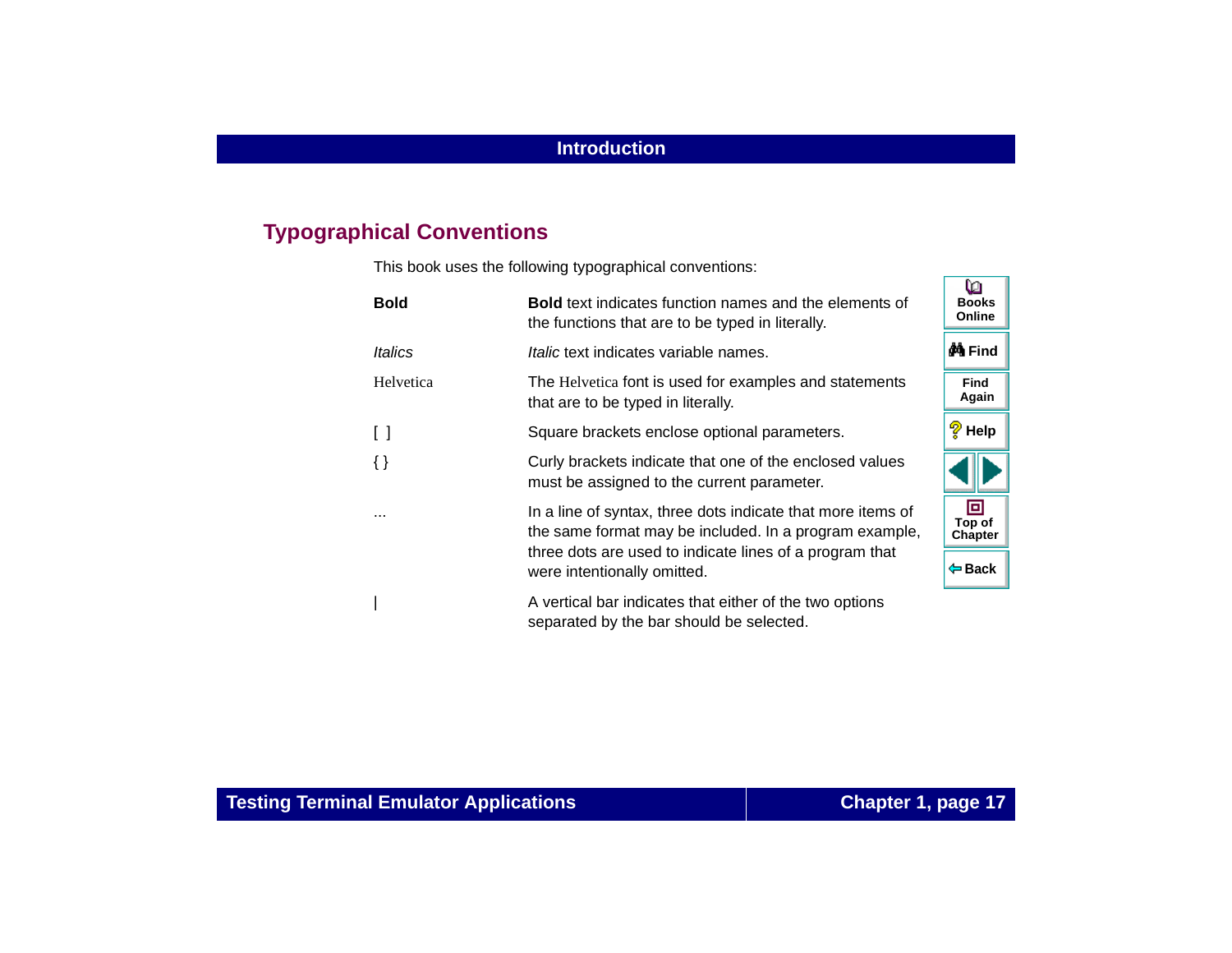# **Context Sensitive Testing**

<span id="page-17-1"></span><span id="page-17-0"></span>You can use WinRunner's Context Sensitive features to test your terminal emulators applications. For general information on Context Sensitive testing with WinRunner, refer to the section "Understanding the GUI Map", in the WinRunner User's Guide.

This chapter describes:

- **[Physical Descriptions](#page-21-0)**
- **[Logical Names](#page-22-0)**
- $\bullet$ **[Object Classes for Terminal Emulators](#page-22-1)**
- **[Properties](#page-24-0)**
- •**[Changing the Way Operations are Recorded](#page-26-0)**



### **Testing Terminal Emulator Applications Chapter 2, page 18**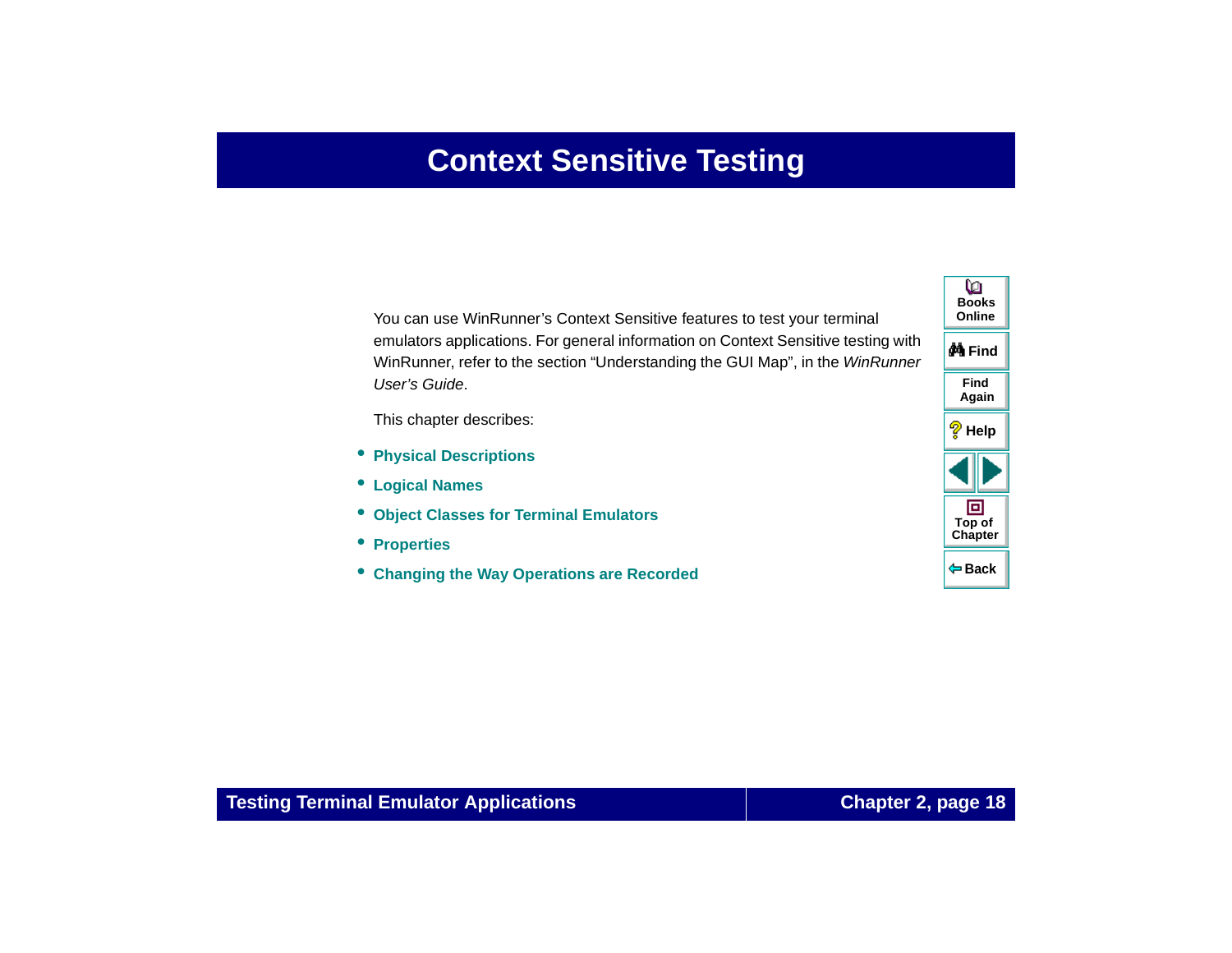# <span id="page-18-0"></span>**About Context Sensitive Testing**

Context Sensitive testing ensures that non-essential changes in your application do not affect test execution. WinRunner can handle changes in window size between testing sessions, or modifications in the positioning of fields in an application screen. WinRunner records your operations in terms of the screens and fields on which you operate, and the types of operation you perform (such as pressing PF keys or typing in fields). It ignores the physical location of fields on the screen.

To perform Context Sensitive testing, WinRunner must uniquely identify each screen and field and be able to locate it in the application under test.

During Context Sensitive testing, WinRunner learns an accurate description of each object as it is identified by the terminal emulator application. If you have access to the BMS files of your application, WinRunner can learn your application by reading these files directly. See Chapter 8, **[Learning the Application with](#page-80-1)  [BMS Files](#page-80-1)** for more information. Otherwise, WinRunner learns a description of each object using the RapidTest Script Wizard, recording, or the GUI Map Editor. For more information on these methods, refer to the WinRunner User's Guide.

The description of each screen or field (called the *physical description)* contains a detailed list of properties. WinRunner places this list in a GUI map file. In the test script, WinRunner uses a logical name for each screen or field as it appears in the application.

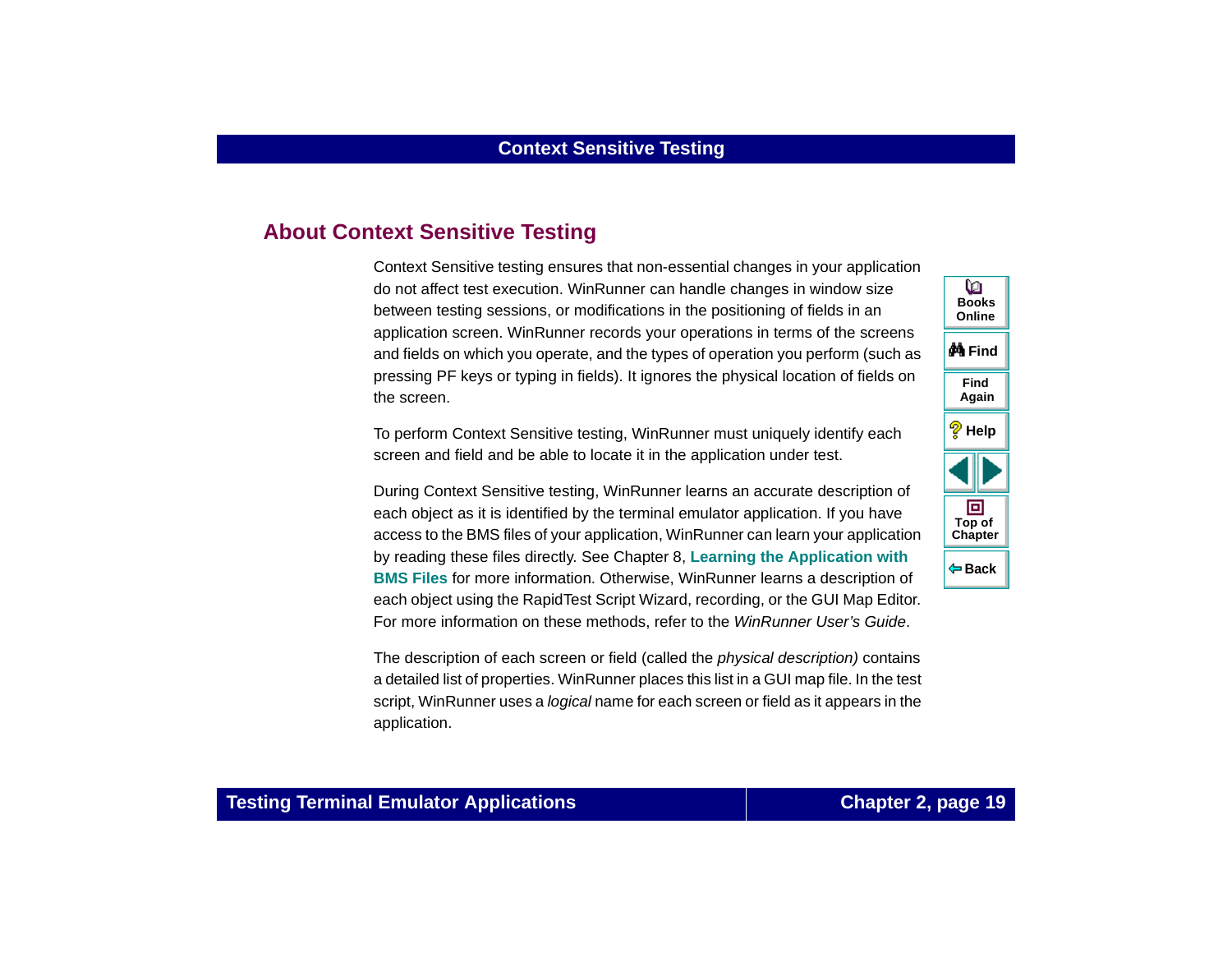The following example illustrates the connection between the logical name and the physical description. Assume that you record a test in which you type your user ID in the Login screen of your application.

| $\Box$ o $\Box$<br>Edit View Connection Transfer Options Tools Help<br>File                                                                                                                                            | <b>Books</b><br>Online |
|------------------------------------------------------------------------------------------------------------------------------------------------------------------------------------------------------------------------|------------------------|
| VIRTUAL MACHINE/SYSTEM PRODUCT                                                                                                                                                                                         | <b>∯</b> n Find        |
| VV.<br>VV.<br>MМ                                                                                                                                                                                                       | <b>Find</b><br>Again   |
| MM<br>$^{\prime\prime}$<br>VV.<br>VV.<br><b>MMM</b><br>$\overline{H}$<br>MMM<br>MMMM<br>$_{II}$<br>VV.<br>w<br>MMM<br>w<br>VV.<br>// SSSSSSSSS<br>MM MM MM MM<br>PPPPPPPP<br>$II$ SS                                   | P<br>Help              |
| vv vv<br><b>PP</b><br>MMM<br>MM<br>SS.<br><b>PP</b><br>MМ<br>VVV.<br>PP<br><b>PP</b><br>м<br><b>MM</b><br>H<br><b>SS</b><br>MM<br>v<br>SSSSSSSS<br>PPPPPPPP<br>MМ<br>MM 77<br><b>PP</b><br>II<br>SS<br>SS.<br>SS<br>PP |                        |
| $\overline{H}$<br>SSSSSSSSS<br>PP<br>$^{\prime\prime}$                                                                                                                                                                 | ▣<br>Top of<br>Chapter |
| Fill in your USERID and PASSWORD and press ENTER<br>(Your password will not appear when you type it)<br><b>USERID</b><br>$\Rightarrow$ Carmen<br>PASSWORD ===>                                                         | <b>← Back</b>          |
| COMMAND ===><br><b>RUNNING</b><br><b>WALL</b>                                                                                                                                                                          |                        |
| APL NUMFLD<br> 02 <br>OVR CAP NUM W 202<br>Ready<br>Running                                                                                                                                                            |                        |

O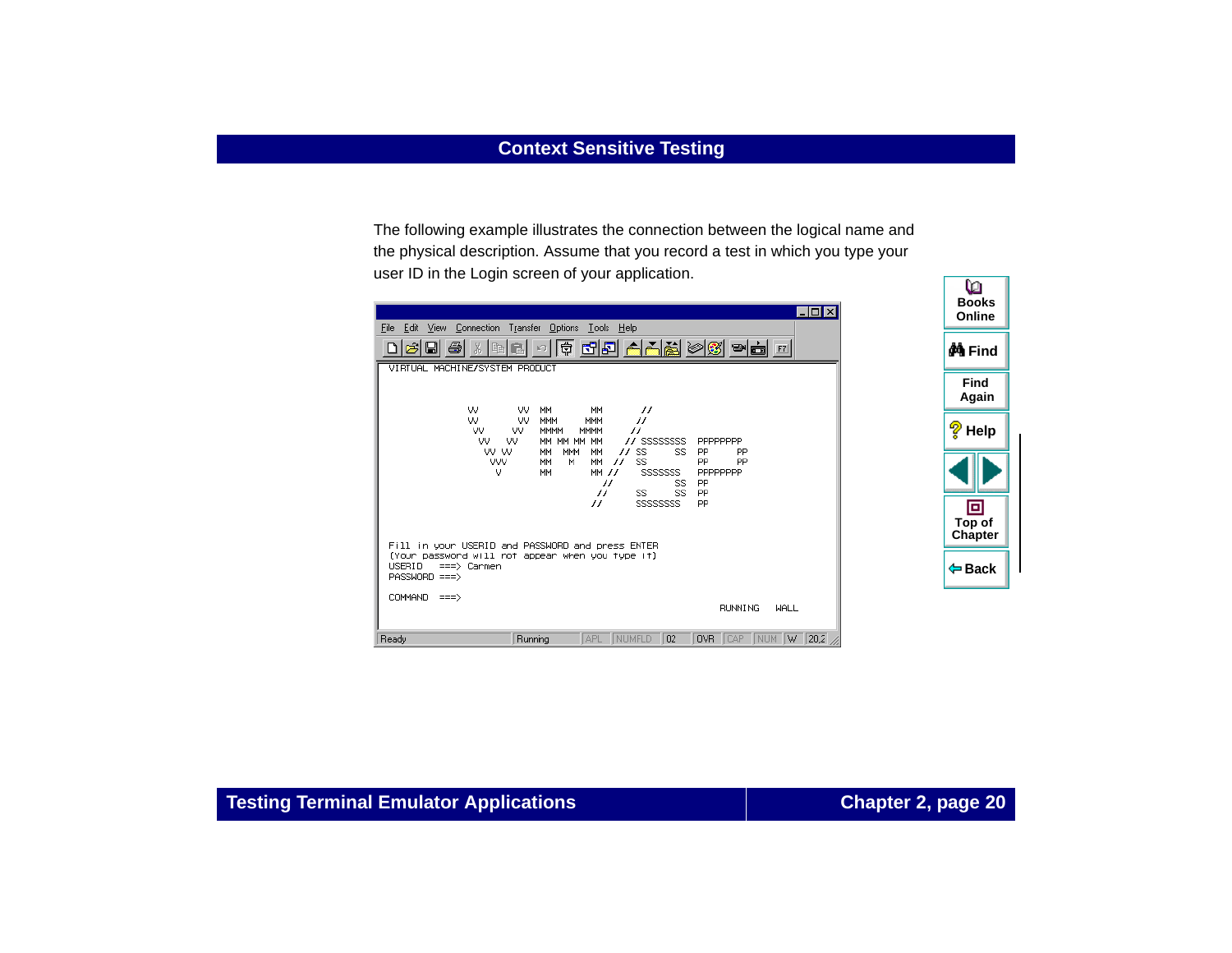WinRunner learns the actual description, or list of properties, of both the screen and field you operated on:

| <b>Screen</b> | {class:mic_if_win, label: VIRTUAL MACHINE/SYSTEM<br>PRODUCT, mic if handles windows:1} |
|---------------|----------------------------------------------------------------------------------------|
| <b>Field</b>  | {class:field, attached_text:"USERID"}                                                  |

WinRunner identifies the screen as the class *mic* if win (a host application window), and its label as VIRTUAL MACHINE/SYSTEM PRODUCT; mic if handles windows is an internal property used by WinRunner.

The USERID field is recognized as the class field with the attached text "USERID". In the test script, WinRunner inserts intuitive logical names for the objects. If you start recording and type the user name "Carmen", the script segment might look like this:

```
set_window ("VIRTUAL MACHINE/SYSTEM PRODUCT");
TE_edit_field("USERID","Carmen");
```
When the test is run, WinRunner reads the logical name of each object from the script and refers to its physical description in the GUI map file. It uses this description to find the object in the terminal emulator application.

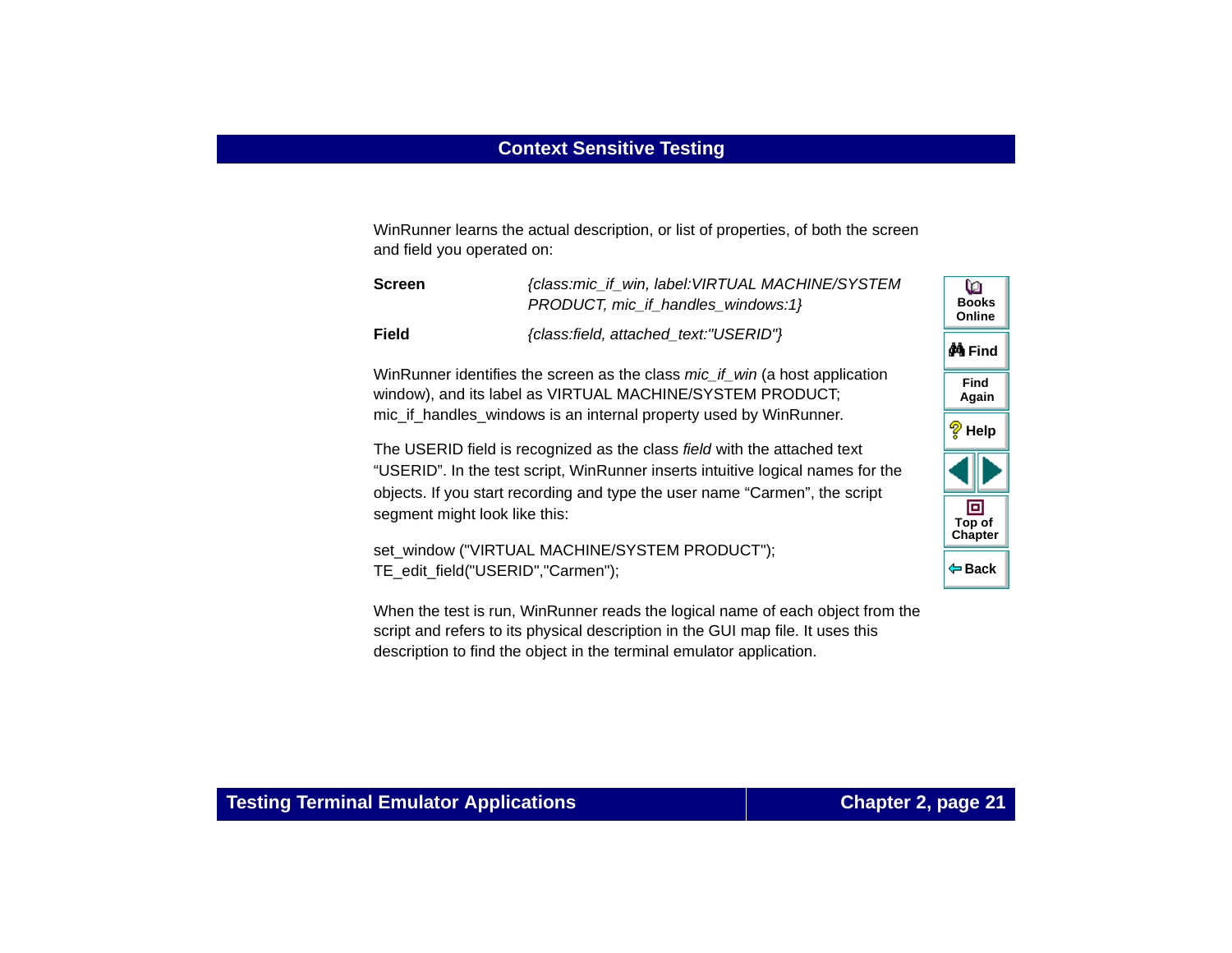# <span id="page-21-0"></span>**Physical Descriptions**

The physical description of an object contains a list of property–value pairs, as follows:

```
{property1:value1, property2:value2, property3:value3, ...}
```
For example, the description of the "Login" screen presented above contains three properties, listed below together with their values:

class: mic\_if\_win label: VIRTUAL MACHINE/SYSTEM PRODUCTmic if handles windows: 1

WinRunner always learns the class property. This indicates the type of the GUI object, such as the terminal emulator window, host application screen, or field. For each class, WinRunner learns a set of default properties.

For more information on properties that are unique to WinRunner for terminal emulators, see **[Properties](#page-24-0)** on page 25. For information on other properties used by WinRunner, refer to the WinRunner User's Guide.

Note that WinRunner learns the physical description of an object in the context of the window in which it appears. This creates a unique physical description for each object.



### **Testing Terminal Emulator Applications Chapter 2, page 22**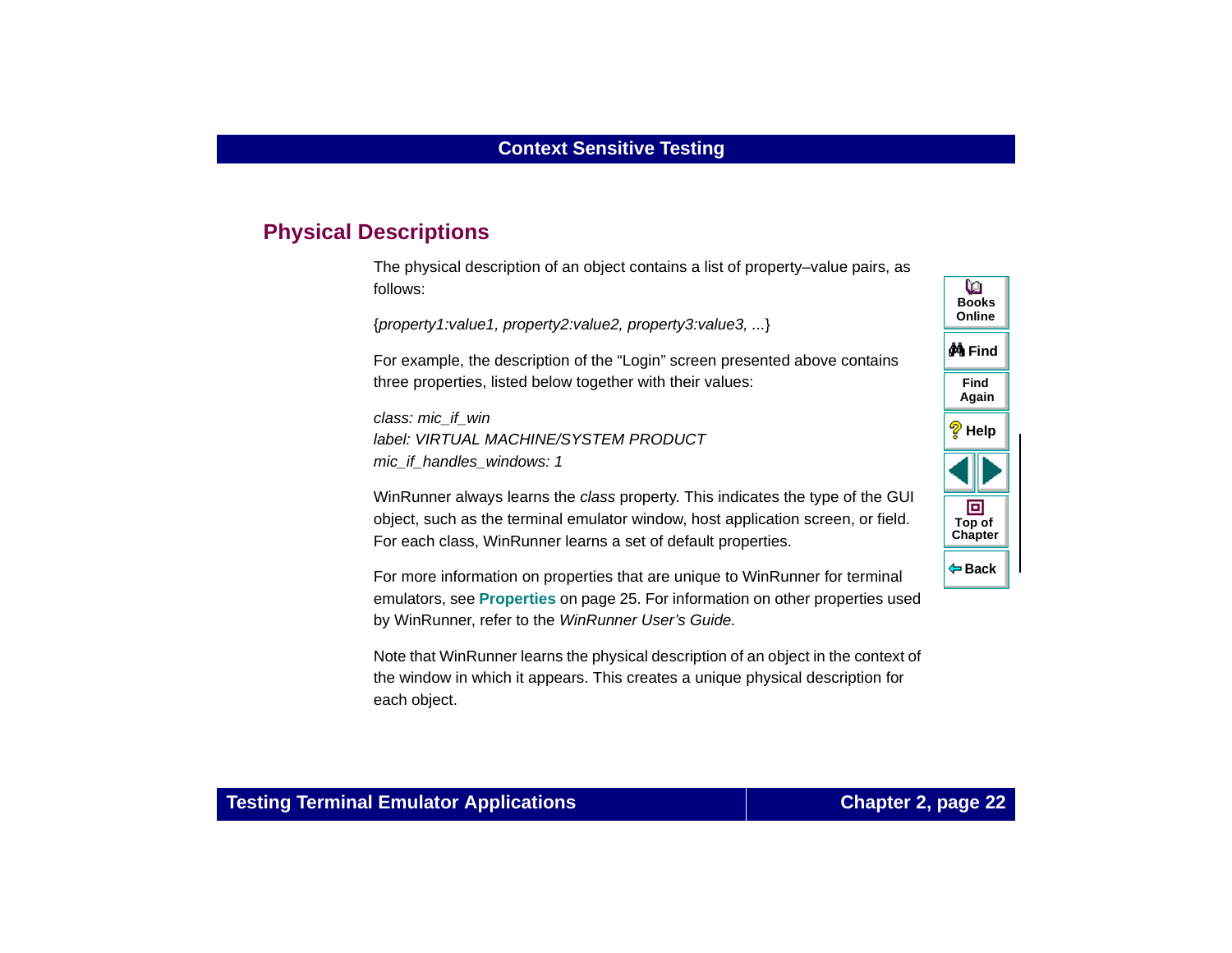### <span id="page-22-0"></span>**Logical Names**

The logical name is the name WinRunner uses for objects in the test script. Once the name is assigned, you can modify it in the GUI map file.

The logical name assigned to an object depends on the class of the object. For example, the logical name of a window is the value of its label property. The logical name of a field is the value of its attached text property.

## <span id="page-22-1"></span>**Object Classes for Terminal Emulators**

WinRunner with add-in support for terminal emulators identifies two types of objects for terminal emulators: screens and fields. The screen is the application area. It changes each time input is received from the host. Fields include unprotected fields, which can receive input, and protected fields which contain fixed text.

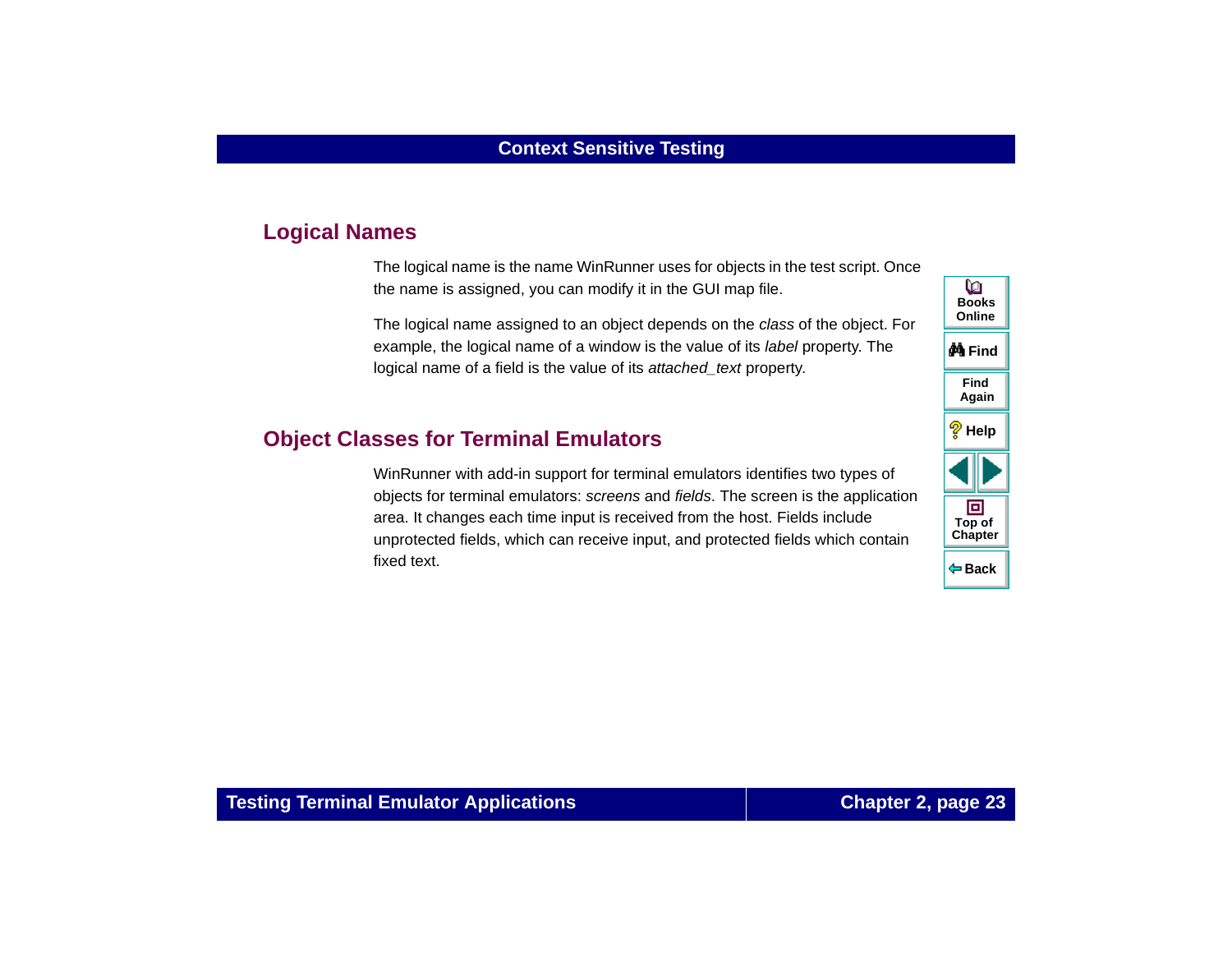WinRunner also identifies the window of the terminal emulator, the outer frame of the terminal emulator including its menus and buttons. The class property of this window is always mic\_if\_window. For more information on this class, refer to the WinRunner User's Guide.



o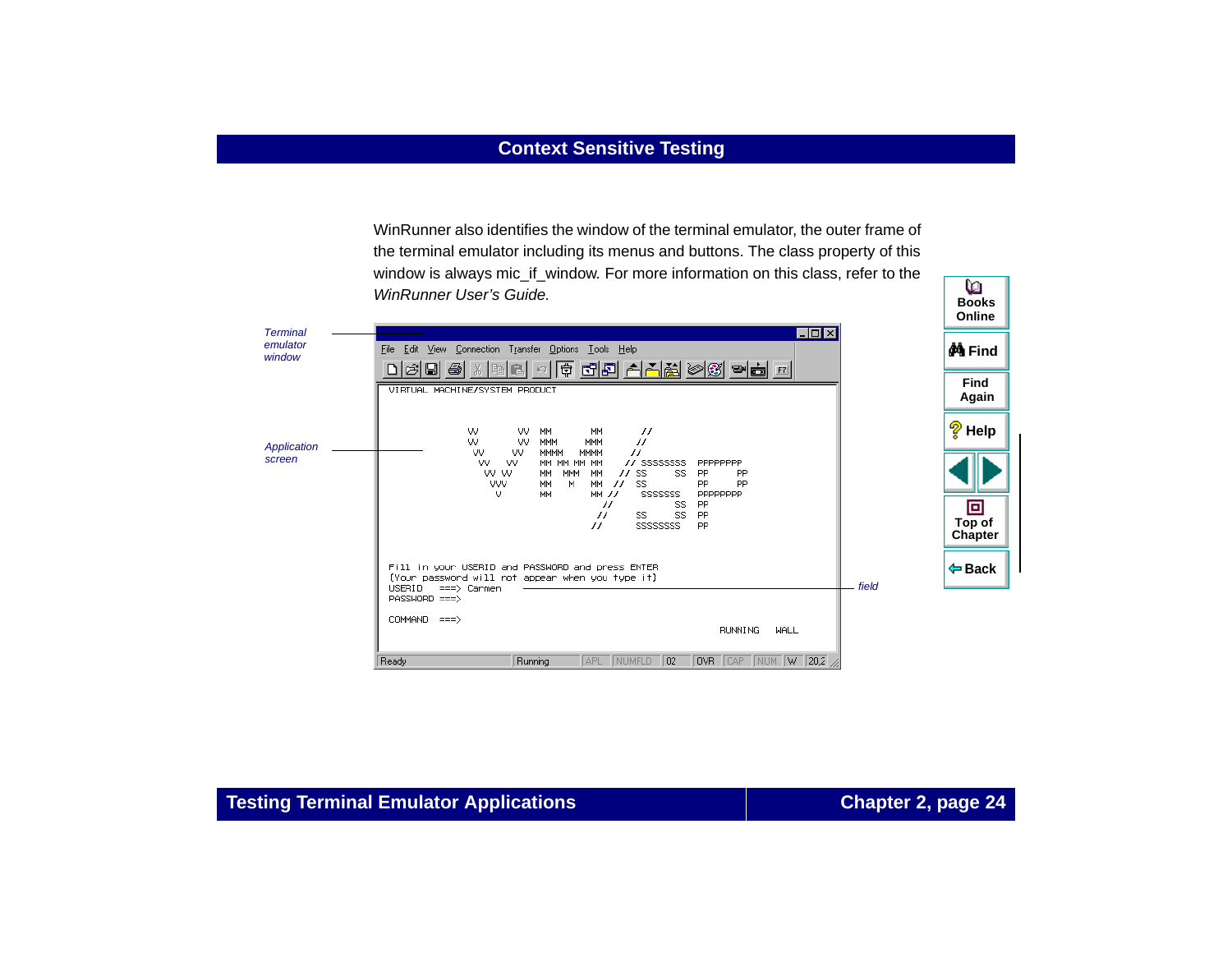# <span id="page-24-0"></span>**Properties**

The following table shows the properties for application screens and fields. For a full list of properties for all standard Windows objects, refer to the WinRunner User's Guide.

#### **Screens**

A screen can have the following properties:

| <b>Property</b>            | <b>Description</b>                                                                                                          | ಳಿ<br>Help             |
|----------------------------|-----------------------------------------------------------------------------------------------------------------------------|------------------------|
| class                      | The prime property that WinRunner uses to identify the type of<br>GUI object. All screens belong to the class "mic_if_win". |                        |
| label                      | The title of the screen. If there is no title, WinRunner assigns a<br>unique number.                                        | o<br>Top of<br>Chapter |
| protected fields<br>number | The number of protected fields in this screen.                                                                              | ⊕ Back                 |
| input_fields<br>number     | The number of unprotected fields in this screen.                                                                            |                        |
| id                         | A number that WinRunner uses to identify the screen.                                                                        |                        |
| mic if handles<br>windows  | An internal property that WinRunner uses. The value of this<br>property is always 1.                                        |                        |

**Find**

**Again**

**M**Find

**BooksOnline**

o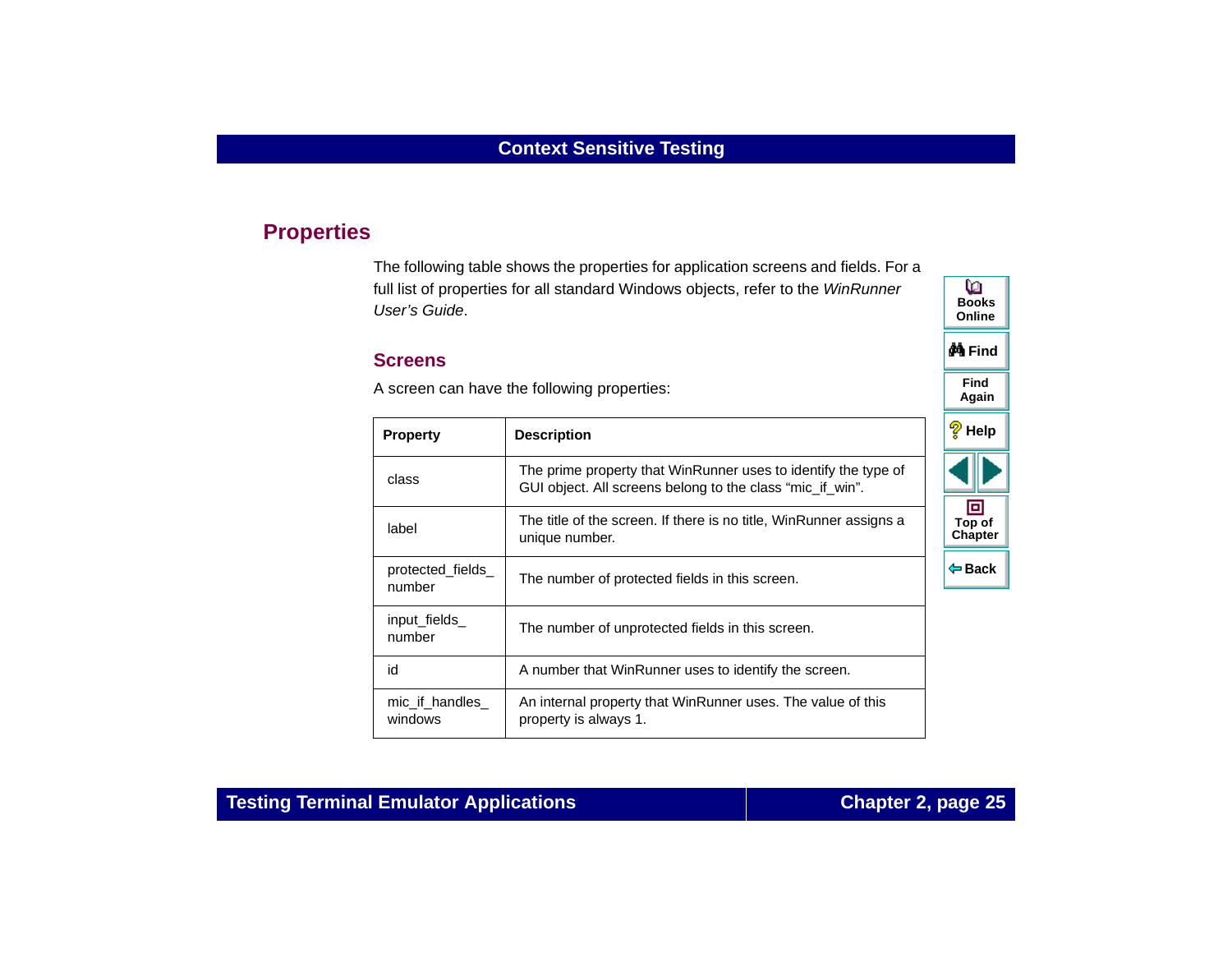### **Fields**

A field can have the following properties:

| <b>Property</b> | <b>Description</b>                                                                                                                | ७<br><b>Books</b><br>Online |
|-----------------|-----------------------------------------------------------------------------------------------------------------------------------|-----------------------------|
| class           | The prime property that WinRunner uses to identify the type of<br>GUI object. All fields belong to the class "field".             | <b>@A</b> Find              |
| attached_text   | The text that is closest to the field.                                                                                            | Find<br>Again               |
| protected       | A value that indicates whether the field is protected. This value<br>is "yes" if the field is protected; otherwise it is "no".    | $\sqrt[2]{\mathsf{H}}$ elp  |
| visible         | A value that indicates whether the contents of the field can be<br>seen: 1 if they are visible, 0 if not.                         |                             |
| numeric_only    | A value that indicates whether the field is numeric. This value is<br>"yes" if the field is numeric; otherwise the value is "no". | 回<br>Top of<br>Chapter      |
| id              | A number that WinRunner uses to identify the field.                                                                               | ⊕ Back                      |
| X               | The x coordinate of the top left corner of a field, relative to the<br>screen origin.                                             |                             |
| y               | The y coordinate of the top left corner of a field, relative to the<br>screen origin.                                             |                             |
| length          | The length of the field, in characters.                                                                                           |                             |
| color           | A value indicating the color of the field. This can be 0, 1, 2, or 3,<br>depending on the terminal emulator's color definitions.  |                             |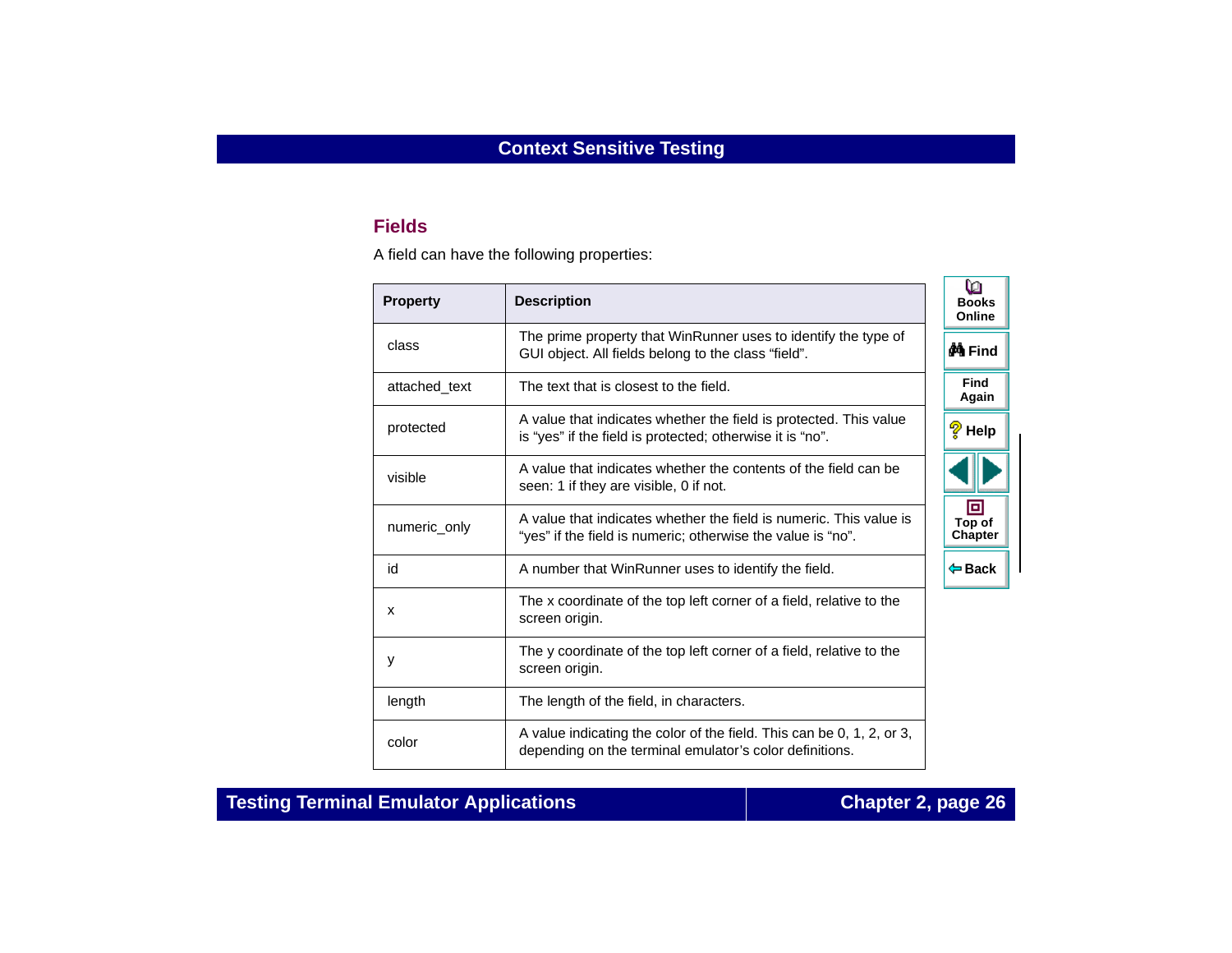# <span id="page-26-0"></span>**Changing the Way Operations are Recorded**

When working with 3270 and 5250 protocol terminal emulators that support the EHLLAPI protocol, WinRunner records operations using the field or position method. The field method (default), enables WinRunner to record screens, fields, and PF keys using functions such as **TE\_edit\_field** and **TE\_send\_key**.

When the position method is used, WinRunner records keyboard and mouse input only. The operations on objects in your application are recorded as **win\_type, obj\_type**, **win\_mouse\_click**, and **win\_mouse\_drag** statements.

**Note:** The record method (field or position) is not the same as the WinRunner record mode (Context Sensitive or Analog). Note also that you must always use the Context Sensitive record mode.

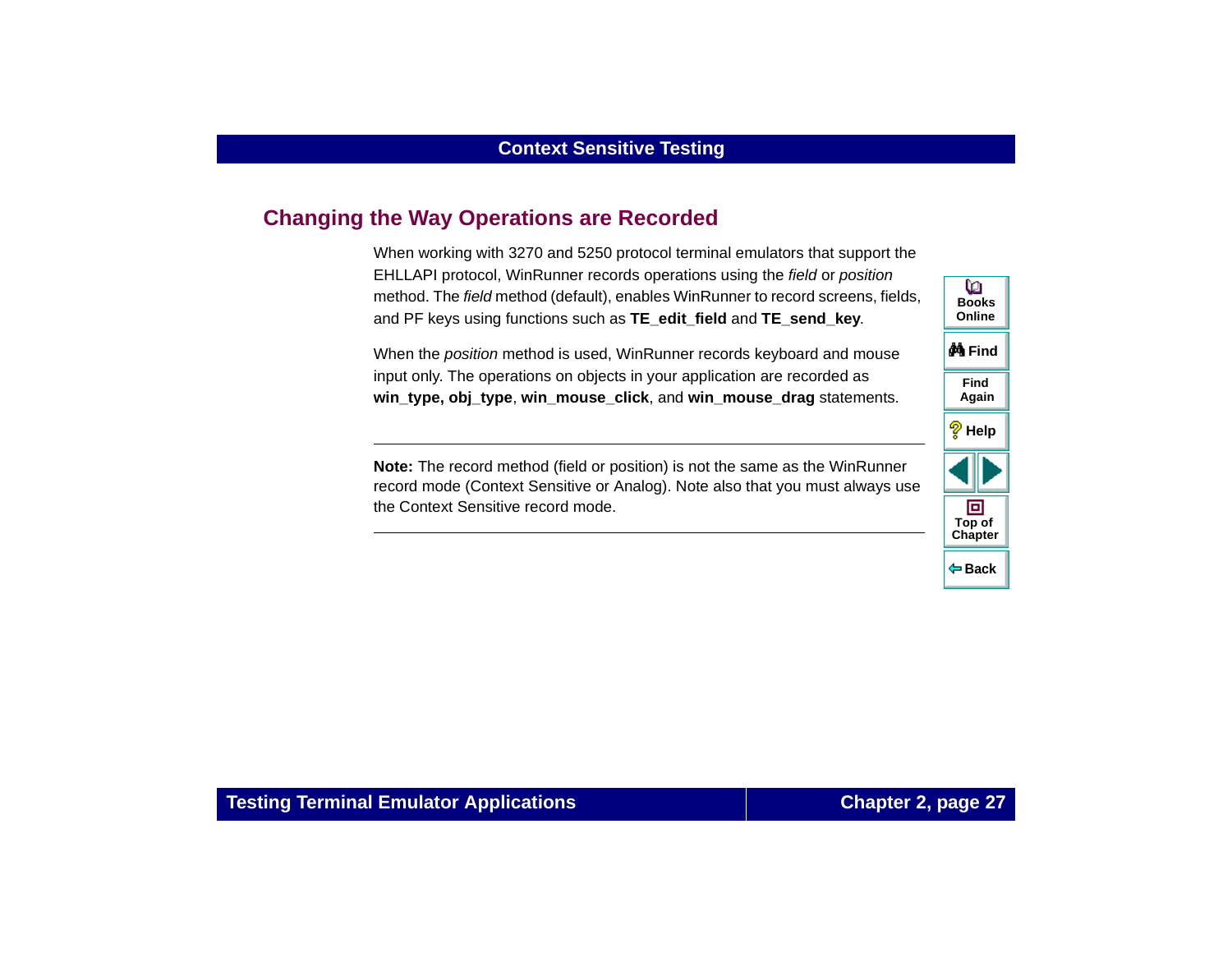You use the **TE\_set\_record\_method** function to change the record method. This function has the following syntax:

**TE\_set\_record\_method (** method **);**

The method can be one of the following:

- FIELD\_METHOD, or (2) (the default): enables full Context Sensitive recording.
- POSITION\_METHOD, or (1): keyboard and mouse input only is recorded.

The current record method remains valid until you change it, even after you exit WinRunner and start it again. For more information on TSL, refer to the TSL Online Reference.

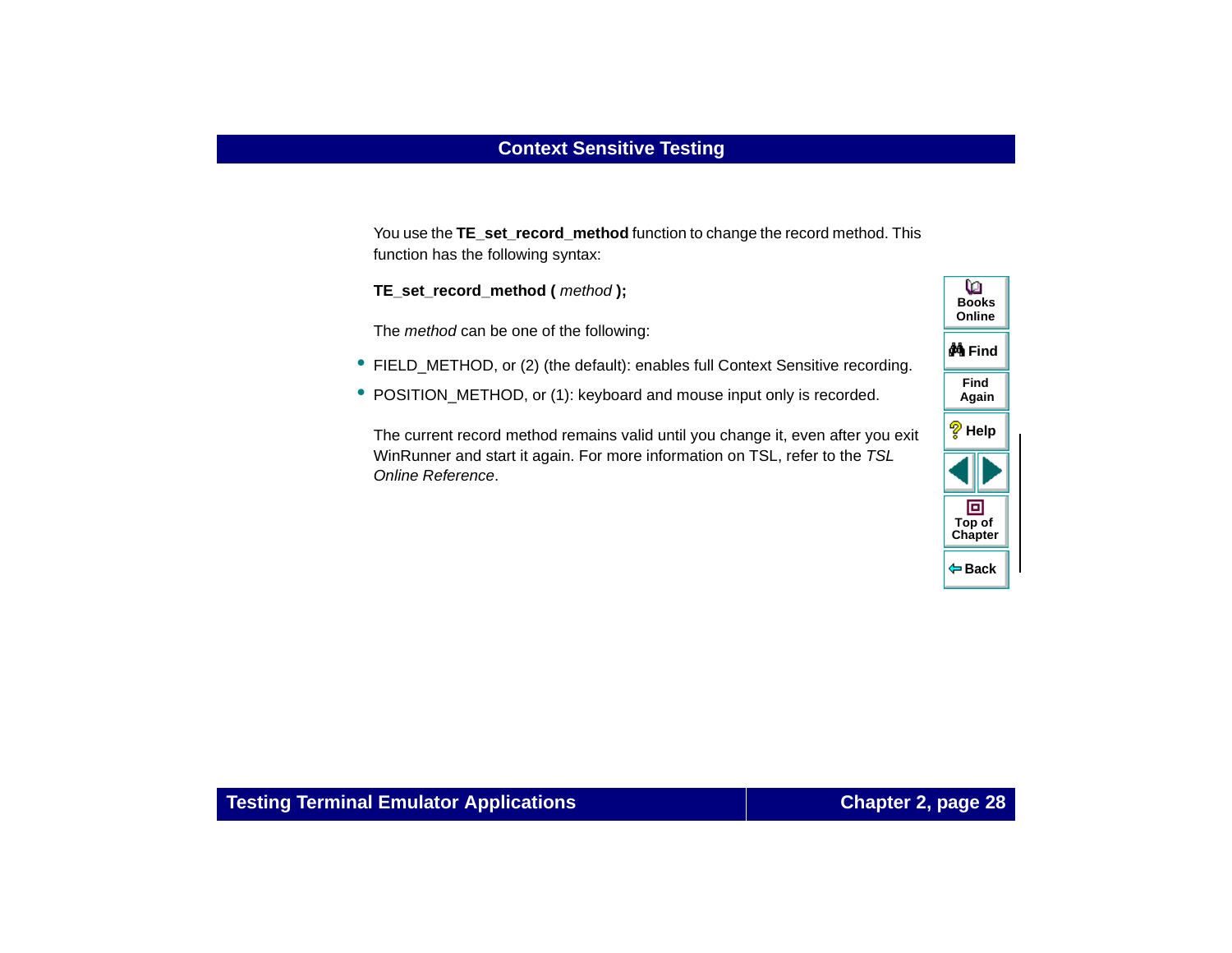# **Synchronizing Test Execution**

<span id="page-28-2"></span><span id="page-28-1"></span><span id="page-28-0"></span>WinRunner provides complete synchronization between the host and the application under test (AUT) during test execution. Synchronization ensures that test execution is delayed until the application is ready to receive new input. This prevents incidental differences in host response time from affecting successive test runs.

This chapter describes:

- **[Waiting for a Response from the Host](#page-29-1)**
- •**[Waiting for a Specific String](#page-30-0)**
- •**[Waiting for a Specific Field](#page-32-0)**
- •**[Setting the Synchronization Time](#page-33-0)**
- **[Synchronizing Screen Changes](#page-36-0)**

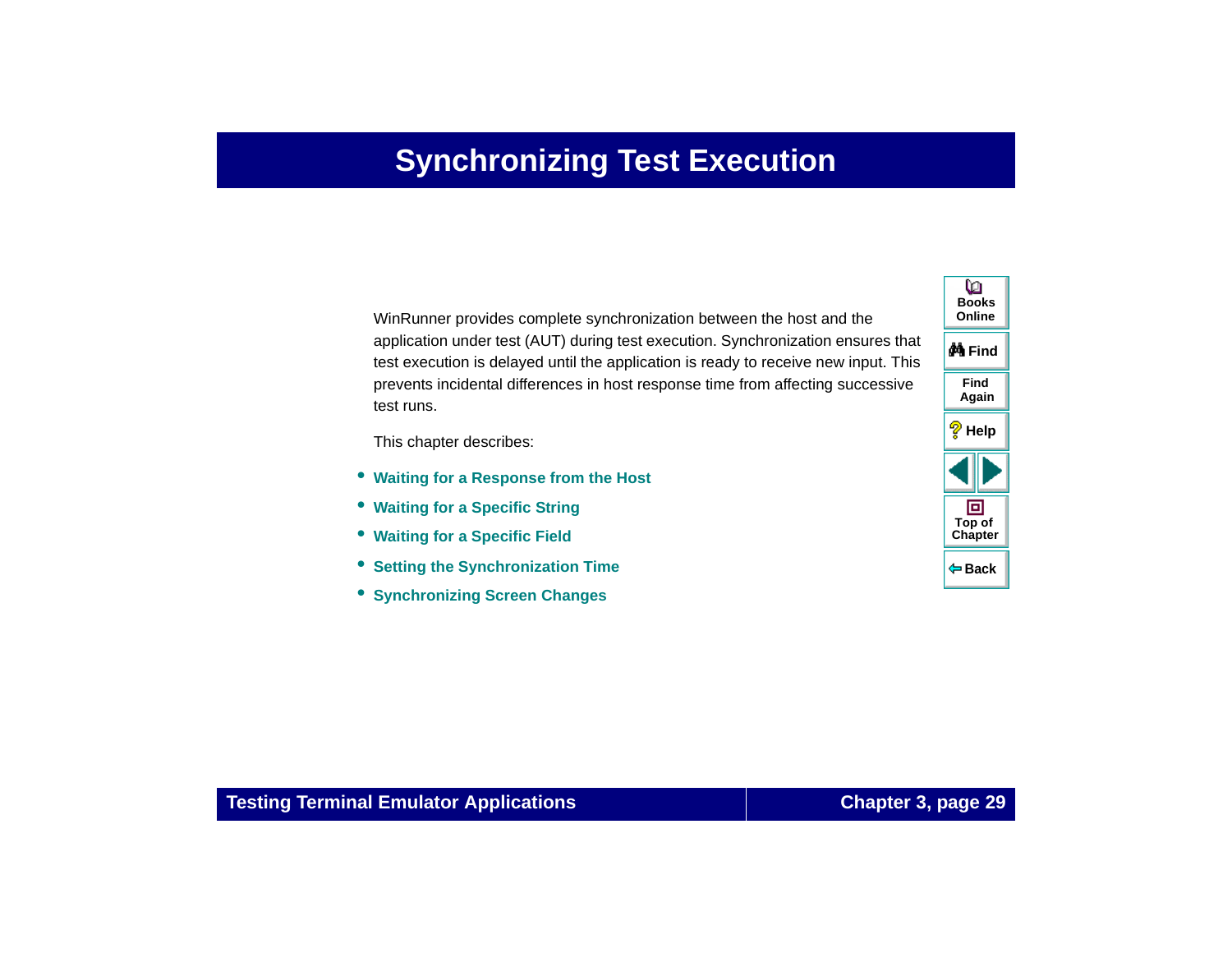# <span id="page-29-0"></span>**About Synchronizing Tests**

When using a terminal emulator, many factors can affect the speed of operation and therefore interfere with test execution. Host response time varies depending on the system load. The screen refresh rate of your terminal emulator can also vary. WinRunner provides different types of synchronization points to pace test execution with the system. These points can be inserted into the test script automatically, using a softkey, or by programming.

# <span id="page-29-1"></span>**Waiting for a Response from the Host**

During recording, WinRunner automatically generates the following statement each time the terminal emulator waits for a response from the host:

**TE\_wait\_sync ( );**

During a test run, this statement ensures that test execution is delayed until the host responds and the new screen is completely redrawn.

**Note:** The TE\_wait\_sync function is only available for 3270 and 5250 terminal emulators that support the EHLLAPI protocol.

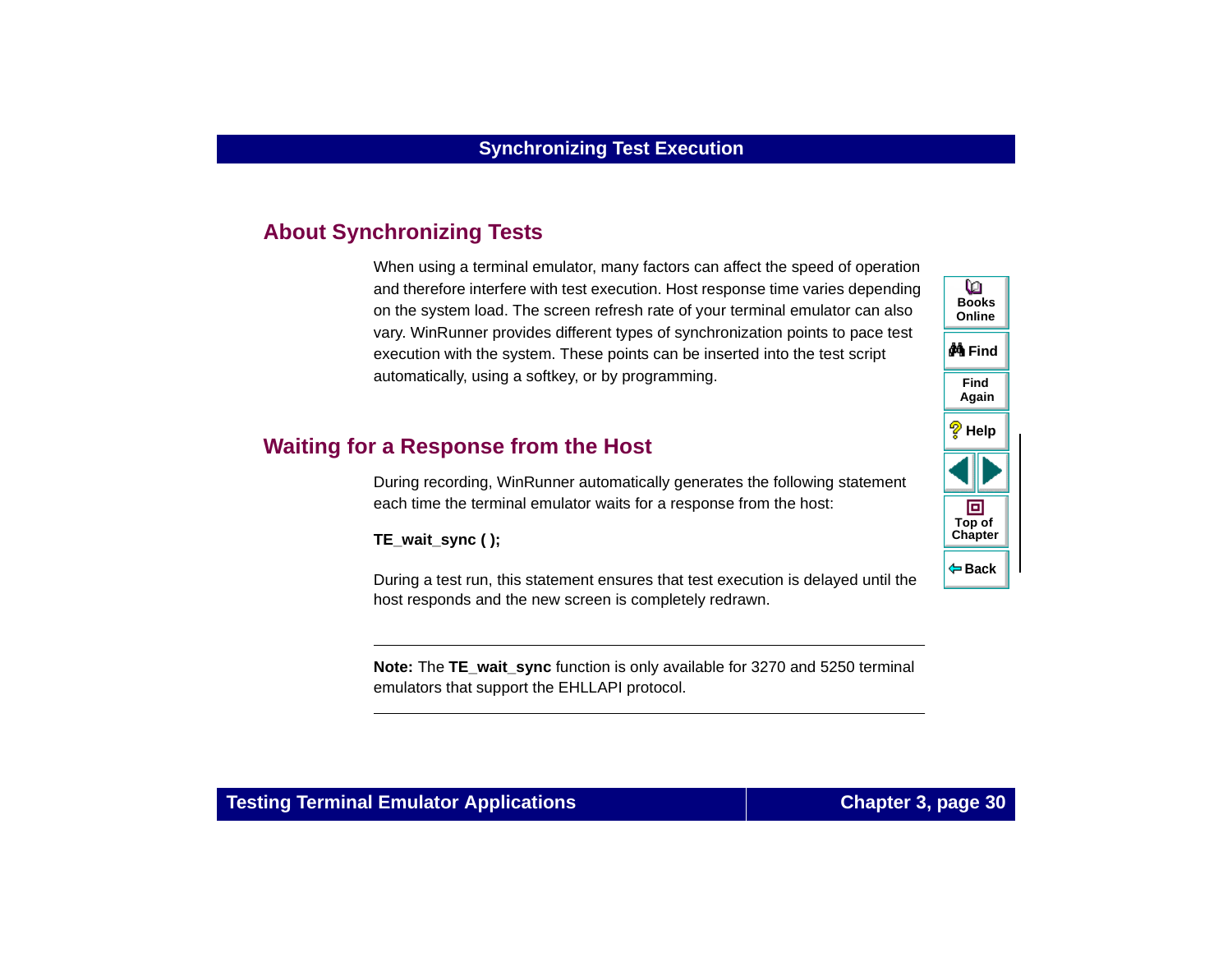# <span id="page-30-0"></span>**Waiting for a Specific String**

Using the **TE\_wait\_string** function, you can instruct WinRunner to wait for a specific string to appear on the screen before continuing test execution. You can specify an area of the screen, or WinRunner can search the entire screen for the string.

#### **To record a TE\_wait\_string statement in your test script:**

- **1** During recording, press the WAIT STRING softkey. WinRunner is minimized to an icon and a dialog box displays instructions for capturing the string.
- **2** Enclose the text you want WinRunner to look for during test execution in a rectangle: press and hold down the left mouse button and drag the mouse until the rectangle encloses the area.
- **3** To capture the string, click the right mouse button. WinRunner is restored and a **TE\_wait\_string** statement with the following syntax is inserted into your test script:
	- **TE\_wait\_string (** string**, [** start\_column**,** start\_row**,** end\_column**,** end\_row **], [** timeout **] );**

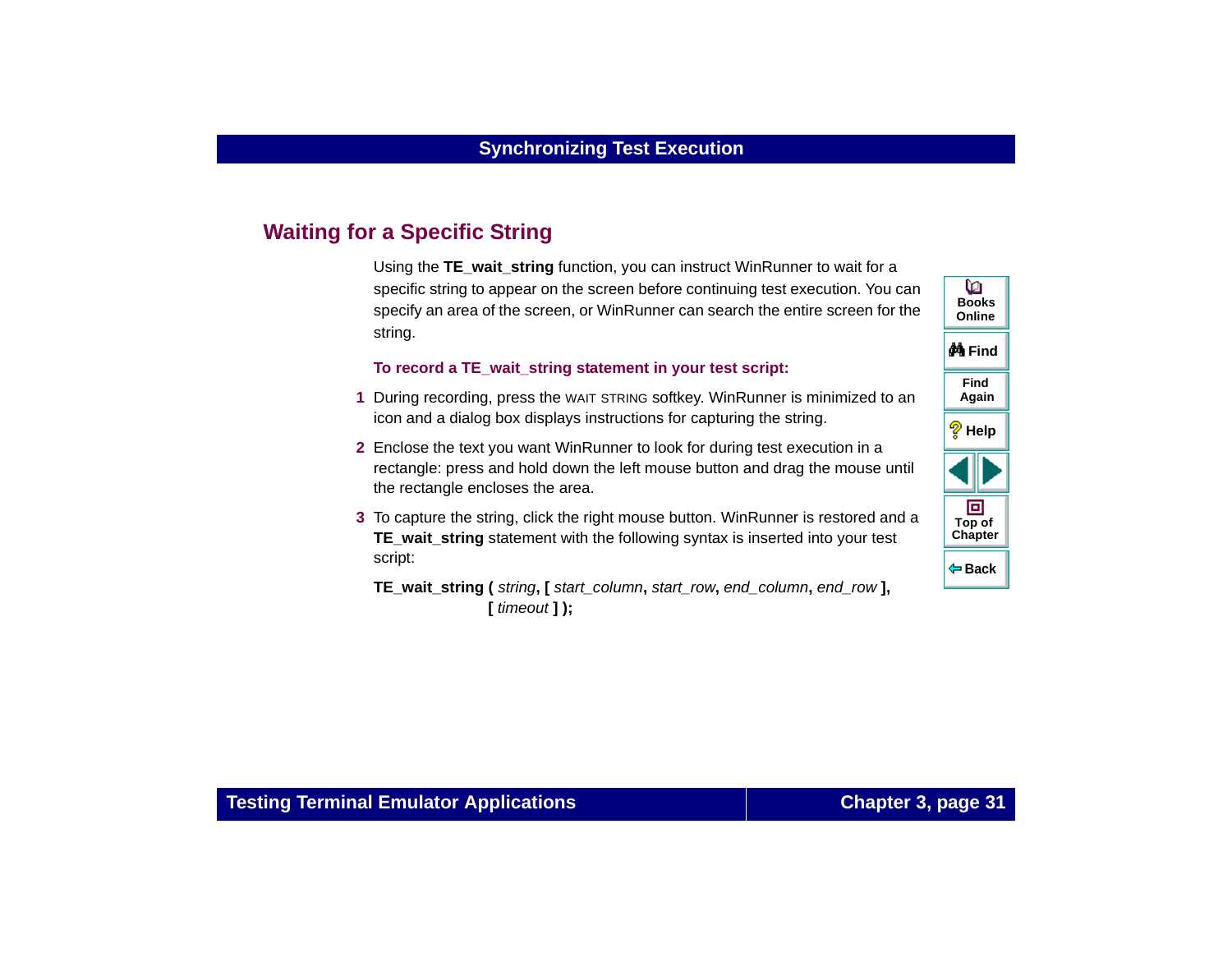The string parameter is the text enclosed in the rectangle. If the text you captured exceeds one line, string includes the first line only. The start column and start row parameters indicate the column/row at which the captured text starts. The end\_column and end\_row parameters represent the column and row, respectively, at which the text ends. The timeout parameter is the number of seconds that WinRunner waits for the specified string to appear before continuing test execution.

The following example shows the statement recorded when the text of a menu option is captured using the WAIT STRING softkey:

TE wait string("Open the mail",  $8, 4, 20, 4, 60$ );

The first parameter, "Open the mail" is the string that WinRunner searches for on the screen; WinRunner will look for this string in row 4, columns 8 through 20. The default timeout is 60 seconds.

When you program this statement, you can eliminate the coordinates. In this case, WinRunner searches the entire screen for the specified string. You can also change or eliminate the *timeout* parameter. If there is no *timeout* parameter, then the system timeout is used.

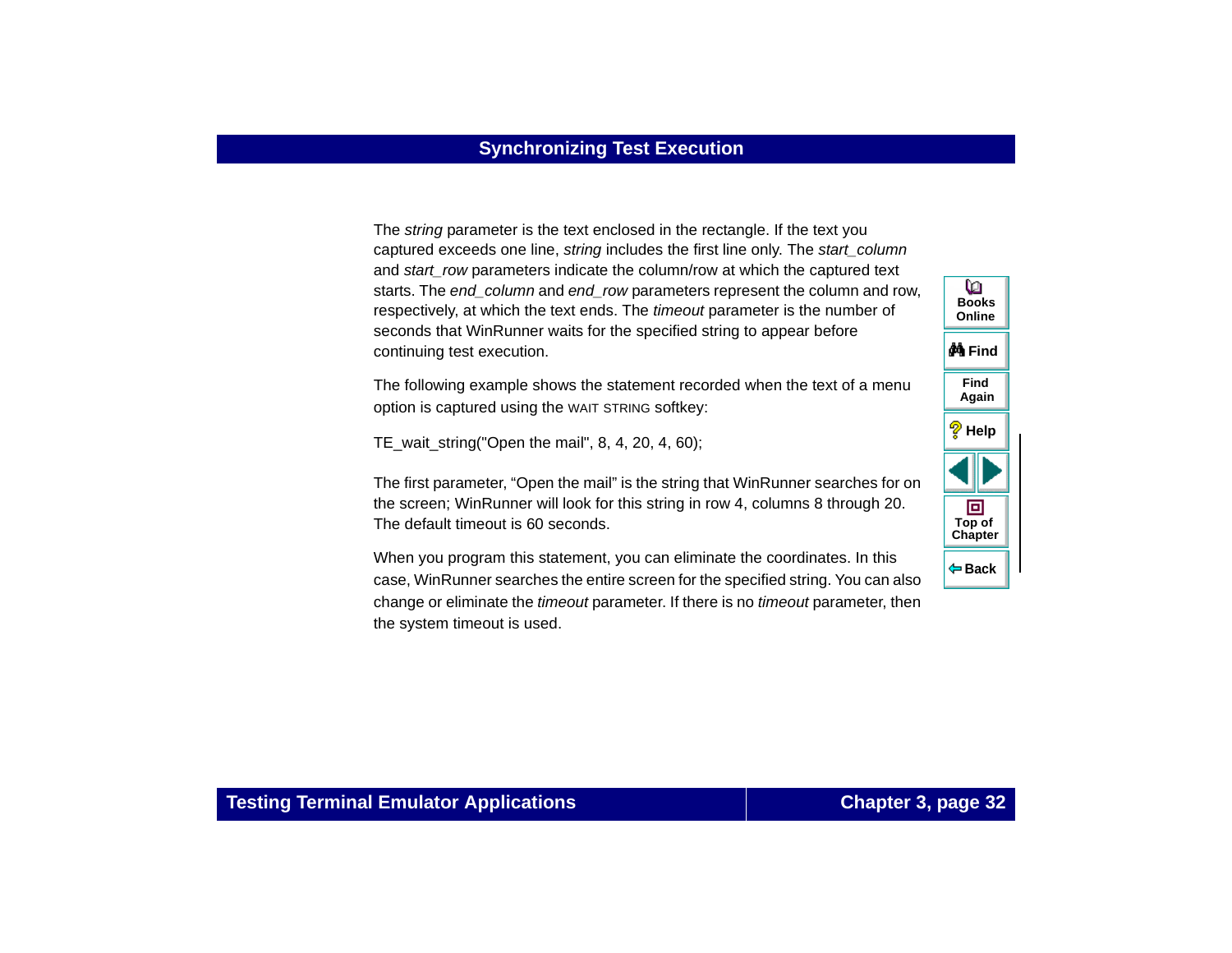# <span id="page-32-0"></span>**Waiting for a Specific Field**

Using the **TE\_wait\_field** function, you can instruct WinRunner to wait for a specific field to appear on the screen before continuing test execution. When the field appears, WinRunner resumes test execution. The syntax for this function is:

**TE\_wait\_field (** field\_logical\_name**,** content**,** timeout **);**

The field logical name parameter is the name of the field. The content parameter is the string contained in the field. The timeout is the number of seconds that WinRunner waits for the specified field to appear before continuing test execution.

**Note:** The **TE\_wait\_field** function is only available for 3270 and 5250 terminal emulators that support the EHLLAPI protocol.

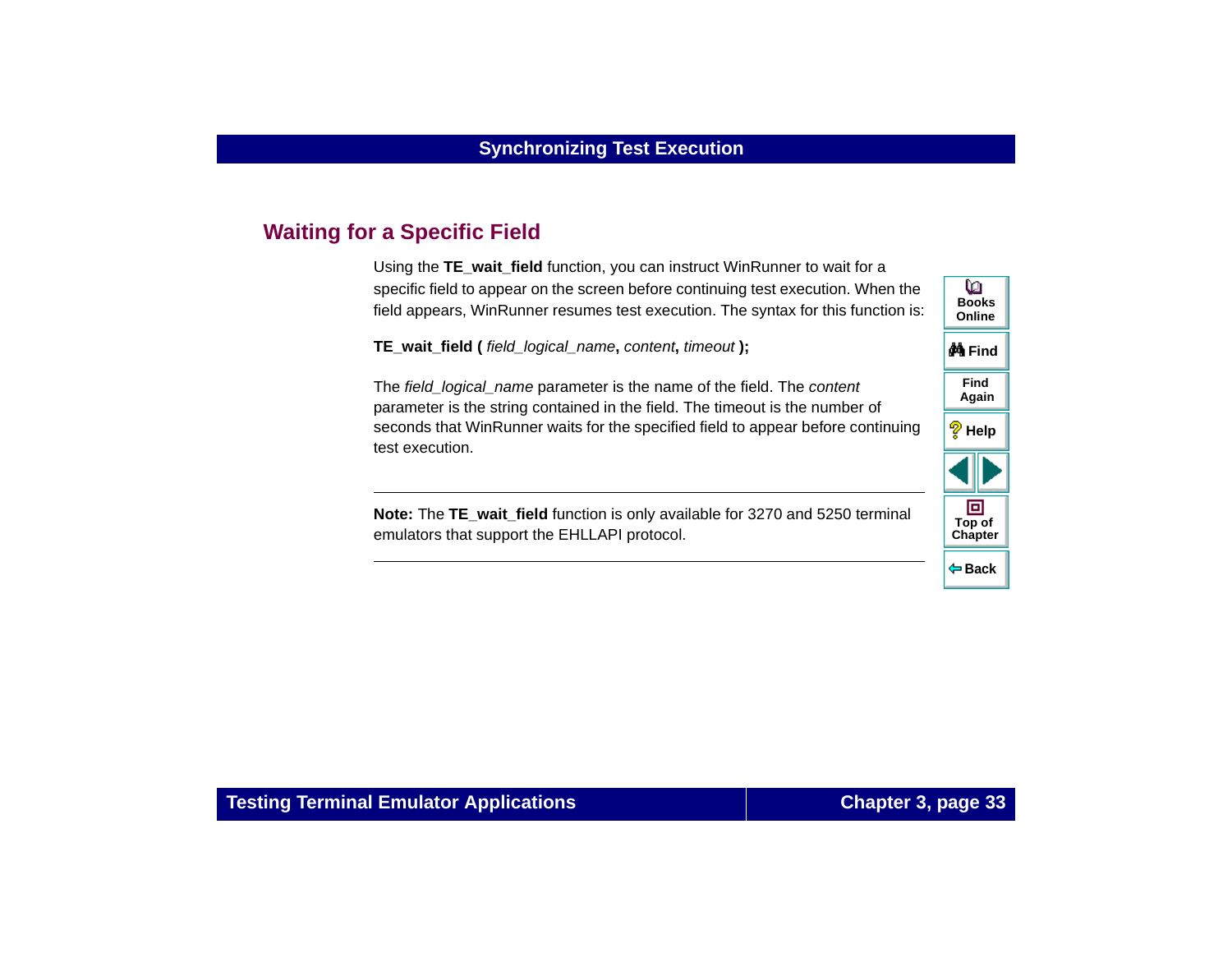# <span id="page-33-0"></span>**Setting the Synchronization Time**

Two factors that can affect proper test execution are the response time of the host and the screen refresh rate of your terminal. The following functions allow you to configure WinRunner to handle these variations.

### **Changing the Screen Refresh Time**

The **TE\_set\_refresh\_time** function determines how long WinRunner waits for the screen to refresh after the host has responded.

The syntax for this function is:

**TE\_set\_refresh\_time (** time **);**

The default time is 1 second. You can increase this if needed to ensure that WinRunner waits until the screen is completely redrawn before continuing test execution.

**Note:** The **TE\_set\_refresh\_time** function is only available for 3270 and 5250 terminal emulators that support the EHLLAPI protocol.

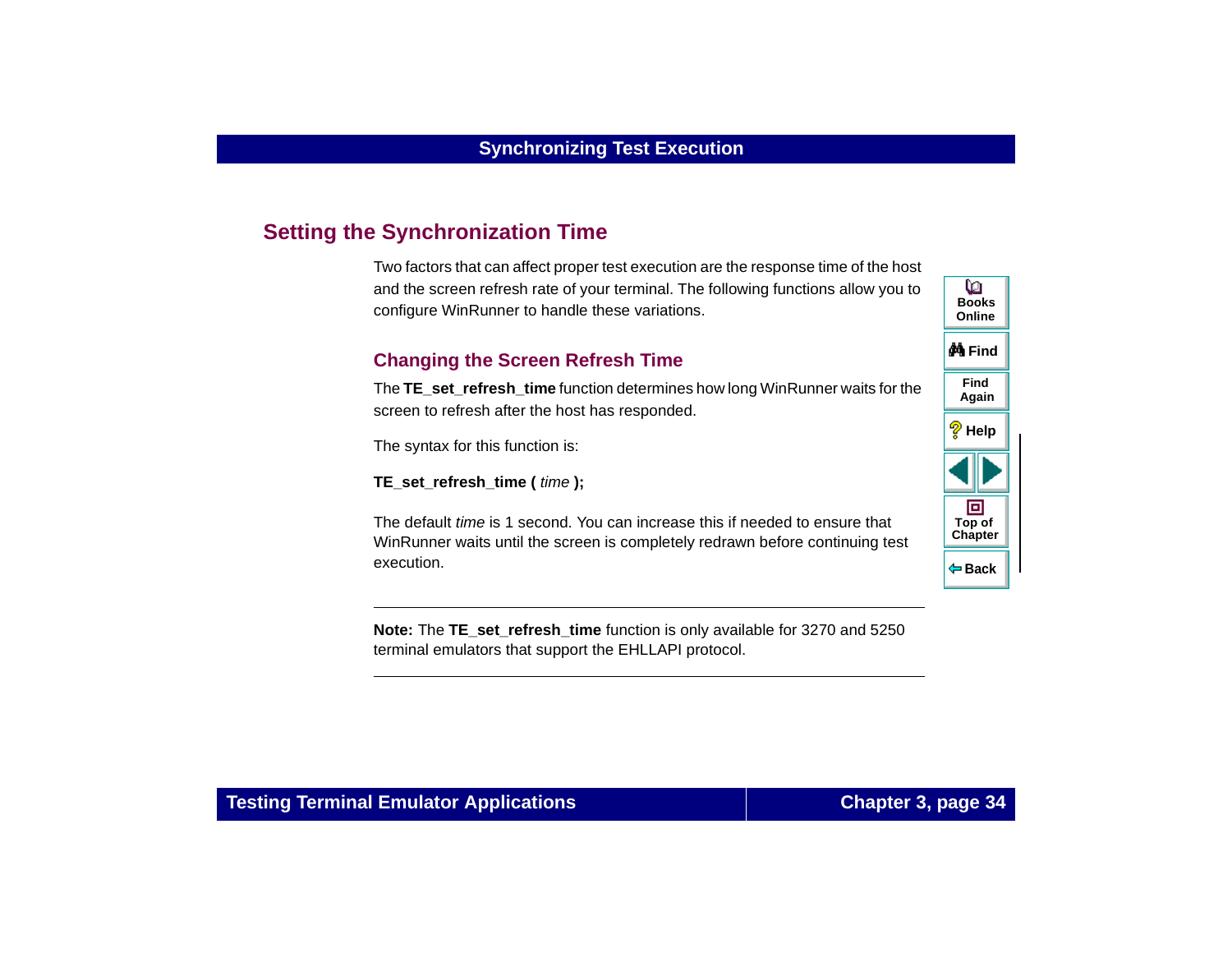### **Changing the Timeout**

The **TE** set timeout function determines the maximum amount of time that WinRunner waits for a response from the host before continuing test execution.

This statement has the following syntax:

**TE\_set\_timeout (** timeout **);**

The default *timeout* is 60 seconds. You can modify this if needed.

### **Setting the System Synchronization Time**

The **TE** set sync time function determines the minimum number of seconds that WinRunner waits for the host to respond. WinRunner uses this information to determine whether synchronization has been achieved before continuing test execution.

This statement has the following syntax:

**TE\_set\_sync\_time (** time **);**

**Note:** The **TE** set sync time function is only available for 3270 and 5250 terminal emulators that support the EHLLAPI protocol.

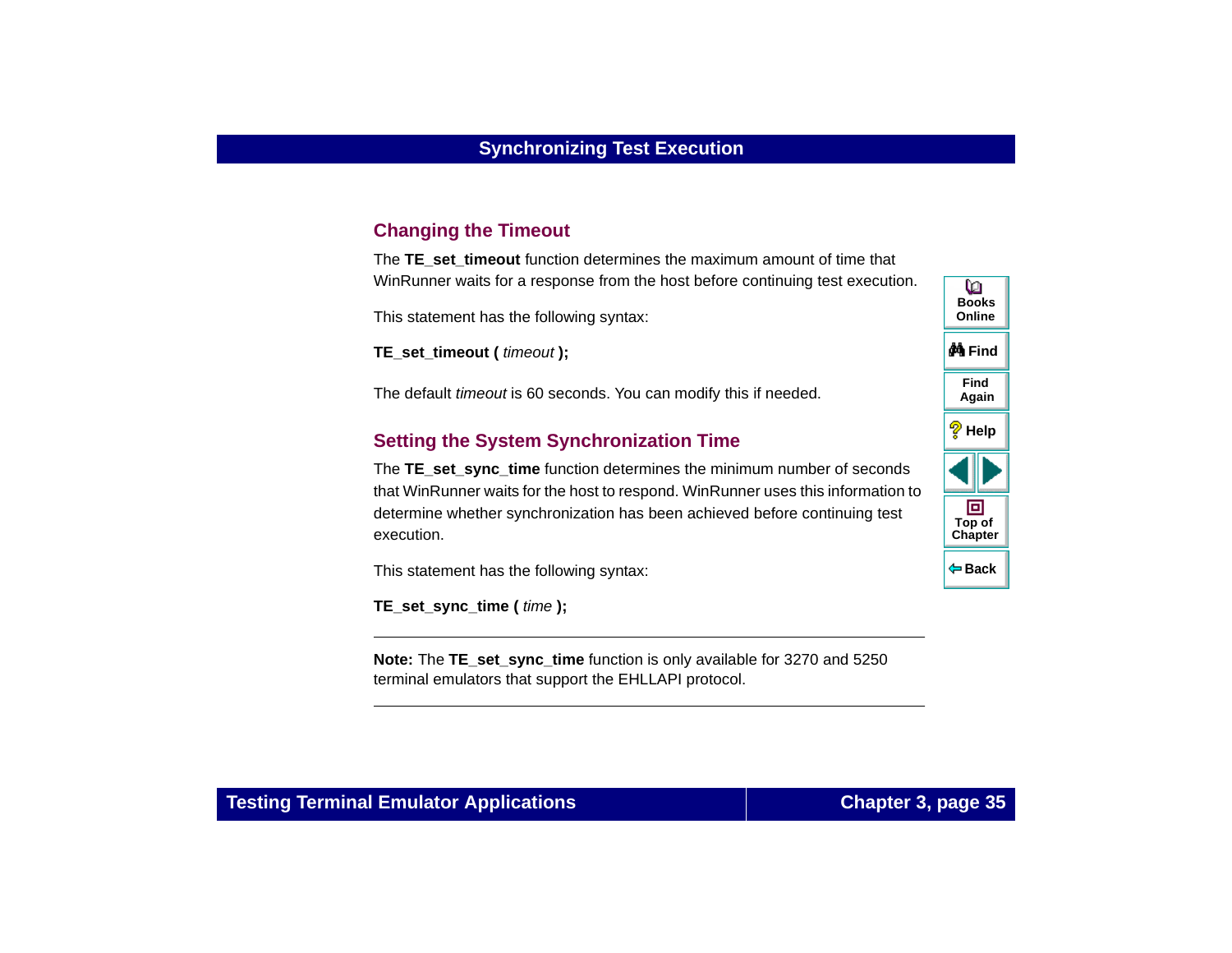### **Getting the System Synchronization Time**

The **TE** get sync time function returns the minimum number of seconds that WinRunner will wait for the host to respond. WinRunner uses this information in order to determine that synchronization has been achieved before continuing test execution.

This statement has the following syntax:

**TE\_get\_sync\_time (** time **);**

**Note:** The **TE\_get\_sync\_time** function is only available for 3270 and 5250 terminal emulators that support the EHLLAPI protocol.

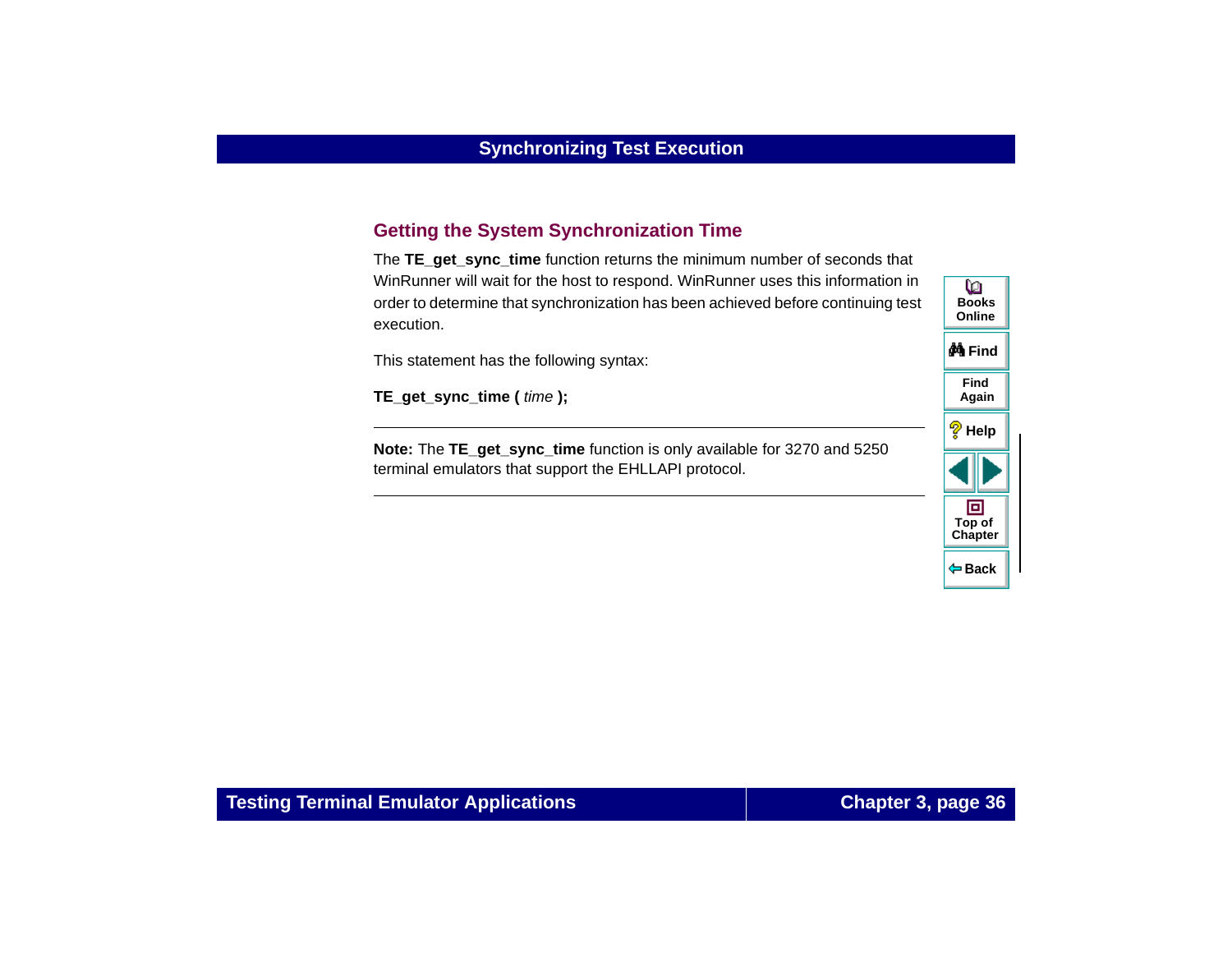# **Synchronizing Screen Changes**

In some AS/400 applications, you might have a case where typing a key in a specific field causes the screen to change. In such a case, WinRunner does not recognize that the screen has changed and does not generate the **TE\_wait\_sync** function.

In such cases, you can use the **TE\_force\_send\_key** function and place it in your startup test. This function causes WinRunner to recognize that the screen has changed and to automatically generate **TE\_wait\_sync**. This function has the following syntax:

**TE** force send key ( in screen, in field,  $\lceil$ in key] **)**;

The in\_screen parameter defines the screen in which the field exists. The in field parameter defines the field. The in key parameter defines the input key which causes the screen to change (optional). You can use a key mnemonic (such as @E for Enter) or the WinRunner macros (such as TE\_Enter for Enter).

The **TE\_reset\_all\_force\_send\_key** resets the execution of the **TE\_force\_send\_key** function. For more information about these functions, refer to the TSL Online Reference.

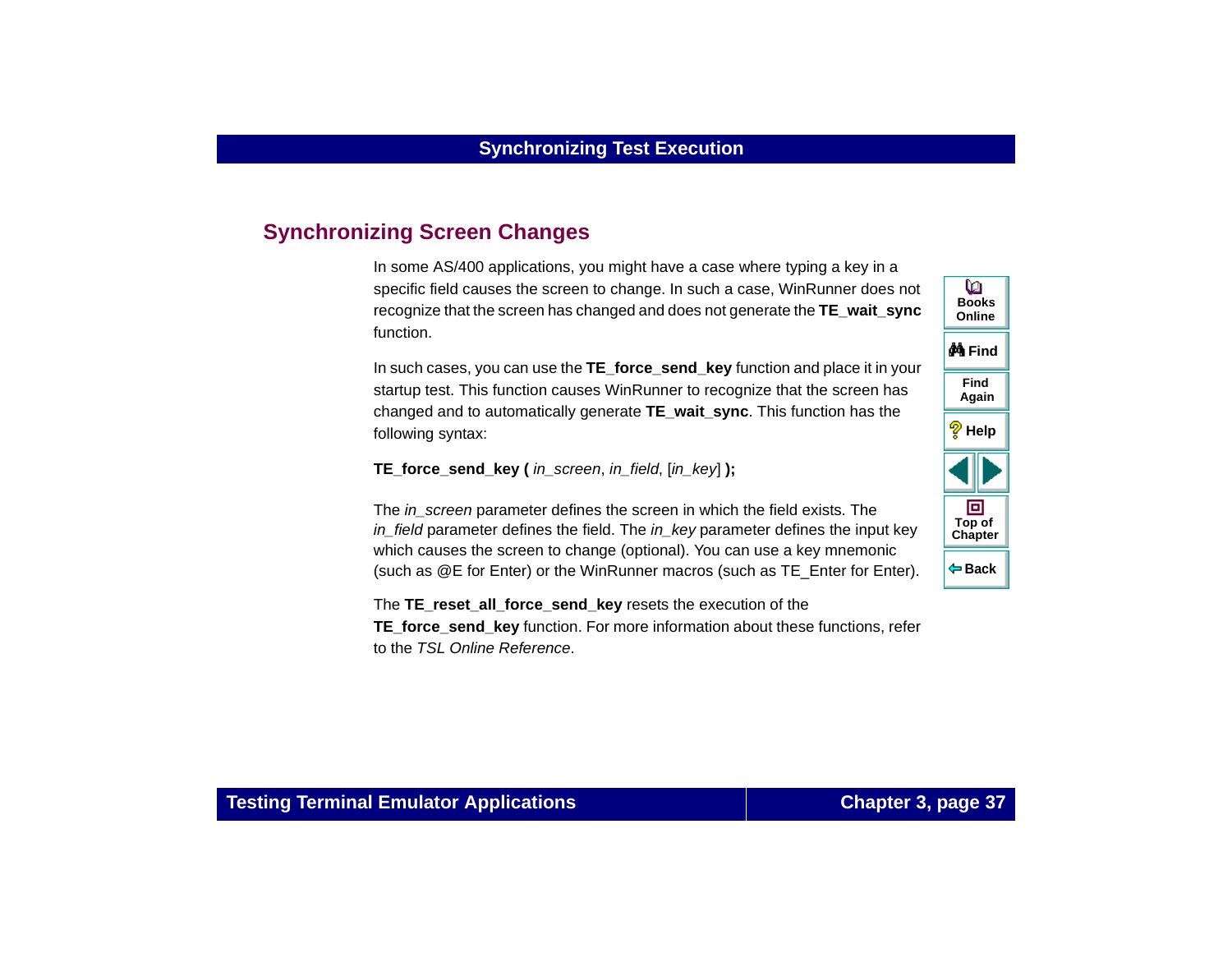# **Checking Screens and Fields**

<span id="page-37-0"></span>WinRunner sees the terminal emulator application window as a screen containing fields. You can capture information about each screen and its contents and store the information as a basis for comparison.

This chapter describes:

- **[Checking a Single Field or a Screen](#page-39-0)**
- **[Checking Two or More Fields](#page-40-0)**
- •**[Checking All Fields in a Screen at Once](#page-42-0)**
- **[Properties for Screens and Fields](#page-43-0)**

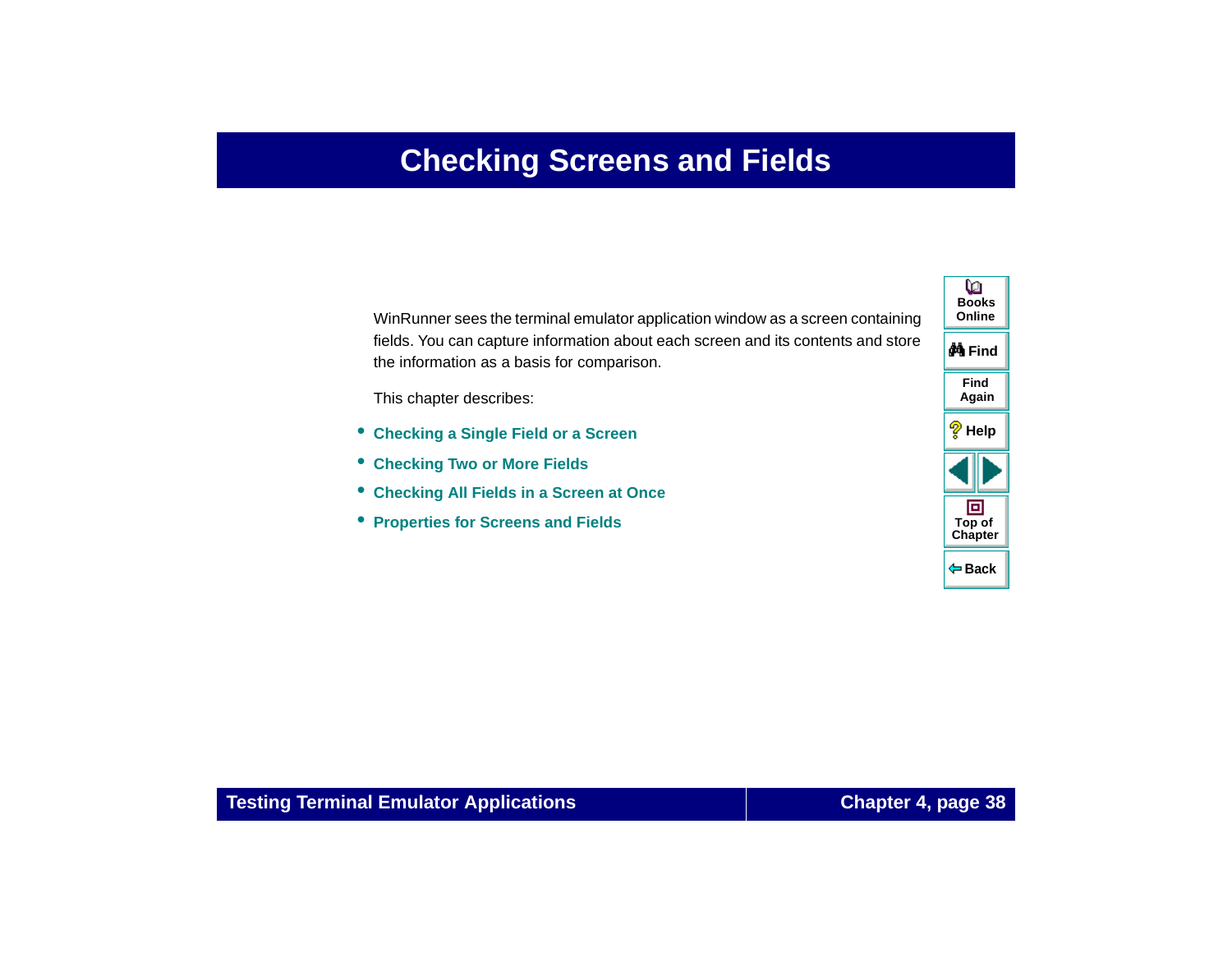# **About Checking Screens and Fields**

GUI checkpoints allow you to check screens and fields in your application. For example, you can check the number of protected or input fields in a screen. Or you can check the content of a specific field, whether it is protected or visible.

To create a GUI checkpoint, you point to a screen or field and define the checks you want to perform. Information about the screens and fields as well as the checks is saved in a checklist. WinRunner captures the current state of these screens and fields and saves this information as expected results. A GUI checkpoint is automatically inserted into the test script. This checkpoint appears as an **obj\_check\_gui** or **win\_check\_gui** statement.

When you run the test, WinRunner compares the current state of the application to the expected results. If the expected results and the current results do not match, the GUI checkpoint fails. The results of the checkpoint can be viewed in the WinRunner Test Results window.

The information in this chapter applies specifically to GUI checks on terminal emulator applications. For additional information about GUI checkpoints, refer to the WinRunner User's Guide.

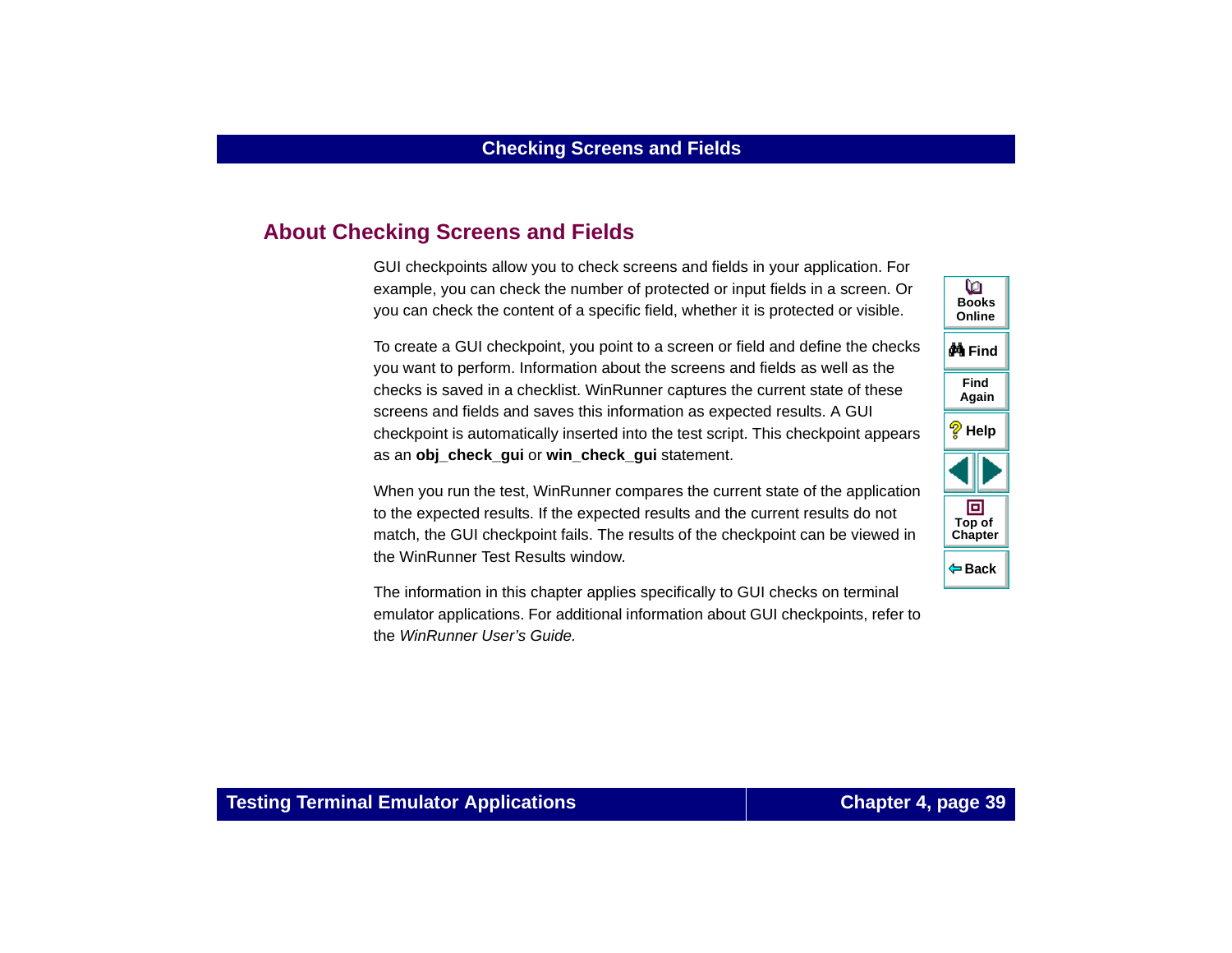# <span id="page-39-0"></span>**Checking a Single Field or a Screen**

You can check a single field or screen by pointing at it and specifying the type of checks you want to perform.

#### **To check a single field or a screen:**



- **1** Choose **Create > GUI Checkpoint** > **For Object/Window**, or click the **GUI Checkpoint for Object/Window** button on the User toolbar.
- **2** Double-click on the field or screen you want to check. (To check the screen, double-click on an empty area of the screen.)

**Note:** You can perform WinRunner's default checks by clicking once on the field or screen. The default check for a field is Date. The default checks for a screen are 'Number of protected fields' and 'Number of input fields'.

- **3** Select the checks you want to perform from the Check GUI dialog box. For more information, see **[Properties for Screens and Fields](#page-43-0)** on page 44.
- **4** Click **OK**. WinRunner captures the screen or field information, stores it in the test's expected results folder, and inserts a **obj\_check\_gui** or a **win\_check\_gui** statement in your test script.

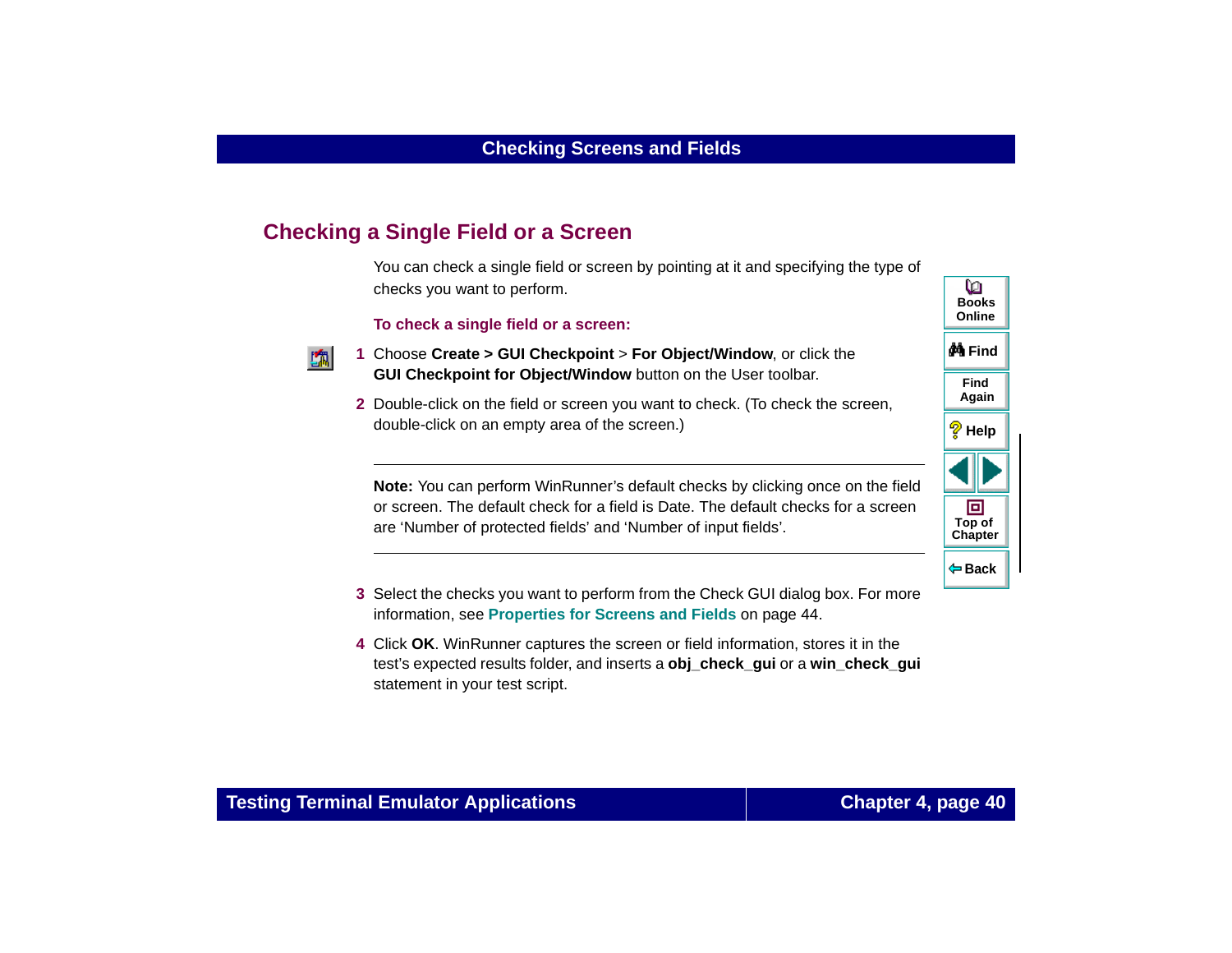# <span id="page-40-0"></span>**Checking Two or More Fields**

You check two or more fields by creating a checklist while clicking on the fields you want to check.

**To check two or more fields in a screen:**



 **1** Choose **Create > GUI Checkpoint** > **For Multiple Objects**, or click the **GUI Checkpoint for Multiple Objects** button on the User toolbar. The Create GUI Checkpoint window opens.



- **2** Click the **Add** button.
- **3** Click once on each field you want to check.

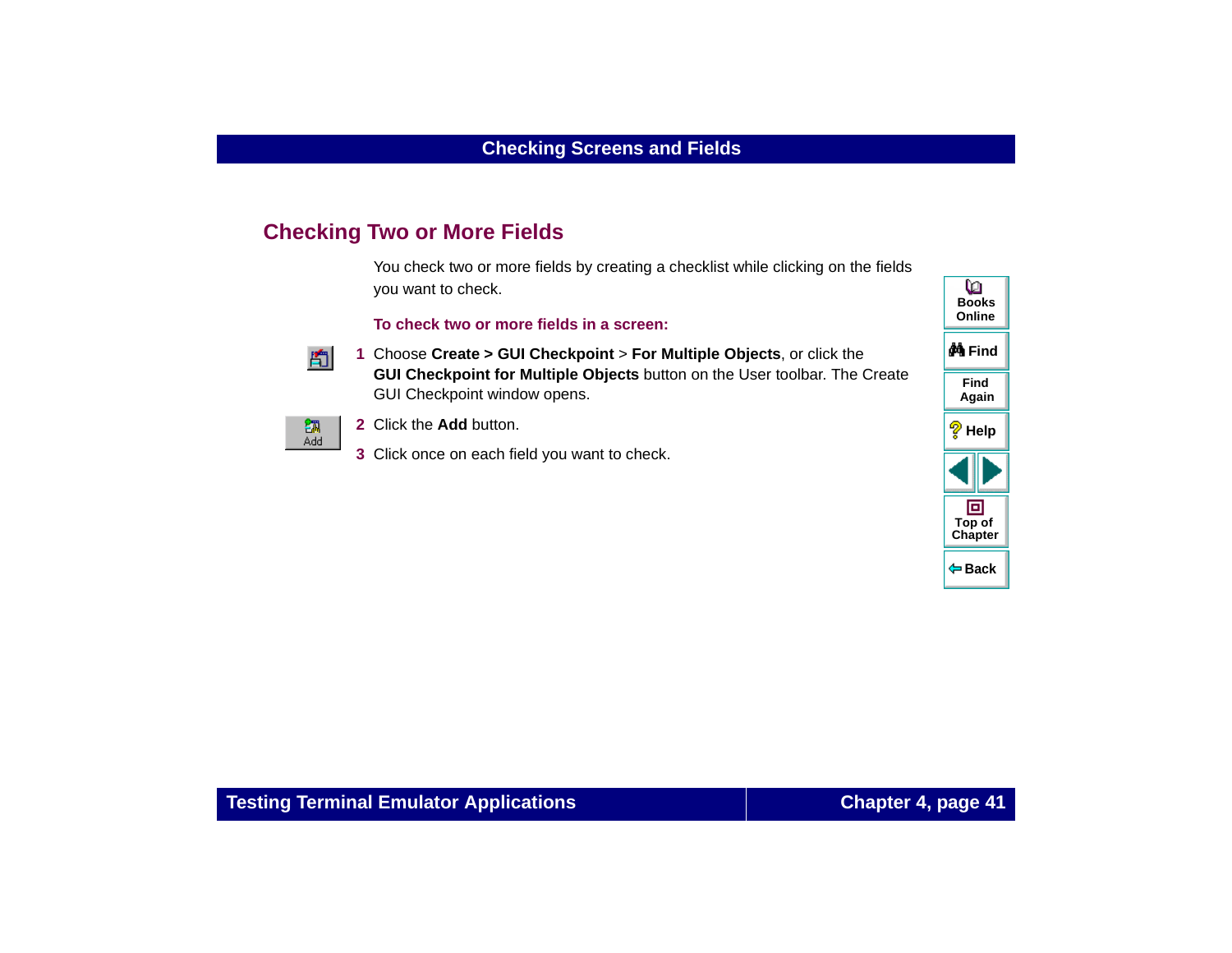**4** Click the right mouse button to stop the selection process. The Create GUI Checkpoint window opens.

The **Objects** column lists the name of the screen and the fields you checked. The **Properties** column lists the properties for the selected field.

| Create GUI Checkpoint - E:\Program Files\Mercury Interactive\WinRunner\te_test\chklist\li <b>E</b>                                     |                                            | ∯n Find                                |
|----------------------------------------------------------------------------------------------------------------------------------------|--------------------------------------------|----------------------------------------|
| 賓<br>œ<br>飖<br>П<br>Add<br>Add All<br>Save As<br>Delete<br>Open<br><b>Objects</b><br>Properties                                        | ⊡<br>Select All<br>Clear All               | Find<br>Again<br>$\mathbf{E}^{\prime}$ |
| □ ■ ■ FR68 Flights<br>Name<br><b>Arguments</b><br>36 12/12/90 protecte<br>field attached<br><b>Z</b> abl Los(protected)<br>field color | Expected Value<br>12/12/90(protected)<br>2 | đ,<br>?<br>Help<br>뙤                   |
| 8649(protected)<br>∨ abĭ<br>field_content<br>$\Box$ abi 0000(protected)<br>⊡।<br>field date<br>bold Mercury (protected                 | 12/12/90<br>12/12/90                       | ■出土口                                   |
| field_len<br>field numeric<br>field protected                                                                                          | 8                                          | ▣<br>扈<br>Top of                       |
| field visible<br>field x                                                                                                               | 14                                         | Chapter<br>$\Leftrightarrow$ Back      |
| $\blacksquare$ field y<br>Đ<br>$\blacksquare$<br>Highlight Selected Object<br>⊽                                                        | 0K<br>Help<br>Cancel                       |                                        |
|                                                                                                                                        |                                            |                                        |

- **5** To modify a check, select the field in the **Objects** column and select the properties to be checked in the **Properties** column.
- **6** To save the checklist and perform the checks, click **OK**. WinRunner captures the information about the fields and stores it in the expected results folder. A **win\_check\_gui** statement is inserted in the test script.

**BooksOnline**

o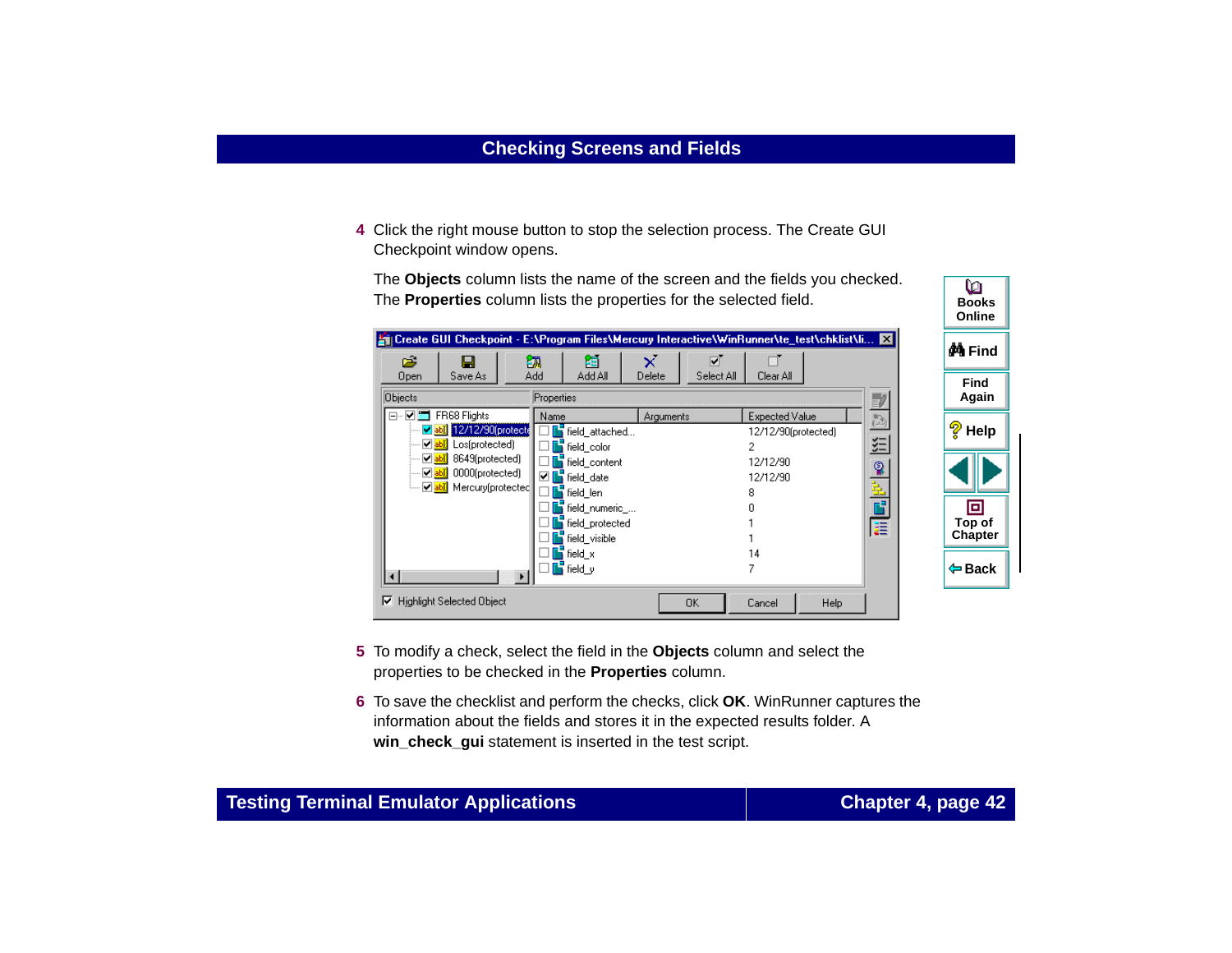# <span id="page-42-0"></span>**Checking All Fields in a Screen at Once**

You can check all fields in a screen at once. WinRunner creates a checklist containing the default check ('Date') for all fields in the screen.

#### **To check all the fields in a screen:**



- **1** Choose **Create > GUI Checkpoint** > **For Object/Window**, or click the **GUI Checkpoint for Object/Window** button on the User toolbar.
- **2** Click once on an empty area of the screen.

The Add All dialog box opens.

| Add All - FR68 Flights                                                                  |  |  |
|-----------------------------------------------------------------------------------------|--|--|
| You are currently pointing at a window.<br>What do you wish to check inside the window? |  |  |
| $\nabla$ Objects<br>Menus                                                               |  |  |
| Cancel<br>Help<br>nĸ                                                                    |  |  |

- **3** Select **Objects**, **Menus**, or both to indicate the types of objects to include in the checklist. When you select only Objects (the default setting), all objects in the window except for menus are included in the checklist. To include menus in the checklist, select Menus.
- **4** Click **OK** to close the dialog box.

WinRunner captures the information about the fields and stores it in the test's expected results folder. (This may take several seconds.) The WinRunner window is restored and a **win\_check\_gui** statement is inserted into the test script.

**Back**

**[Chapter](#page-37-0) Top of**

同

**Find**

**Again**

**Help**

**do Find** 

**BooksOnline**

o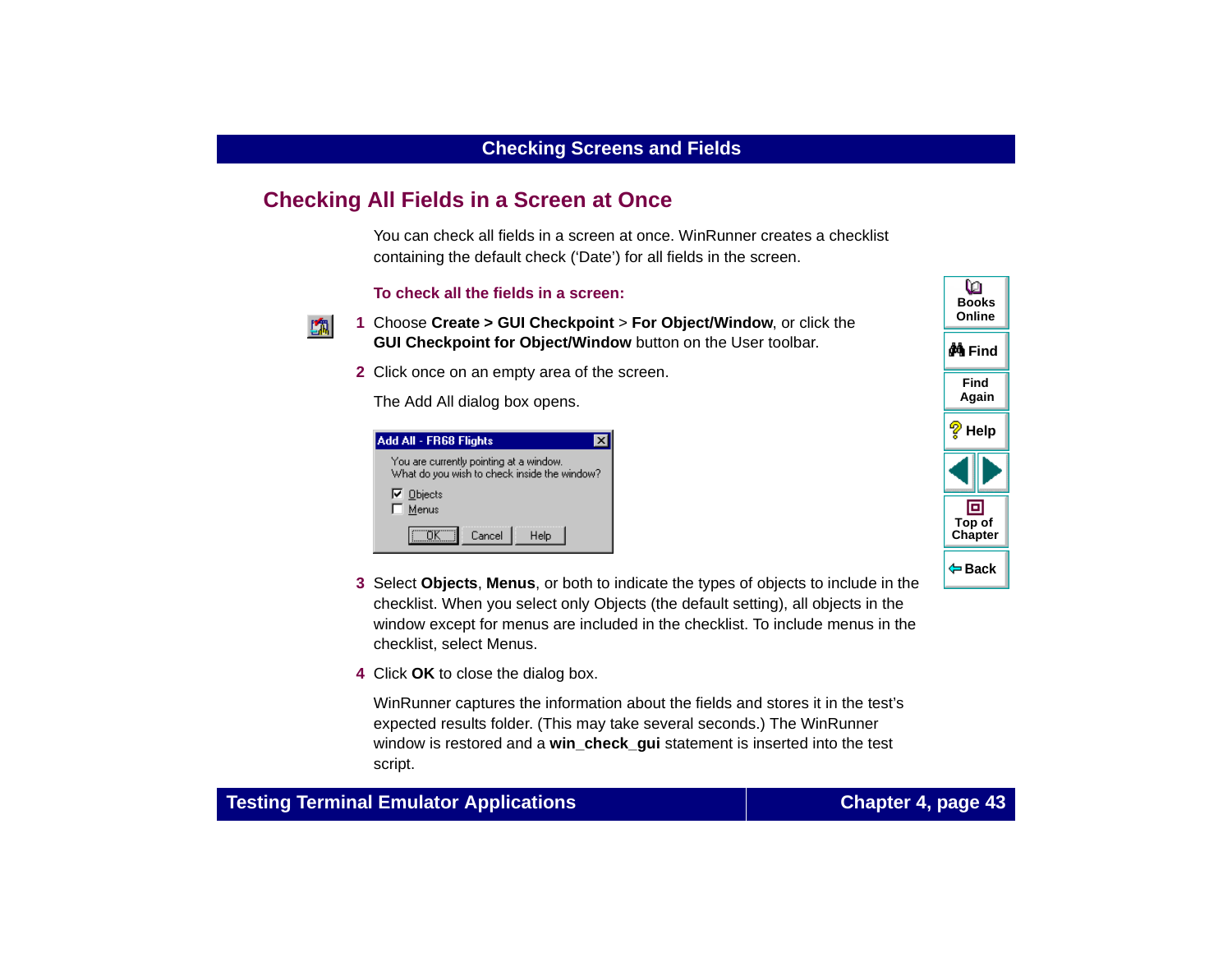# <span id="page-43-0"></span>**Properties for Screens and Fields**

When you create a GUI checkpoint, you can determine the types of checks to perform on screens and fields in your application.

#### **Screen Checks**

For a screen you can check the following properties:

**Number of protected fields:** checks the number of protected fields in the screen (default check).

**Number of input fields:** checks the number of unprotected fields in the screen (default check).

Label: checks the label (title) of the screen.

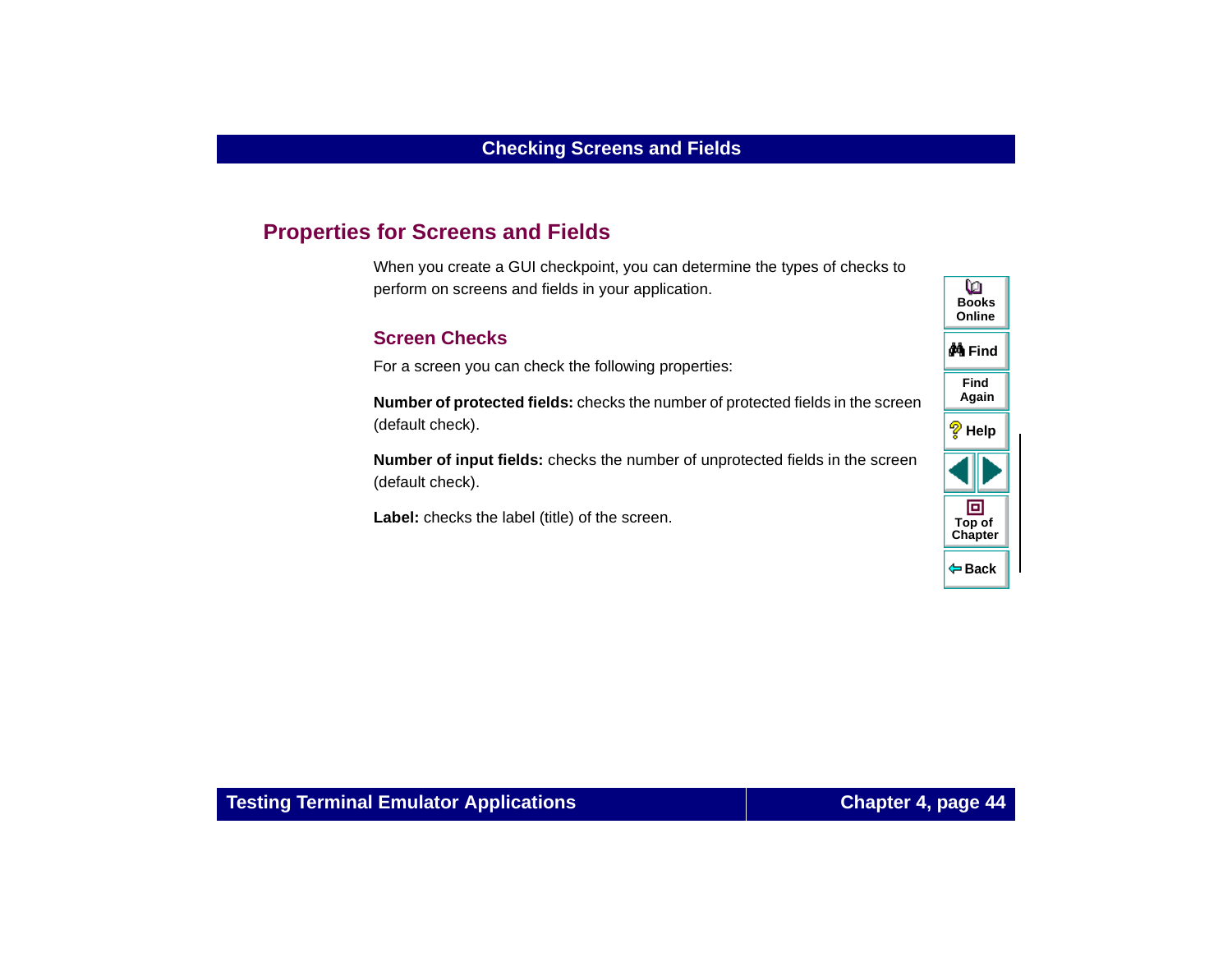#### **Field Checks**

For a field you can check the following properties:

**x** and **y**: checks the x and y coordinates of the top left corner of the field, relative to the screen origin.

**Length:** checks the length of the field, in characters.

**Color:** checks the color of the field.

**Numeric only:** checks whether the field is numeric only.

**Protected:** checks whether the field is protected.

**Visible:** checks whether the field is visible.

**Attached text:** checks the attached text of the field.

**Content:** checks the content of the field.

**Date:** checks the date of the field (default check)

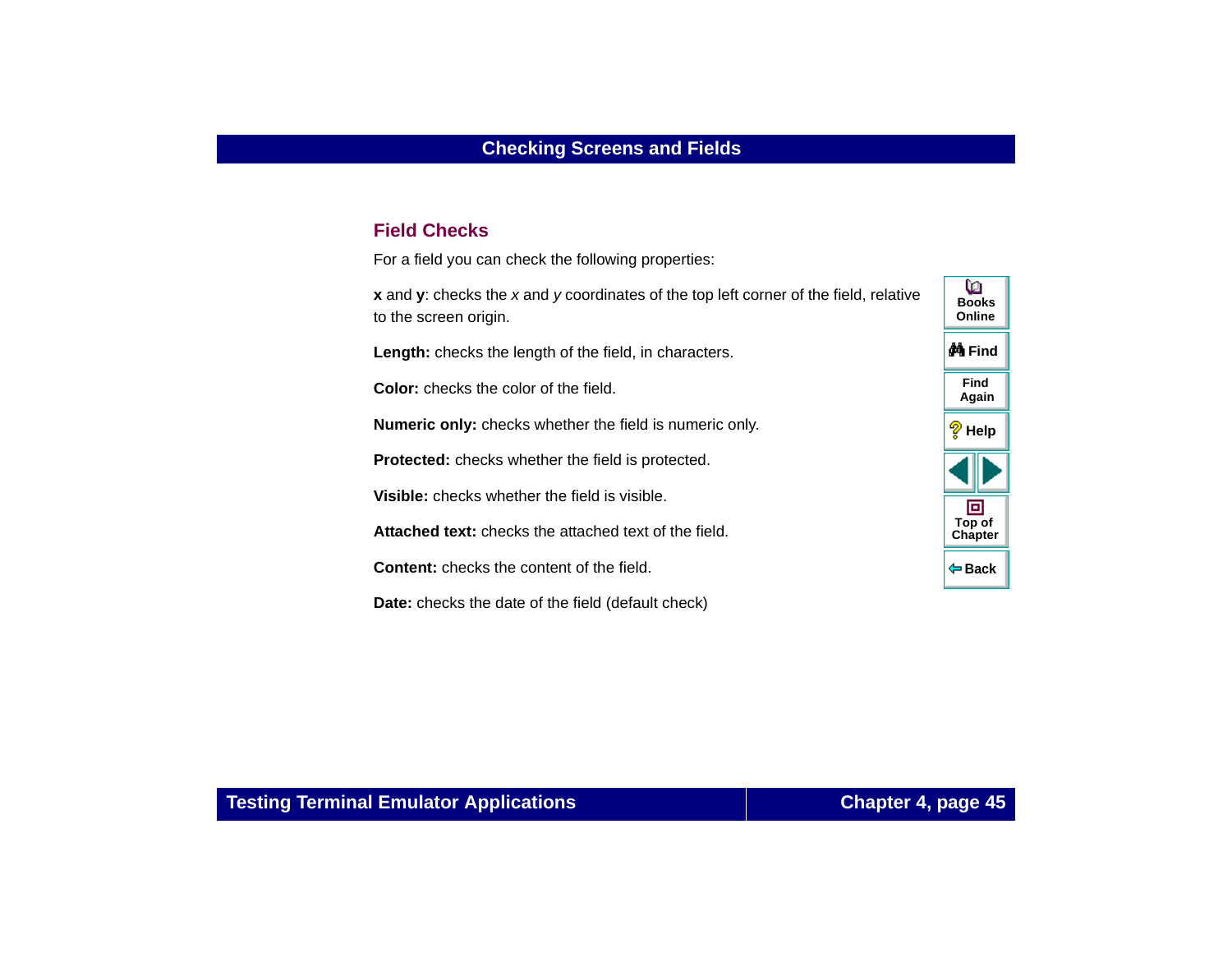# **Checking Text**

<span id="page-45-1"></span><span id="page-45-0"></span>You can use WinRunner to check the text in the screen of your terminal emulator application.

This chapter describes:

- **[Checking Text Automatically](#page-47-0)**
- $\bullet$ **[Checking Text Using Softkeys](#page-51-0)**
- **[Using Filters when Checking Text](#page-53-0)**
- **[Reading Text from the Screen](#page-58-0)**
- **[Searching for Text](#page-59-0)**

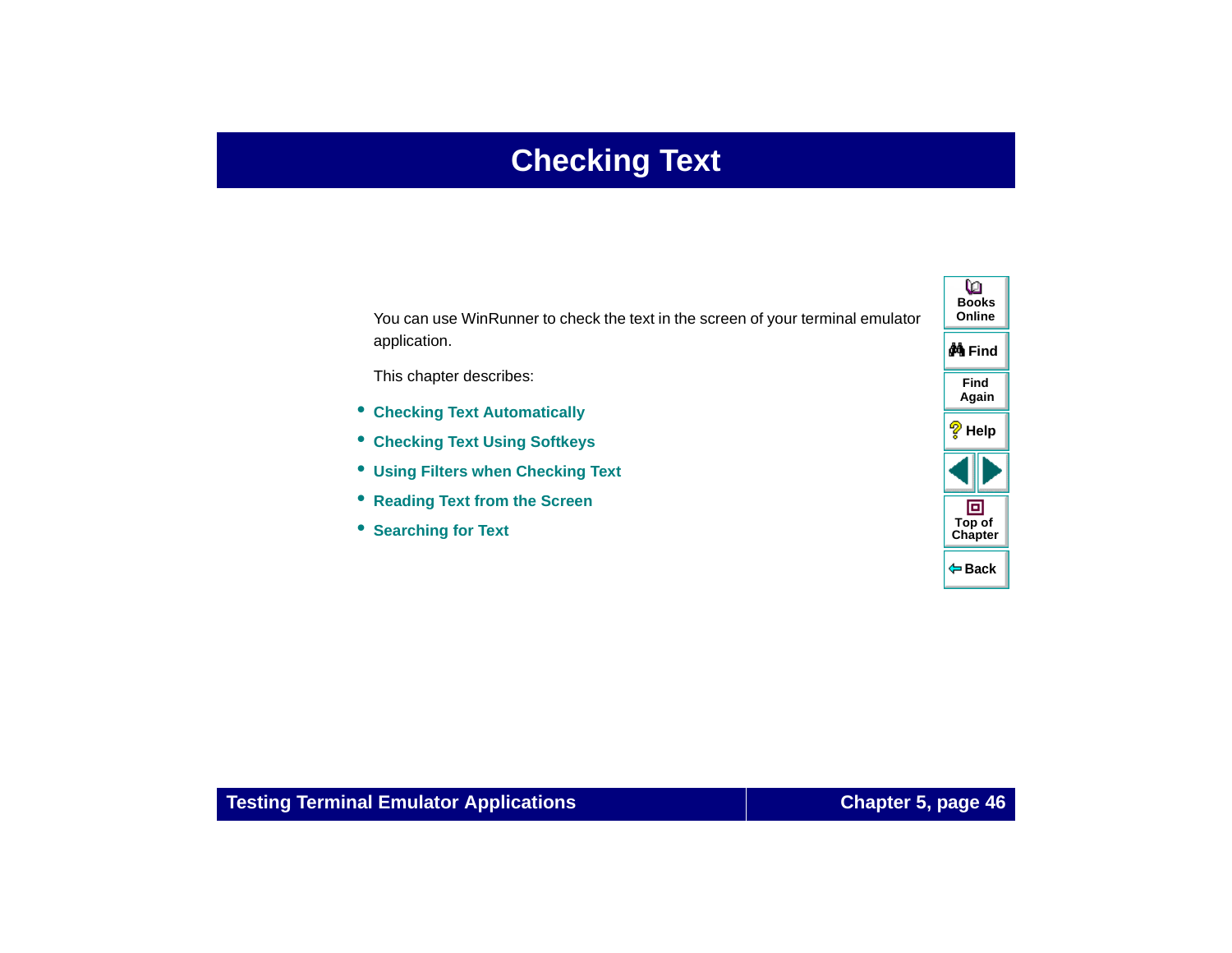# **About Checking Text**

WinRunner provides different methods of checking the text in your host application screen. You can:

- capture all or part of the screen contents while recording a test.
- instruct WinRunner to automatically capture all or part of the screen contents of the active terminal emulator window.

While creating a test, you indicate the text that you want to check. WinRunner inserts a checkpoint in the script, captures the specified text, and stores it in the expected results directory (exp) of the test. When you run the test, WinRunner recaptures the text and compares it to the expected text captured earlier. You can view both the expected and the actual test results. In the case of a mismatch, you can also view any differences between them.

You can also use WinRunner to read text from a selected portion of the screen and store it in a variable. The screen coordinates of the text you indicated are inserted into the test script. You could use this feature, for example, to change the logical flow of a test run during test execution according to the text found in the indicated area.

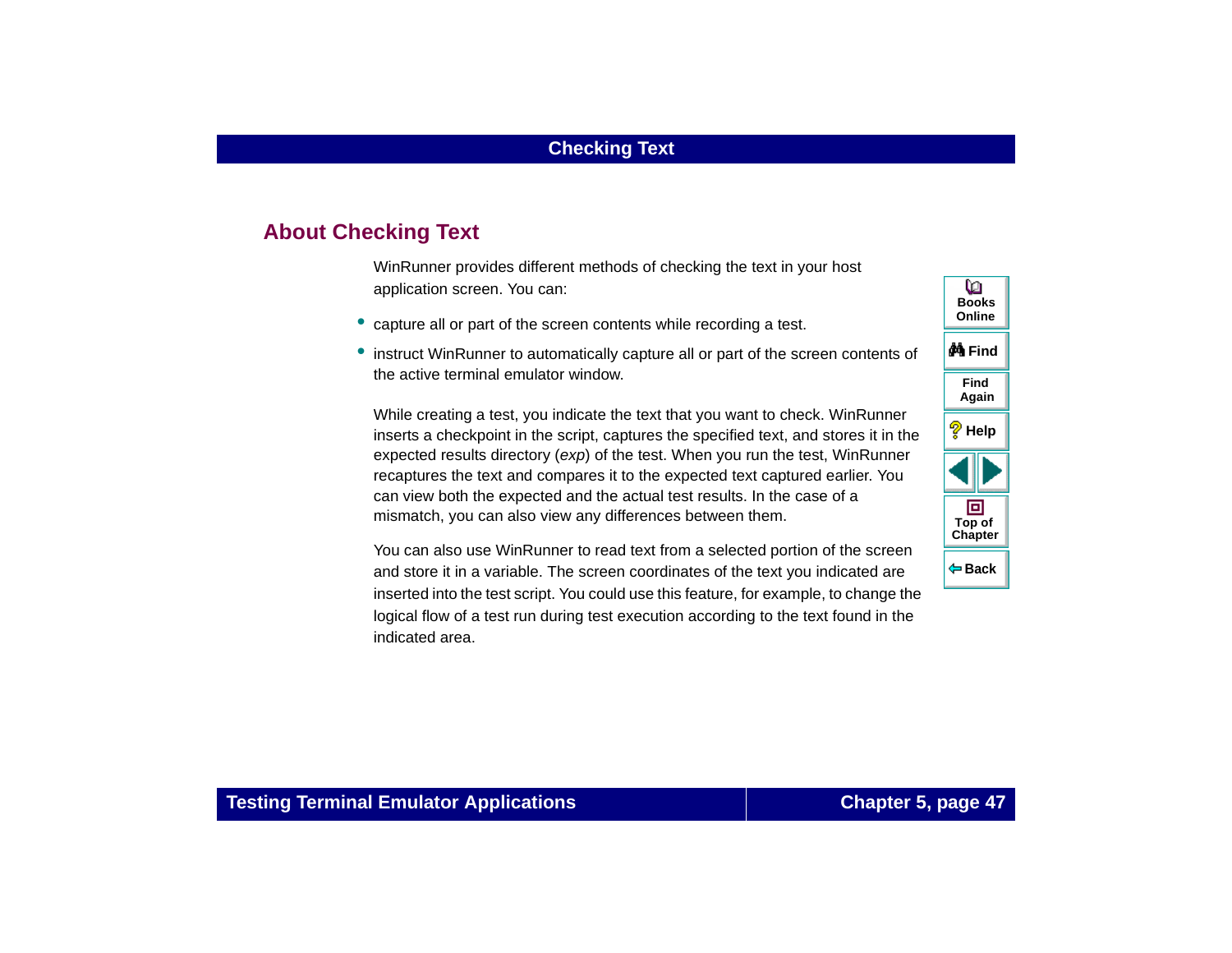# <span id="page-47-0"></span>**Checking Text Automatically**

You can instruct WinRunner to automatically capture the contents of the active terminal emulator window each time a new screen appears. The three main options for automatic text checkpoints are:

- check full screen
- check partial screen
- check partial screen using the previous "check partial screen" coordinates

#### **Checking Full Screens**

When full screen automatic text check is active, all of the text in the active window is captured each time a new screen is displayed.

To activate a full screen automatic text check, execute the following statement in your test script:

**TE\_set\_auto\_verify (** ON **);**

To deactivate automatic full screen text check, execute the following statement:

**TE\_set\_auto\_verify (** OFF **);**

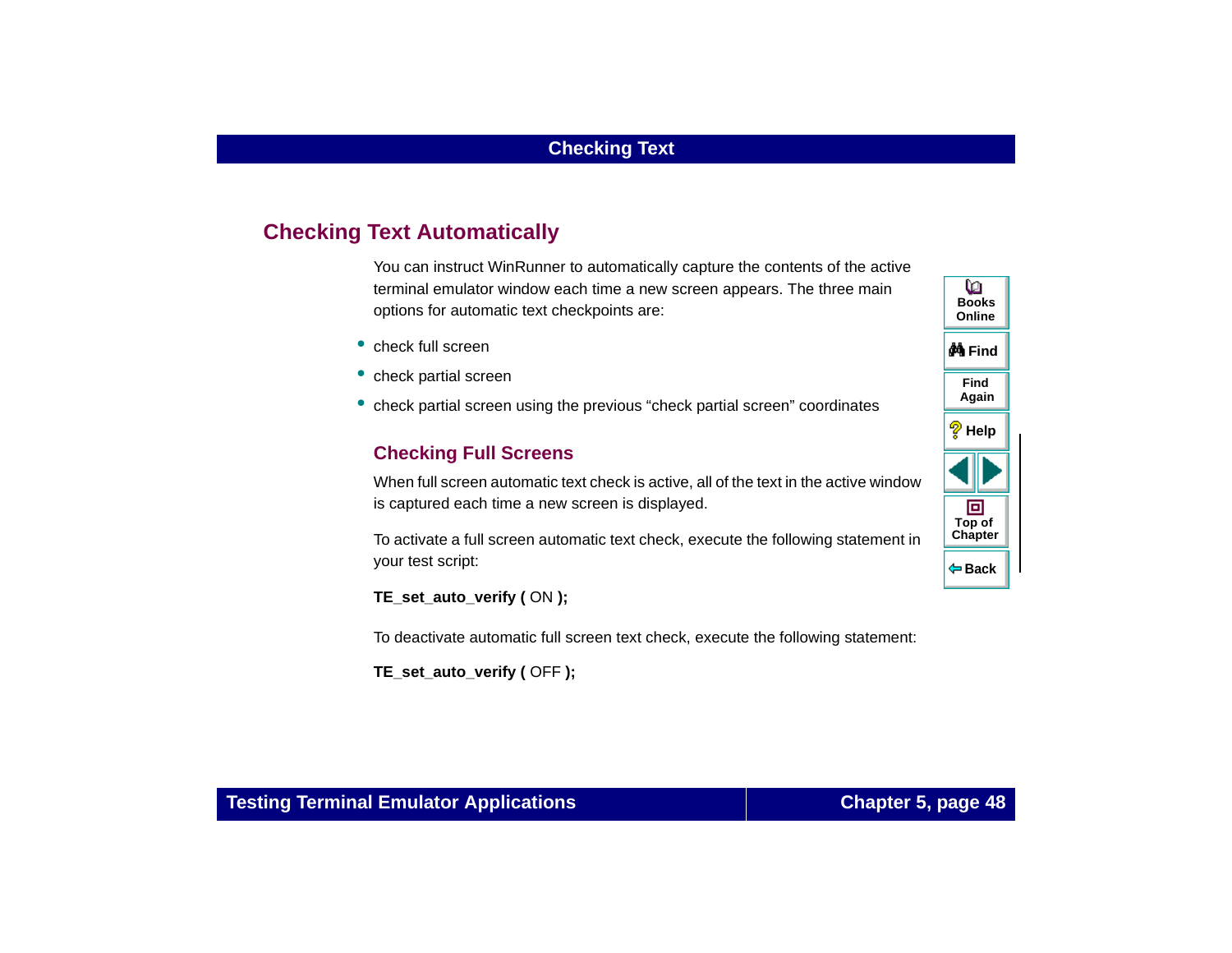Each time a new full screen text screen is displayed in the window, a **TE\_check\_text** statement like the following is automatically inserted into the test script.

```
TE_check_text ( "Trm1" );
```
**Note:** The TE set auto verify function is only available for 3270 and 5250 terminal emulators that support the EHLLAPI protocol.

#### **Checking Partial Screens**

When partial screen automatic text check is active, the text in the specified area of the active window is captured each time a new screen appears.

To activate a partial screen automatic text check, program and execute a statement with the following syntax in your test script:

**TE\_set\_auto\_verify (** ON, start\_column, start\_row, end\_column, end\_row **);**

ON activates the automatic check; start\_column indicates the column at which the captured text starts; start\_row indicates the row at which the captured text starts; and end column and end row represent the column and row, respectively, at which the text ends.



**Back**

**[Chapter](#page-45-0) Top of**

回

**Find**

**Again**

**Help**

**M** Find

**BooksOnline**

o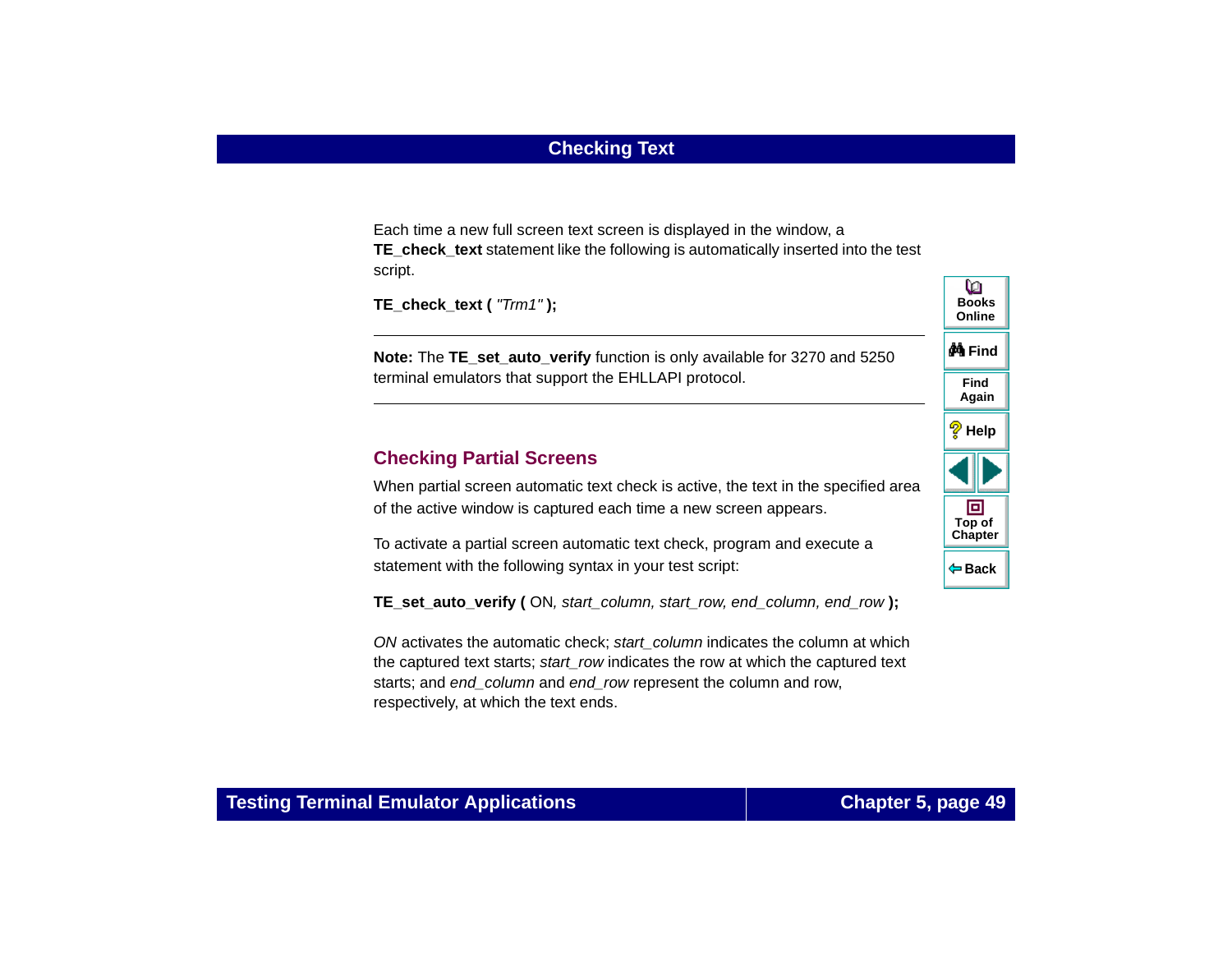# **Checking Text**

The example below shows the statement you would execute to automatically check the text in columns 22 through 31, rows 10 through 14.

TE\_set\_auto\_verify (ON, 22, 10, 31, 14);

Each time a new screen appears in the window, a **TE\_check\_text** statement similar to the following is automatically inserted into the test script.

TE\_check\_text ("Prt1", 22, 10, 31, 14);

To deactivate automatic partial text check, execute the following statement:

TE\_set\_auto\_verify ( OFF );

**Note:** The **TE\_set\_auto\_verify** function is only available for 3270 and 5250 terminal emulators that support the EHLLAPI protocol.

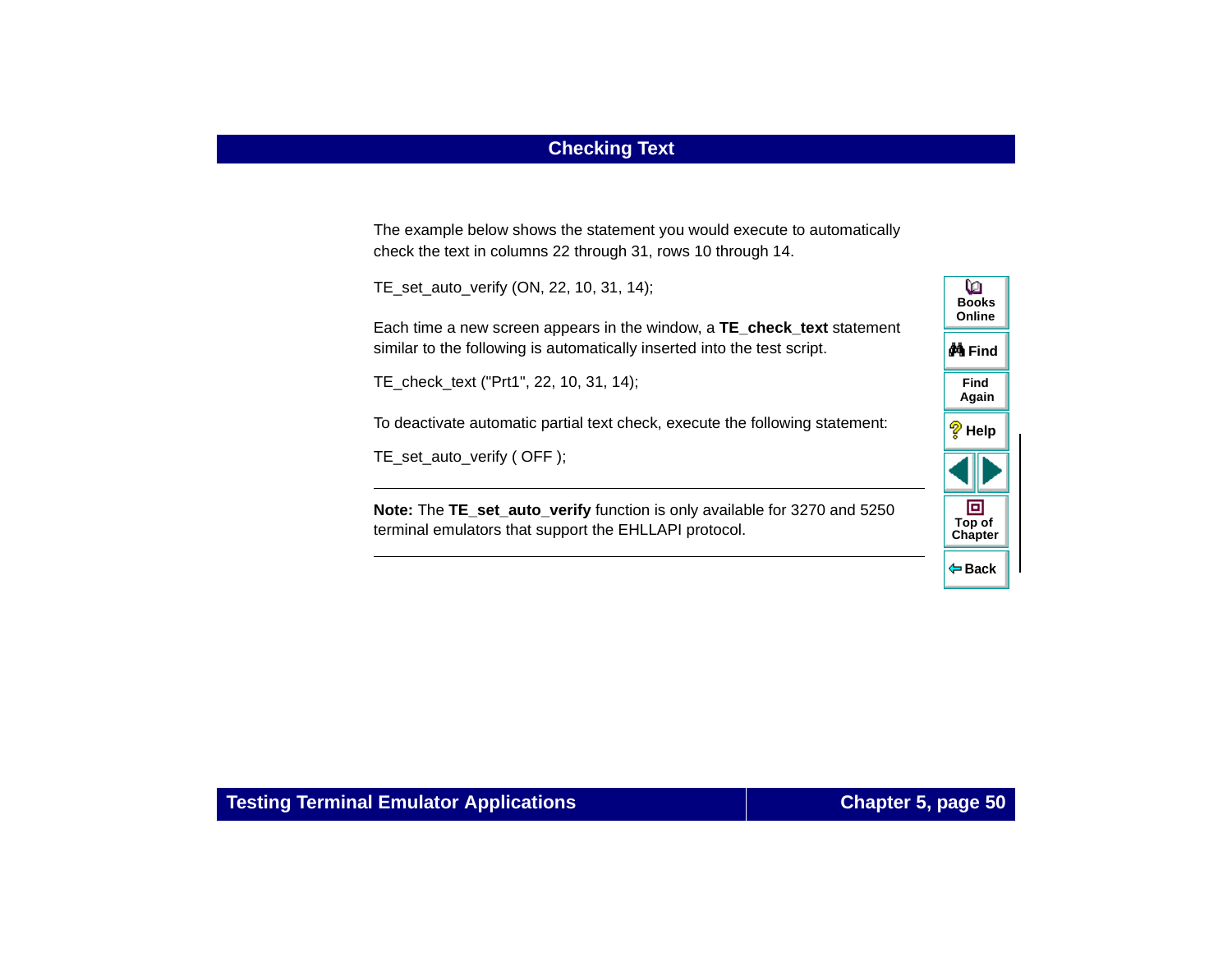# **Checking Partial Screens Using Previous Coordinates**

When you choose the first/last partial text option, the coordinates for the partial screen automatic text check are taken from a previous **TE\_check\_text** statement in the test run.

To activate first/last partial screen automatic text check, execute a statement with the following syntax in your test script:

**TE\_set\_auto\_verify (** ON**,** FIRST|LAST **);**

If you use the FIRST parameter, the coordinates for the automatic partial screen text check will be taken from the first **TE\_check\_text** statement in the test run. If you use the LAST parameter, the coordinates will be taken from the last **TE\_check\_text** statement in the test run. The coordinates are updated during the test run with each **TE\_check\_text** statement.

Note that if there is no **TE\_check\_text** statement in the test script, then the entire screen is captured.

To deactivate first/last partial screen automatic text check, execute the following statement in your test script:

TE\_set\_auto\_verify ( OFF );

**Note:** The **TE** set auto verify function is only available for 3270 and 5250 terminal emulators that support the EHLLAPI protocol.

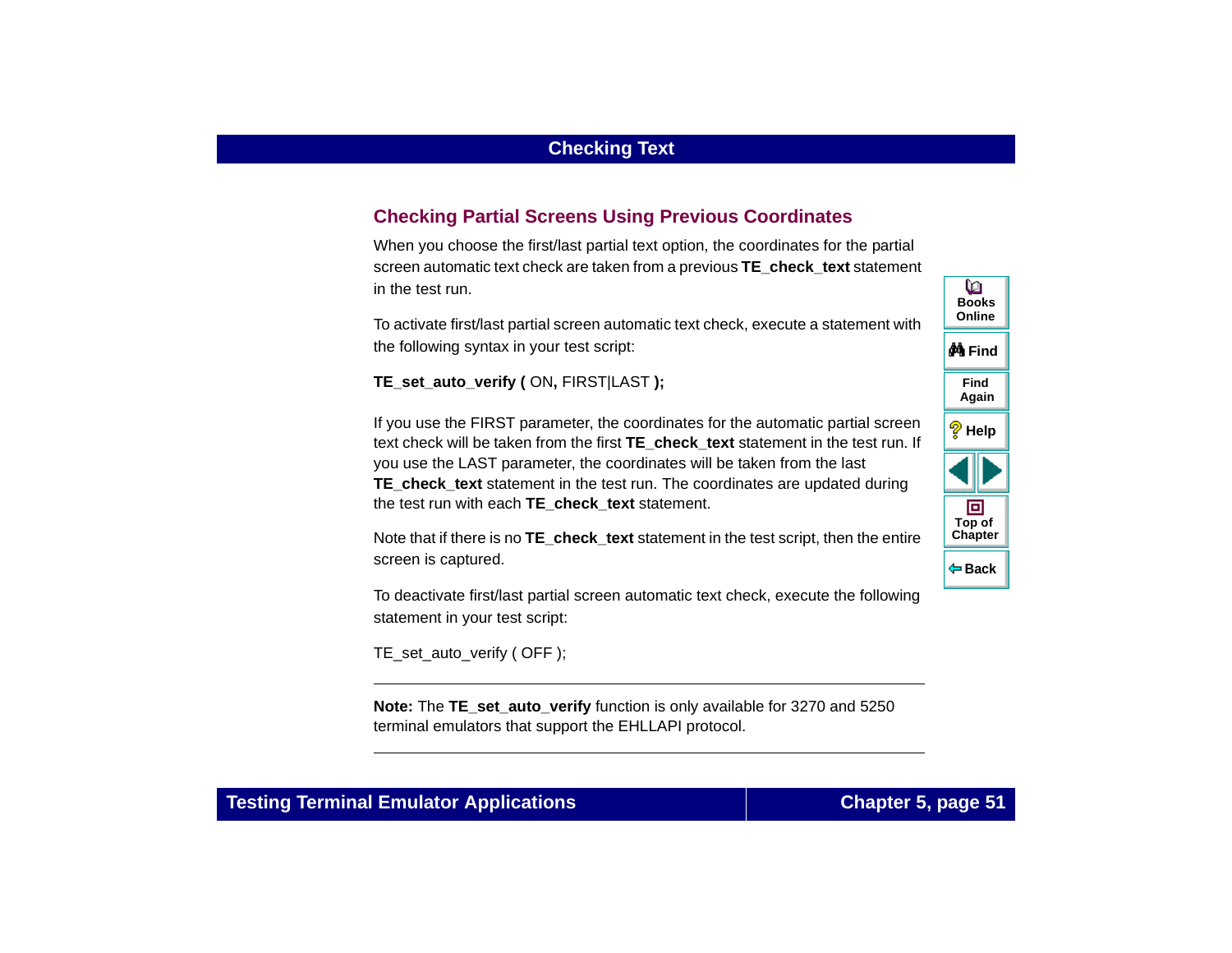# <span id="page-51-1"></span><span id="page-51-0"></span>**Checking Text Using Softkeys**

During recording, you can use softkeys to check text. You can check the entire contents of the terminal emulator screen or you can check a specific portion of the screen. All captured text is stored as ASCII text.

#### **Checking a Full Screen**

Use a full screen text check to capture the entire contents of the active terminal emulator screen.

#### **To capture the contents of the screen:**

- **1** During recording, make sure that the terminal emulator window you want to check is active.
- **2** Press the CHECK TEXT softkey. A **TE\_check\_text** statement is generated in your test script.

The entire contents of the active terminal emulator screen are captured (even if not all of the text is visible in the window). A **TE\_check\_text** statement such as the following is inserted into the test script:

TE\_check\_text ("Trm1");

The default name that WinRunner assigns to the first incidence of a full screen text checkpoint in a test script is called Trm1. The text is stored as an ASCII file in the expected results folder of the test.

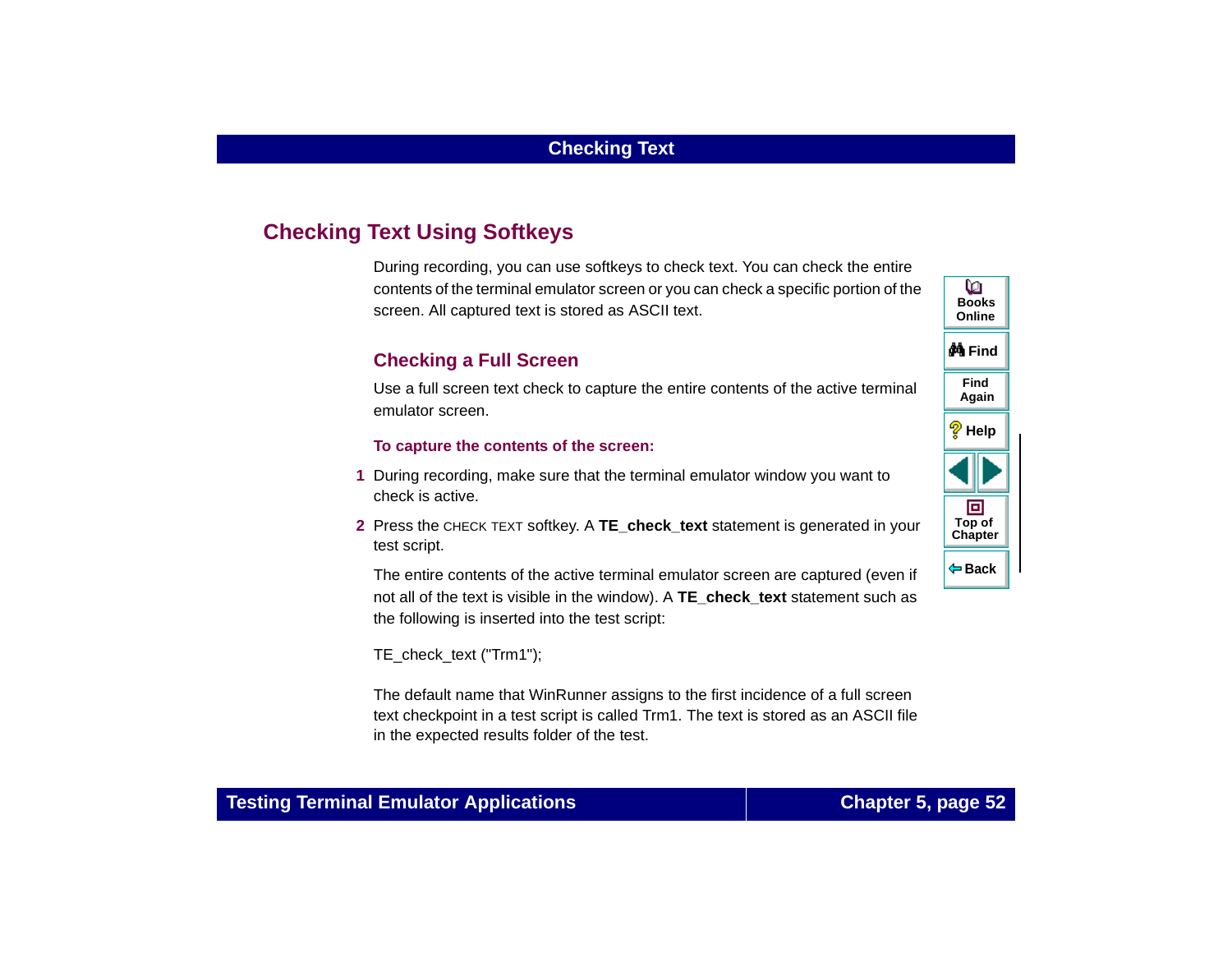# **Checking Text**

When you run the test, WinRunner compares the text currently displayed on the screen with the expected text captured earlier (the contents of the file Trm1, stored in the expected results folder). In the event of a mismatch, WinRunner captures the actual text and generates a difference file that shows the discrepancy between the expected and the actual results. Both files are stored in the current verification results folder.

#### **Checking a Partial Screen**

Use a partial text checkpoint when you want to capture only part of the text on the screen.

#### **To capture text in an area of the screen:**

- **1** Press the CHECK PARTIAL TEXT softkey. WinRunner is minimized to an icon and a dialog box displays instructions for capturing the text.
- **2** Enclose the text to be captured within a rectangle. Press and hold down the left mouse button and drag the mouse until the rectangle encloses the desired area.
- **3** Click the right mouse button: WinRunner is restored and a **TE\_check\_text** statement such as the following is inserted in the test script:

TE\_check\_text ("Prt1", 51, 13, 60, 13);

The example shows the statement recorded when the text in line 13, columns 51 through 60 is captured. The default file name "Prt1" indicates the first incidence of captured partial text in any test script.

For more information on **TE** check text, refer to the TSL Online Reference.

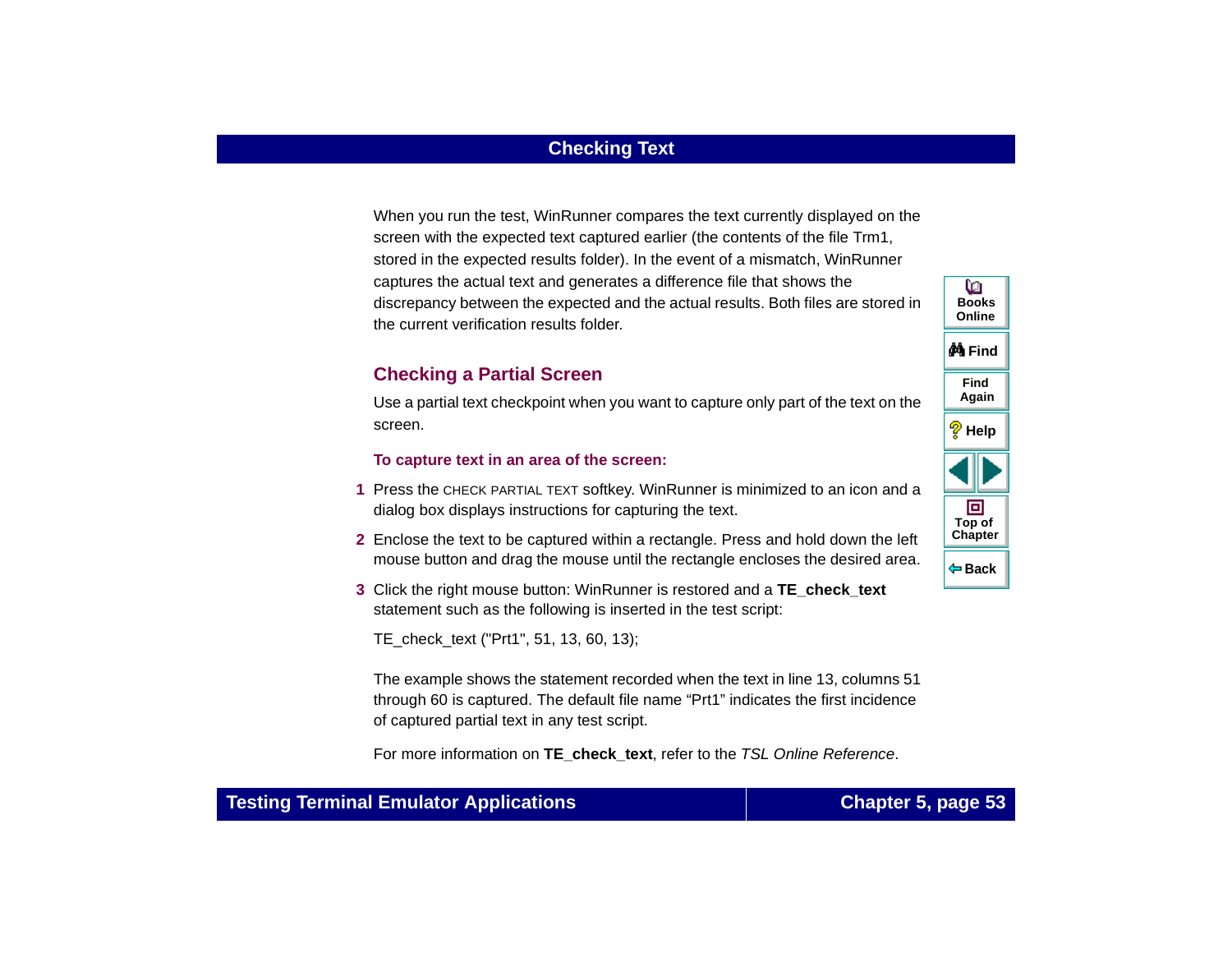# <span id="page-53-1"></span><span id="page-53-0"></span>**Using Filters when Checking Text**

WinRunner lets you use filters to include or exclude regions of a terminal emulator window when checking text. In cases where you do not want to check an entire window, you can define parts of the window that will be filtered during the comparison. You can use two types of filters: exclude and include.

**Note:** You can also create filters to check dates on your screen.

#### **Exclude and Include Filters**

An exclude filter defines the area to be ignored during the comparison. For example, you can create an exclude filter on a region of a window containing the current date and time.





AUT window with exclude filter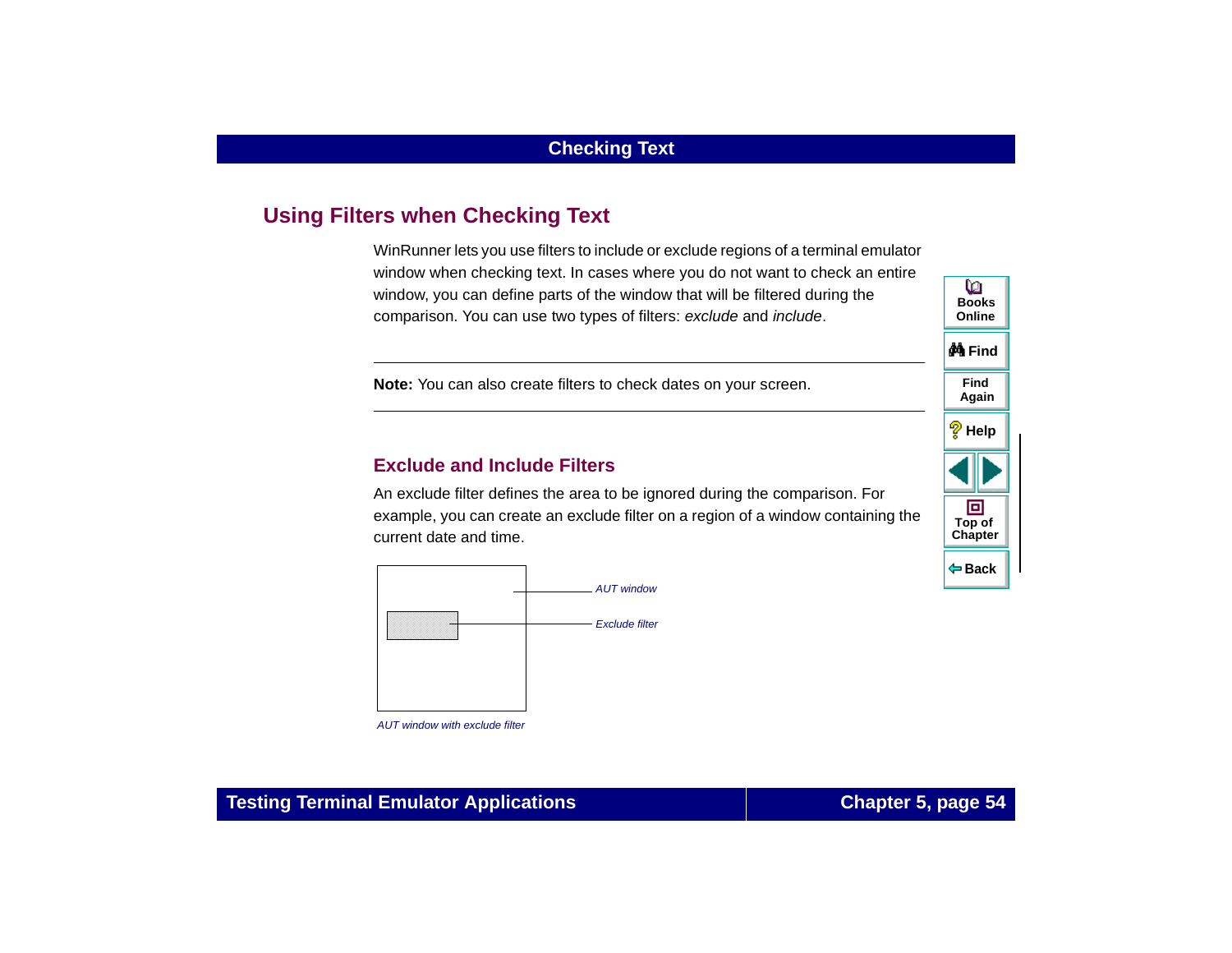An include filter is used in combination with an exclude filter. In the diagram below, the white areas are included in the comparison and the shaded area is excluded. This is achieved by defining an exclude filter and then defining a smaller include filter on top of it. The result is a "ring" that is excluded from comparison.



AUT window with exclude filter and include filter

Note that when you combine exclude and include filters, the order in which the filters are activated in the test script determines the actual area of interest. For example, if an exclude filter that fully or partially overlaps an include filter is activated after the include filter, the overlapped region is excluded from the area of interest.

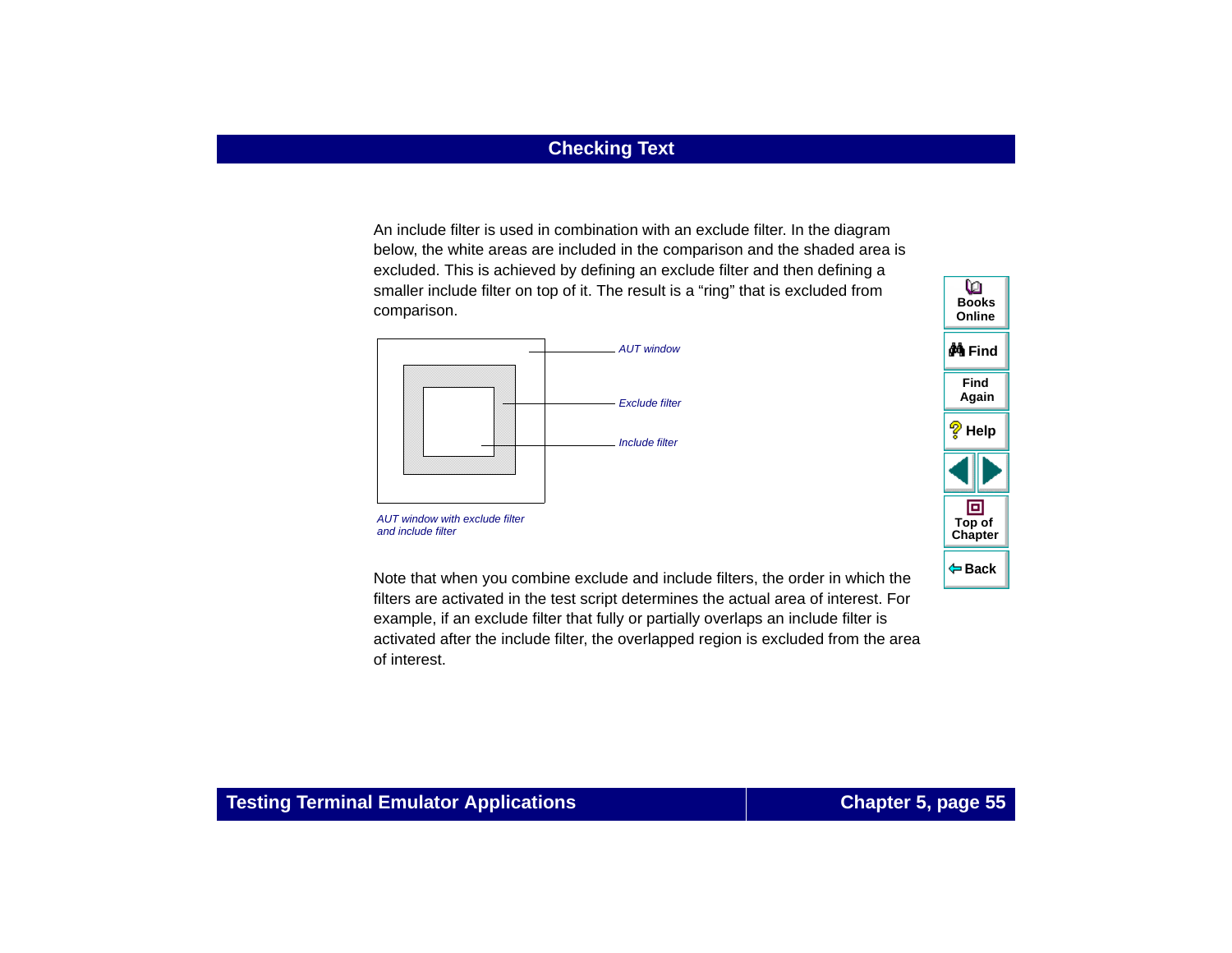# **Creating Filters**

You use the EXCLUDE FILTER and INCLUDE FILTER softkeys to create a filter during recording.

#### **To create a filter during recording:**

- **1** During recording, press the appropriate softkey (FILTER EXCLUDE or FILTER INCLUDE). WinRunner is minimized to an icon and a dialog box displays instructions for defining the filter area.
- **2** Enclose the area to be filtered inside a rectangle. Press and hold down the left mouse button and drag the mouse until the rectangle encloses the area.
- **3** To record the filter, click the right button.

WinRunner is restored. The filter is added to the test's db folder and a **TE\_set\_filter** statement is inserted into your test script.

The following example shows what WinRunner records when an exclude filter is defined on row 23, columns 1 through 30 of all the screens in the terminal emulator application.

TE\_set\_filter ("Filter0", 1, 23, 30, 23, EXCLUDE, "ALL\_SCREENS");

When a **TE\_set\_filter** statement is executed during a test run, the filter is activated. For more information on **TE\_set\_filter**, refer to the TSL Online Reference.

o **BooksOnlineM**iFind **FindAgain Help** 回 **Top of [Chapter](#page-45-0) Back**

**Note:** You can set up to 256 filters using **TE\_set\_filter**.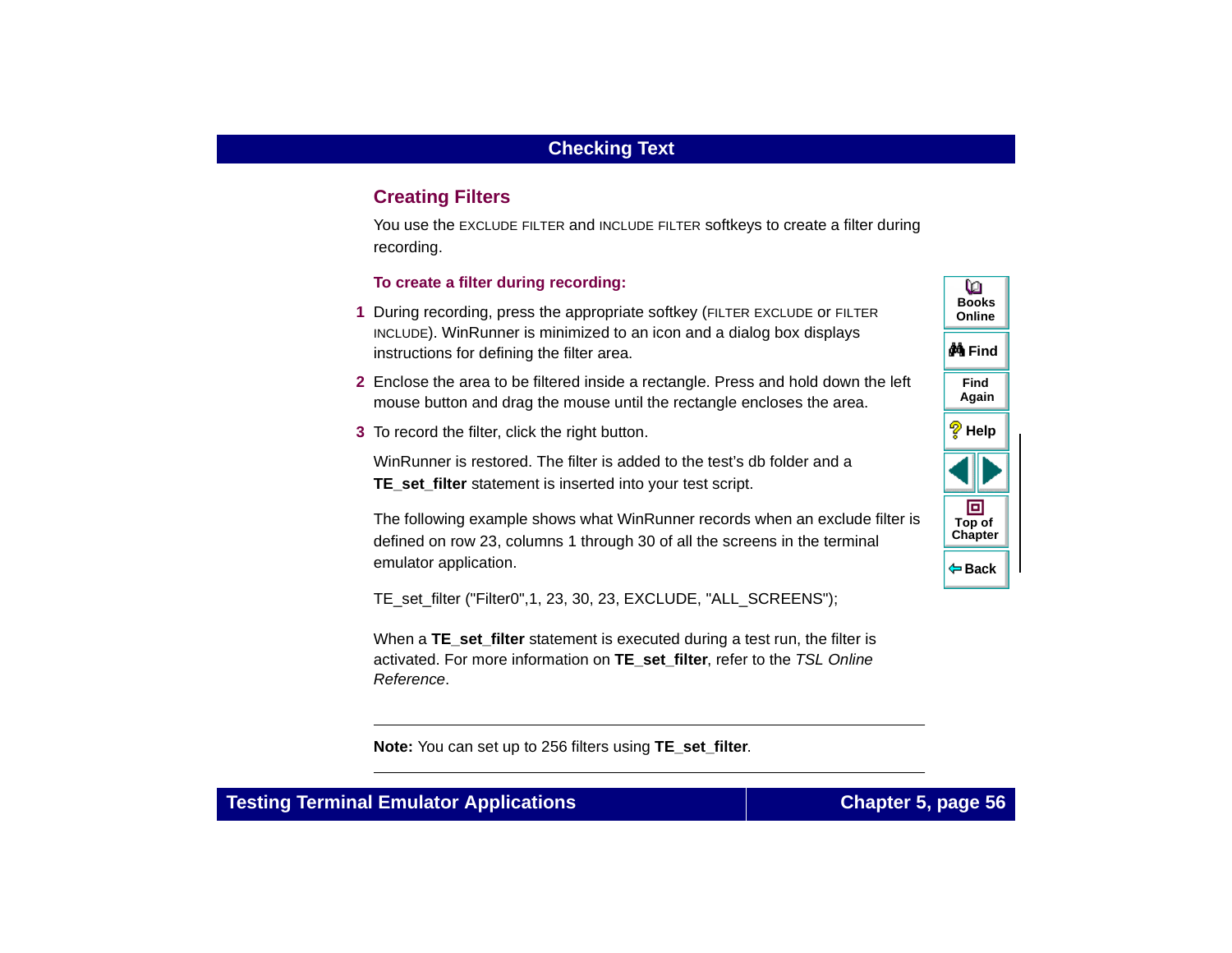### **Deactivating and Deleting Filters**

When you deactivate an existing filter, it remains in the test's db folder but is inactive for the test. To deactivate a filter, execute a statement with the following syntax in your test script:

**TE\_reset\_filter (** filter\_name );

You can also define the filter to be deactivated using its coordinates and type, instead of its name. Execute a statement with the following syntax:

**TE\_reset\_filter (** start\_column, start\_row, end\_column, end\_row, EXCLUDE | INCLUDE, screen\_name **);**

To deactivate all active filters, execute the following statement:

TE\_reset\_all\_filters( );

To delete a filter from the test database, execute a statement with the following syntax in your test script:

**TE\_delete\_filter (** filter\_name **);**

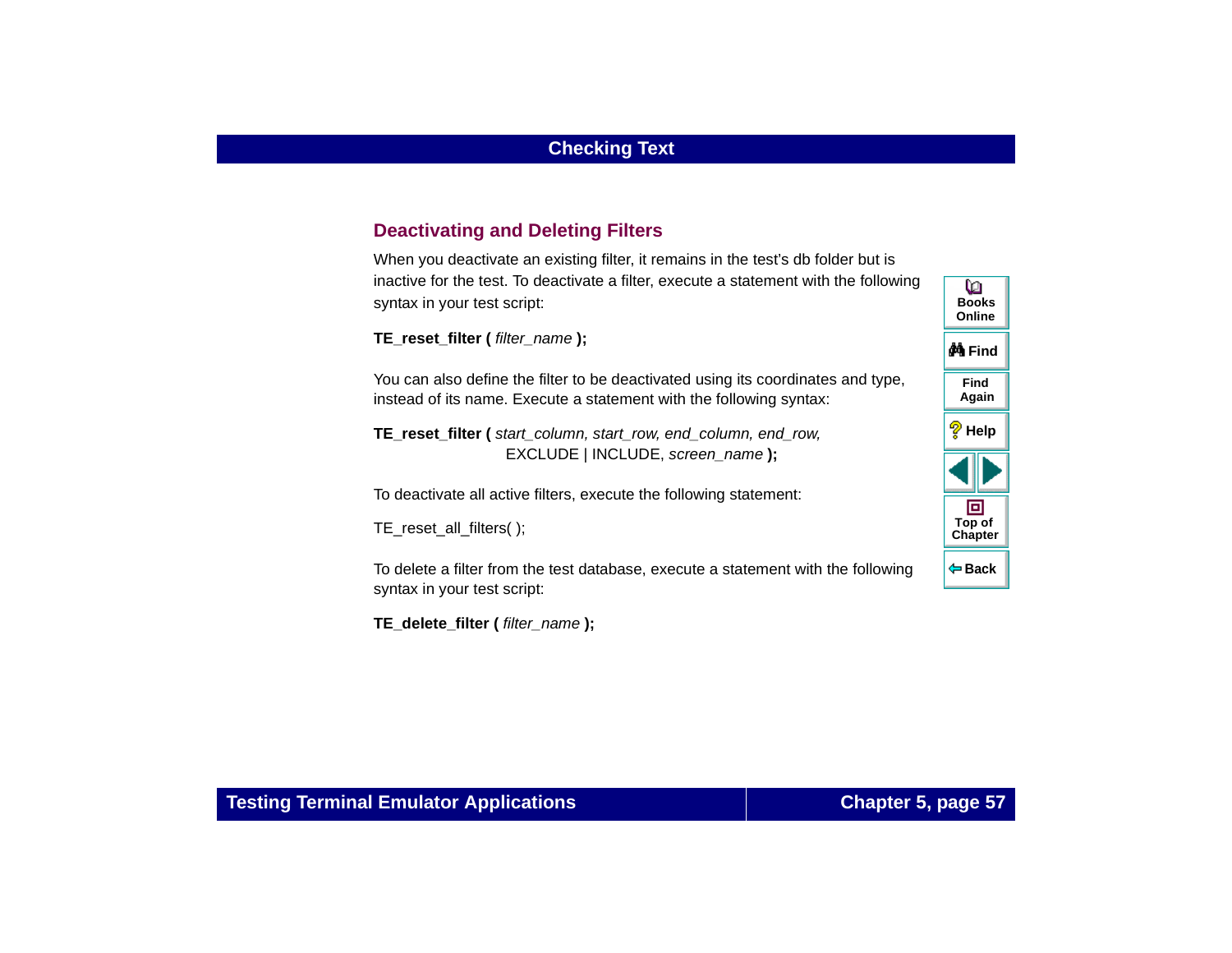### **Creating and Activating Filters Separately**

In some cases you may wish to create a filter and store it in the test's db folder for later use. Use the **TE\_create\_filter** function to create a filter; activate it by executing a **TE** set filter statement containing only the name of the filter.

To create a filter, execute a statement with the following syntax in your test script:

**TE\_create\_filter (** filter\_name, start\_column, start\_row, end\_column, end\_row, EXCLUDE | INCLUDE, screen\_name **);**

The filter\_name can be up to 16 characters long.

To activate a filter, execute the following statement in the script:

**TE\_set\_filter (** filter\_name **);**

The filter name must be the name of an existing filter for the current test.

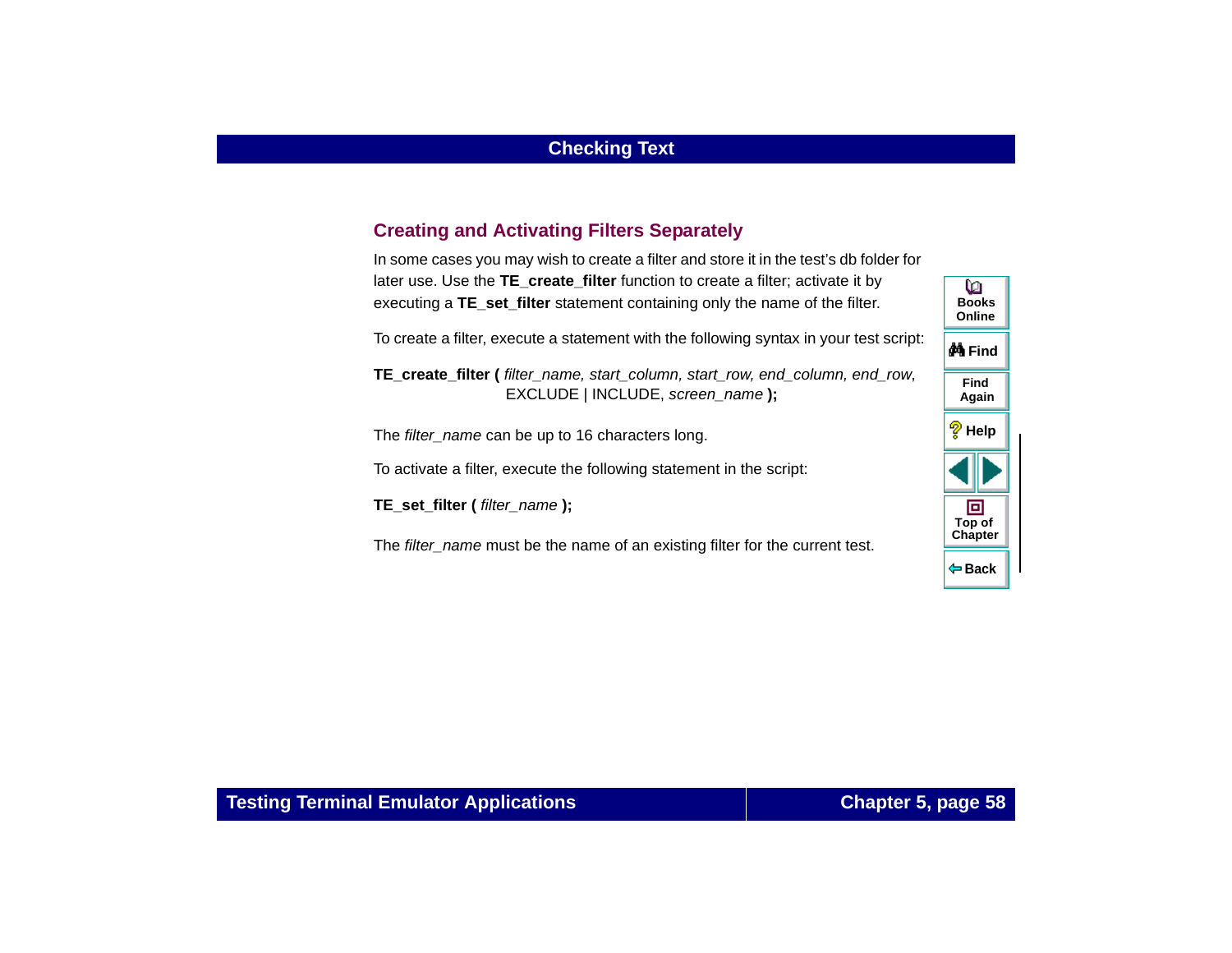# <span id="page-58-1"></span><span id="page-58-0"></span>**Reading Text from the Screen**

Using the **TE\_get\_text** function, you can instruct WinRunner to read the text in a specified area of the screen and store it in a variable. During recording, you use the mouse to define the area of the screen to be read. You can also program the **TE\_get\_text** function.

#### **To read text from the screen:**

- **1** Make sure that you are in recording mode and that the terminal emulator window you want to read from is in focus.
- **2** Press the GET TEXT softkey. WinRunner is minimized to an icon and a dialog box displays instructions for capturing the string.
- **3** Enclose the text to be read within a rectangle. Press and hold down the left mouse button and drag the mouse until the rectangle encloses the desired area.
- **4** Click the right mouse button to read the text. A **TE\_get\_text** statement is inserted in the test script. This statement has the following syntax:

**t = TE\_get\_text (** x1, y1, x2, y2 **);**

For more information on **TE\_get\_text**, refer to the TSL Online Reference.

Each new line of text that is captured is preceded by the characters "\n" in the variable. The following example shows how two lines of text appear in the variable t:

t = "Fill in your User ID and press Enter \n(Your password will not appear when you type it)"

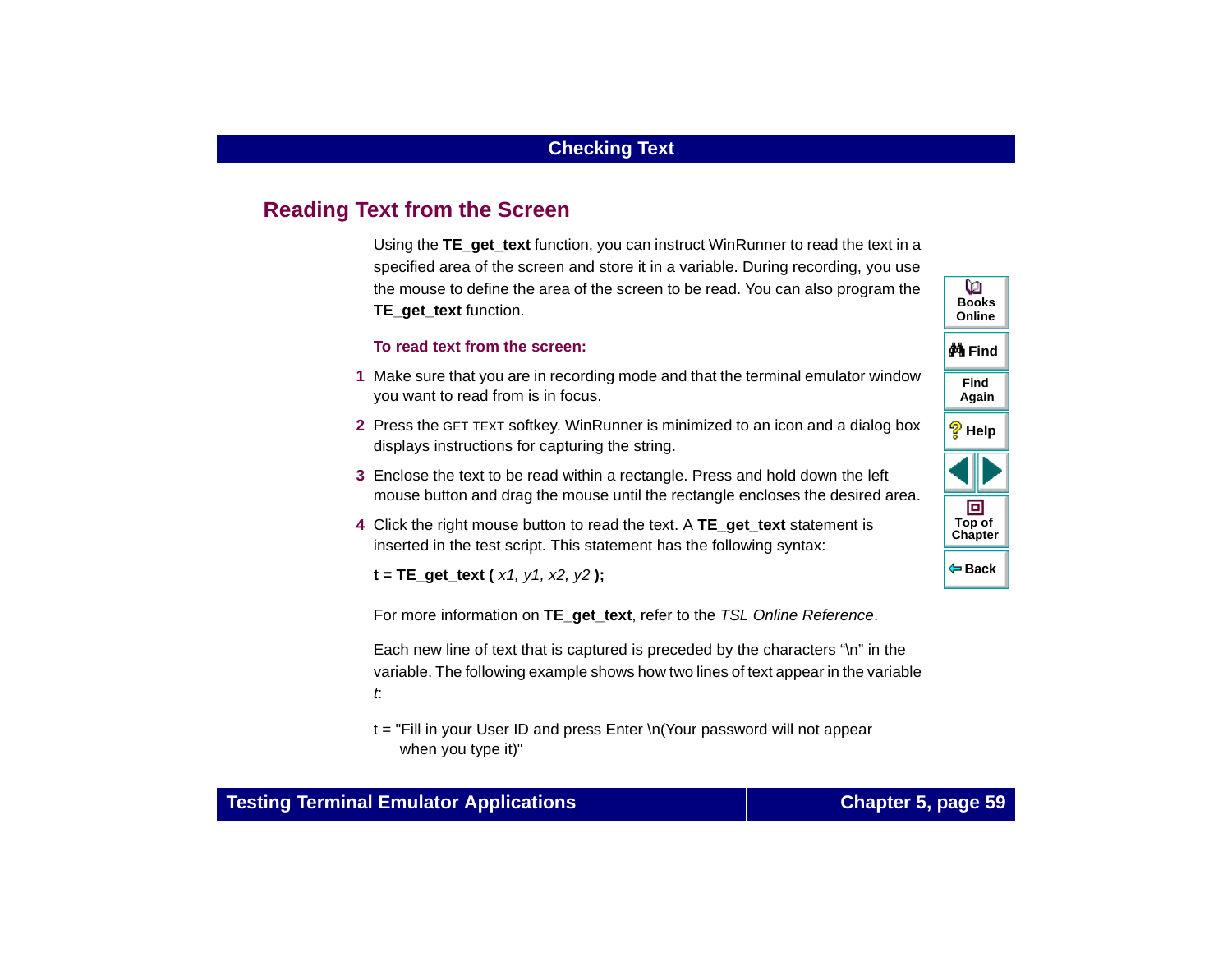# <span id="page-59-0"></span>**Searching for Text**

You can search for text in a terminal emulator screen using the **TE\_find\_text** function. This function looks for a specified text string and returns its location on the screen as an x coordinate and a y coordinate. Using an optional parameter, you can restrict the search to a rectangular area of the screen that you define using pairs of <sup>x</sup>, y coordinates.

The **TE** find text function has the following syntax:

**TE\_find\_text** ( string, out\_x\_location, out\_y\_location  $[x_1, y_1, x_2, y_2]$  );

For more information on **TE\_find\_text**, refer to the TSL Online Reference.

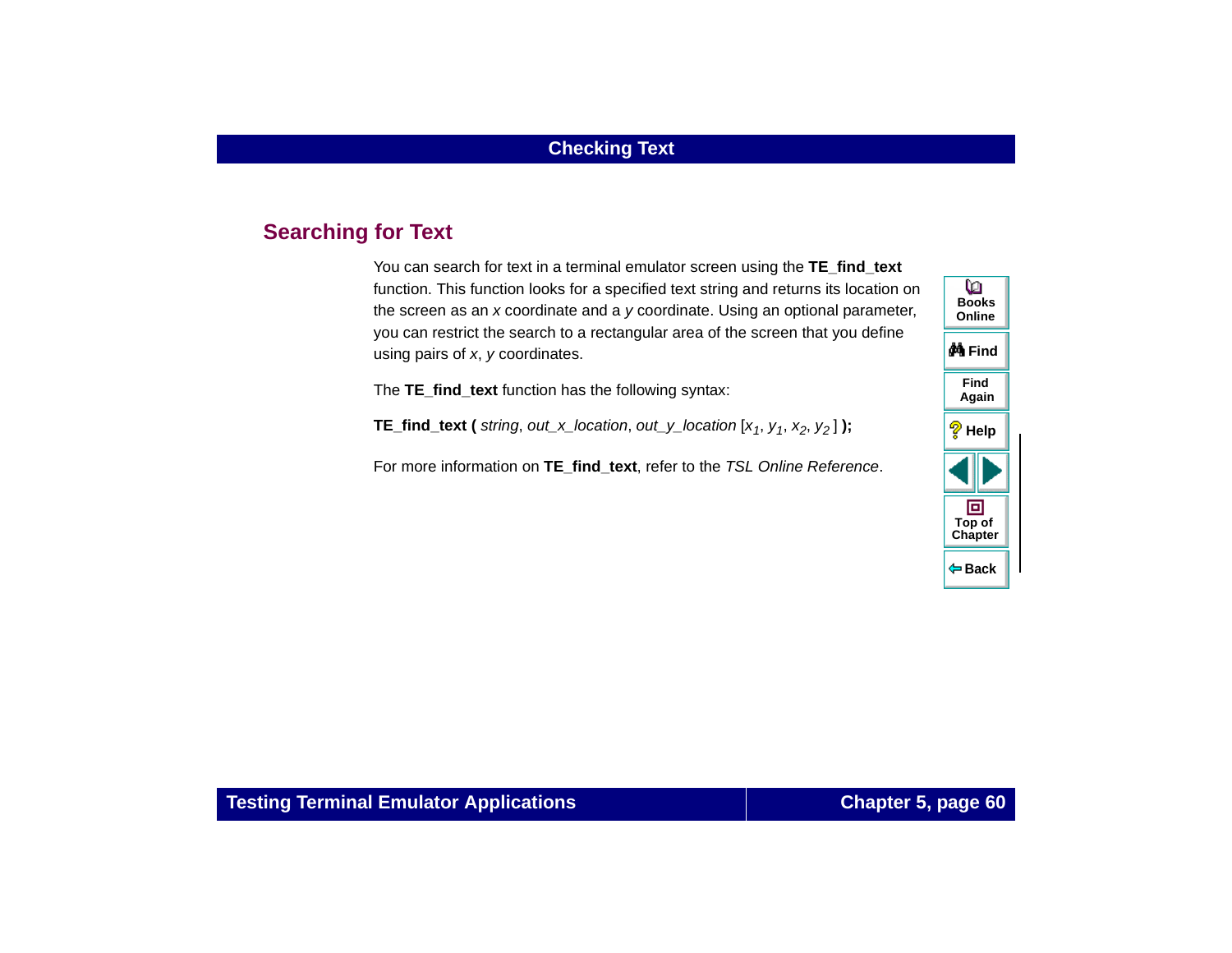# **Testing VT100 and Text Applications**

<span id="page-60-0"></span>You can use WinRunner to test terminal emulator applications that do not support the EHLLAPI protocol. These include terminal emulator applications such as VT100, VAX, UNIX, HP, and text applications.

This chapter describes:

- **[Creating Test Scripts](#page-62-0)**
- **[Synchronizing Test Execution](#page-64-0)**
- **[Checking Text](#page-67-0)**
- **[TSL Functions](#page-70-0)**

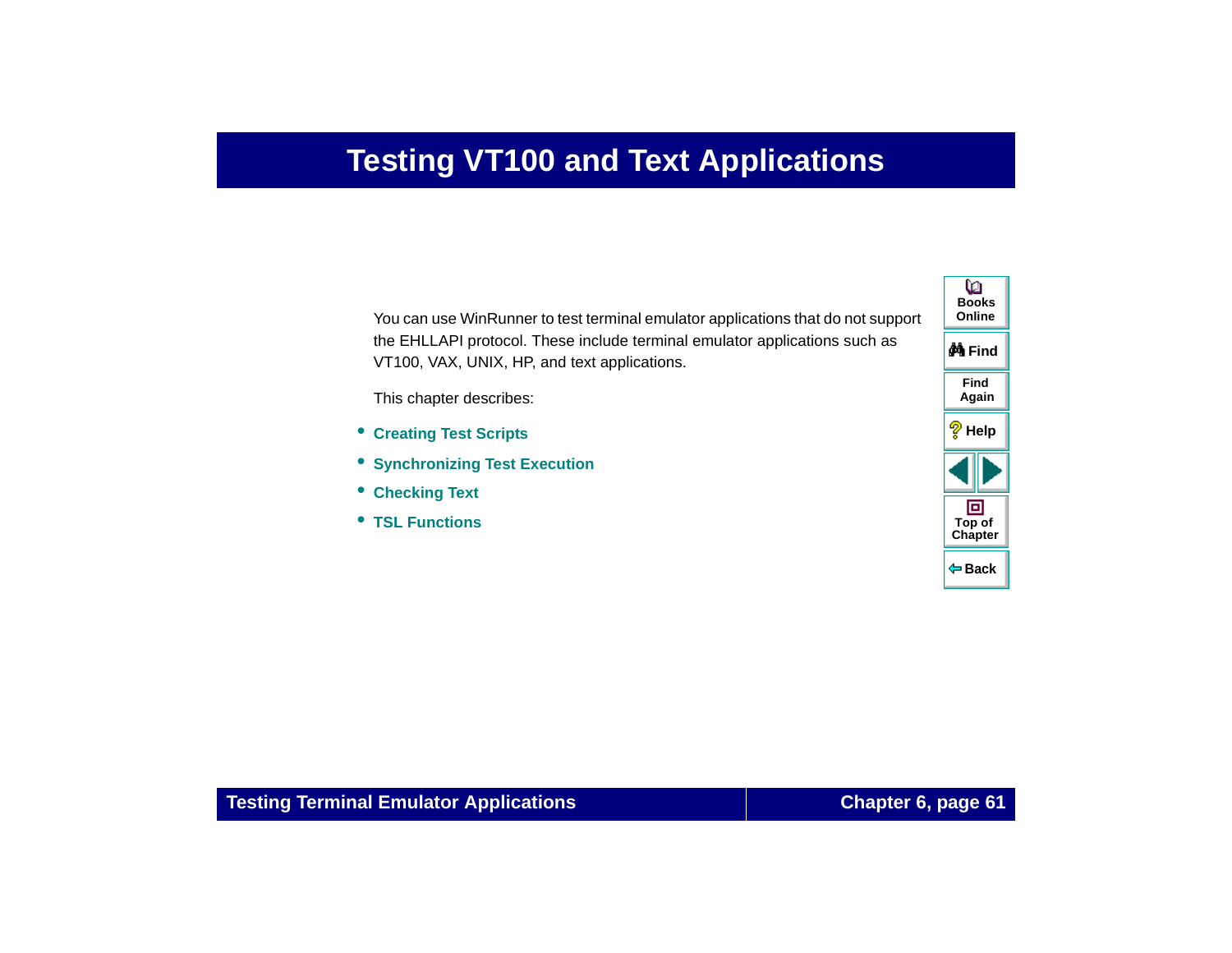# **About Testing VT100 and Text Applications**

When working with VT100 terminal emulators, the text method is used. The text method is similar to the position method which can be used in 3270 and 5250 terminal emulators that support the EHLLAPI protocol. In both methods, WinRunner records keyboard and mouse input only. The operations on objects in your application are recorded as **win\_type, obj\_type**, **win\_mouse\_click**, and **win\_mouse\_drag** statements.

However, unlike the position method, the text method does not insert synchronization statements into your test script automatically. You need to insert synchronization statements using softkeys or by programming.

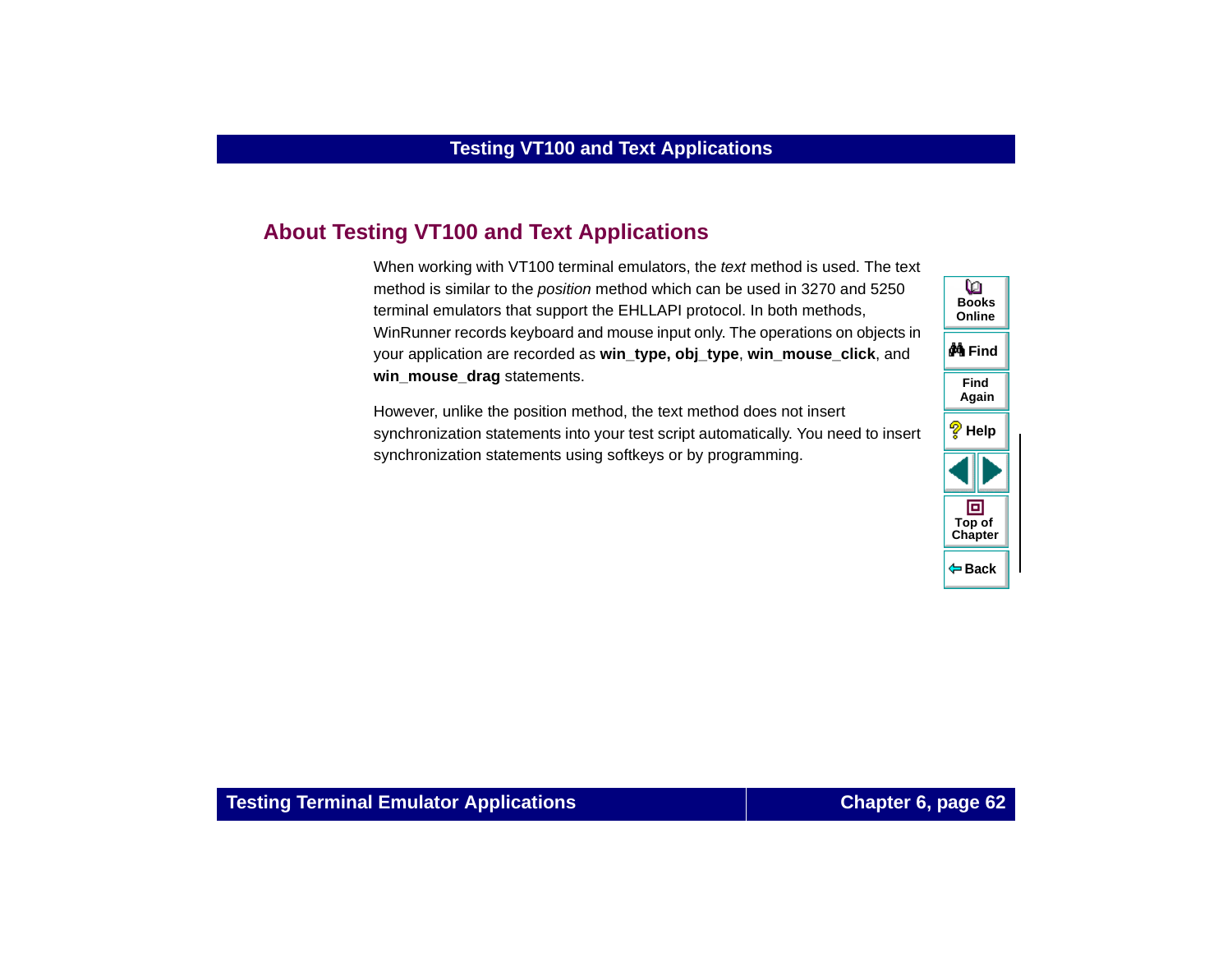# <span id="page-62-0"></span>**Creating Test Scripts**

When using VT100 terminal emulator applications, WinRunner records keyboard and mouse input only. The operations on objects in your application are recorded as **win\_type, obj\_type**, **win\_mouse\_click**, and **win\_mouse\_drag** statements.

The following is a sample of a WinRunner test script recorded on a VT100 terminal emulator application. The comment (#) lines describe the statements.

# Activate the Terminal Emulator windowwin\_activate ("RUMBA - DEMO");

# Direct input to the screen set\_window ("RUMBA - DEMO", 1);

# Type in the user id "Minnie" obj\_type ("AfxWnd40","minnie");

# Press the Enter key obj\_type ("AfxWnd40","<kReturn>");

# Wait for a string to appear on the next screen. TE\_wait\_string(" MENU ", 1, 1, 53, 1, 60);

# Type a menu option. obj\_type ("AfxWnd40","90");

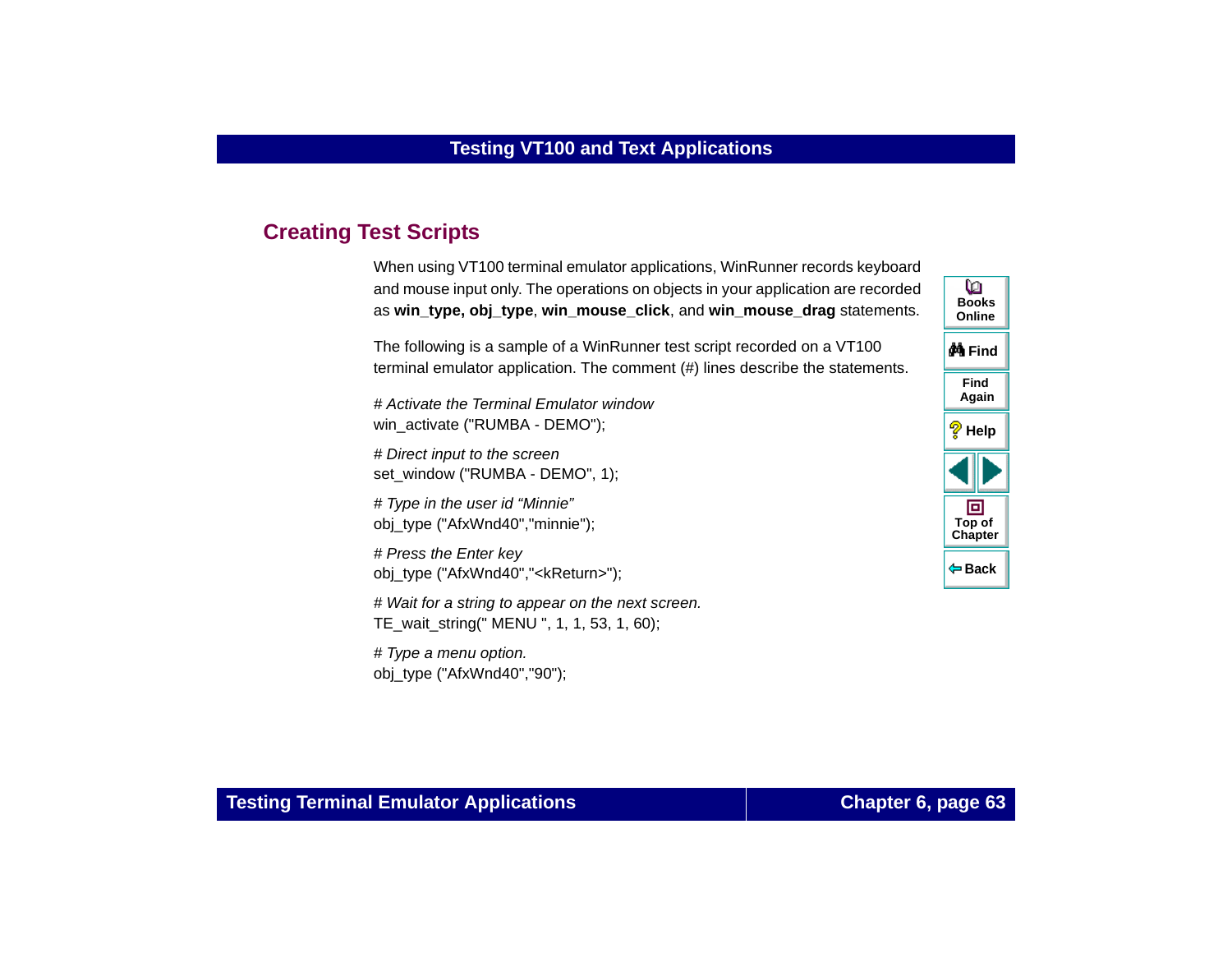In the above example, the user clicks on the terminal emulator window to activate it. WinRunner records that action to ensure that the input is directed to the correct window. Then the user types the user name "Minnie" in the appropriate field and presses the Enter key.

A wait statement is added to ensure that WinRunner waits for the string to appear on the next screen. The user types an option.

For information on TSL functions, refer to the TSL Online Reference.

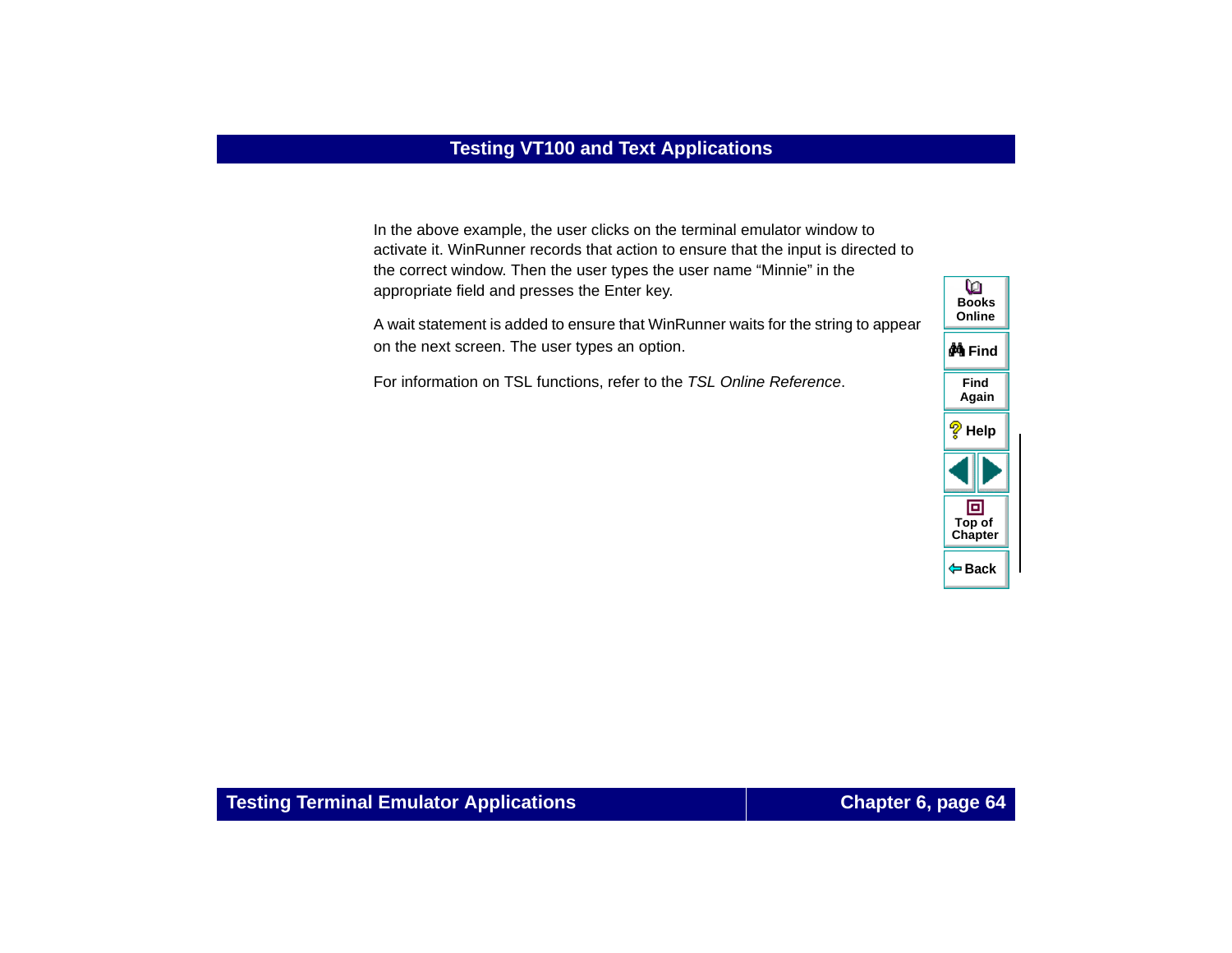# <span id="page-64-0"></span>**Synchronizing Test Execution**

When using VT100 terminal emulator applications, you can insert synchronization points to your test script in order to pace test execution with the system.

### **Waiting for a Specific String**

Using the **TE\_wait\_string** function, you can instruct WinRunner to wait for a specific string to appear on the screen before continuing test execution. You can specify an area of the screen, or WinRunner can search the entire screen for the string. This function has the following syntax:

**TE\_wait\_string (** string**, [** start\_column**,** start\_row**,** end\_column**,** end\_row **], [** timeout **] );**

The *string* parameter lists the text enclosed in the rectangle. If the text you captured exceeds one line, string includes the first line only. The start column and start row parameters indicate the column/row at which the captured text starts. The end column and end row parameters represent the column and row, respectively, at which the text ends. The *timeout* parameter is the number of seconds that WinRunner waits for the specified string to appear before continuing test execution.

For more information, see the "**[Waiting for a Specific String](#page-30-0)**" section in Chapter 3, **[Synchronizing Test Execution](#page-28-1)**.

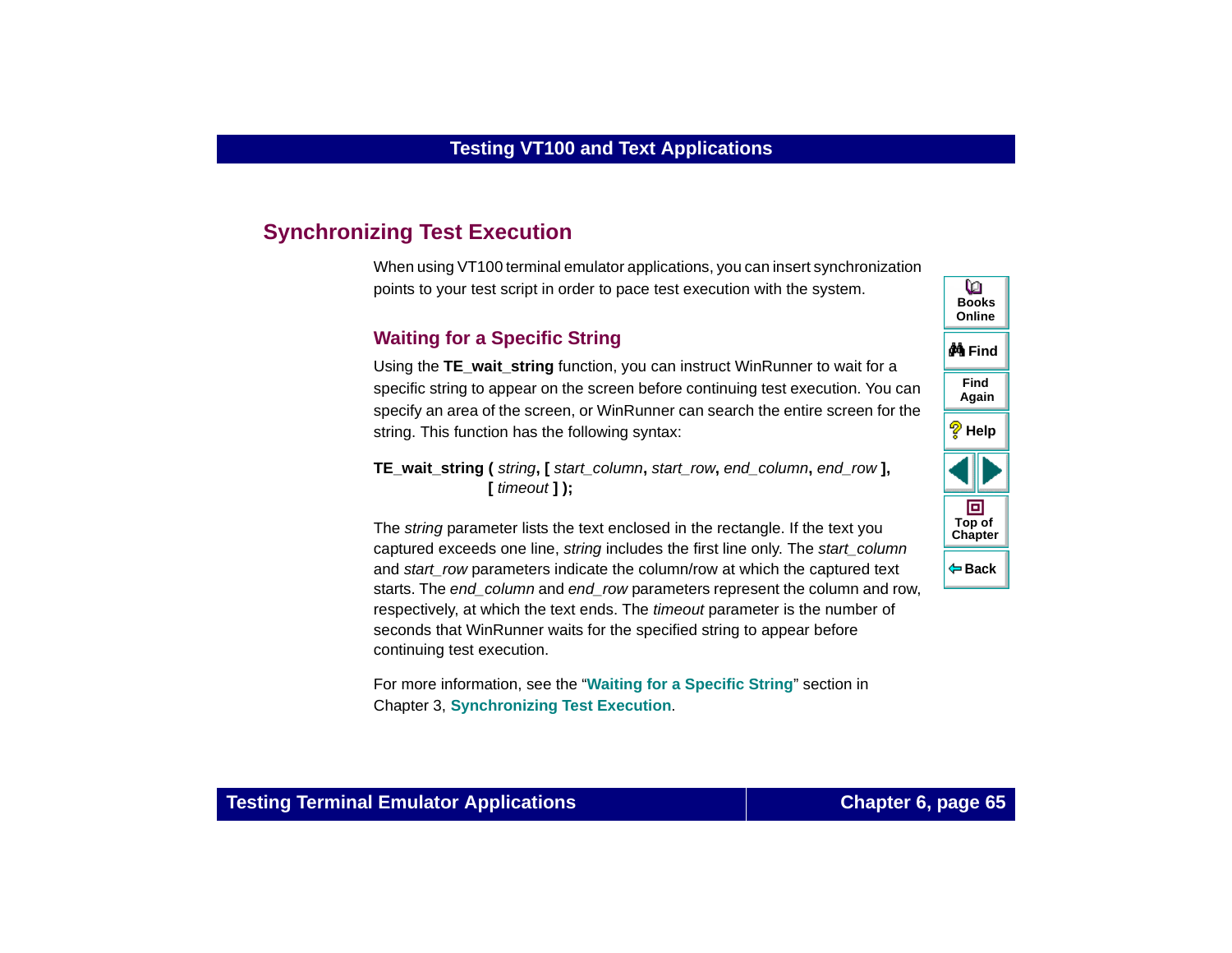### **Changing the Timeout**

The **TE** set timeout function determines the maximum amount of time that WinRunner waits for a response from the host before continuing test execution. This function has the following syntax:

**TE\_set\_timeout (** timeout **);**

The default *timeout* is 60 seconds. You can modify this if needed.

#### **Returning the Current Synchronization Time**

The **TE\_get\_timeout** function returns the maximum time, in seconds, that WinRunner waits for response from the mainframe before continuing test execution. This function has the following syntax:

**TE\_get\_timeout (** timeout **);**

The default timeout is 60 seconds.

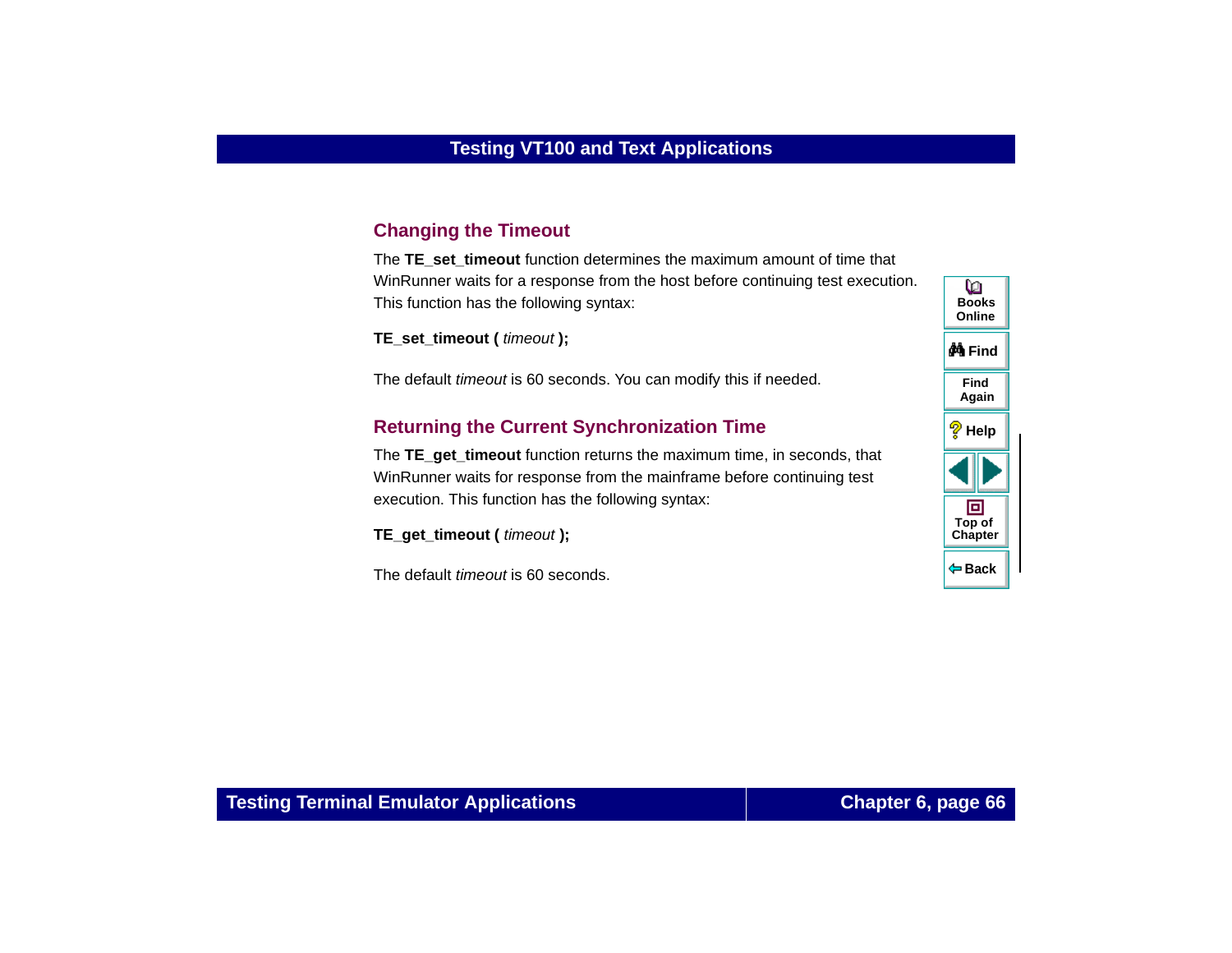# **Setting Synchronization Keys**

Using the **TE** define sync keys function you can set keys that enable automatic synchronization in **type**, **win\_type** and **obj\_type** functions. When WinRunner executes a **type**, **win\_type** or **obj\_type** statement that includes a synchronization key, WinRunner waits for a specified string to either appear or disappear from the screen. This function has the following syntax:

**TE** define sync keys (*keys, string, mode*  $[$ , x1, y1, x2, y2  $]$ );

The keys parameter is the keys that will enable synchronization. Use a comma as the delimiter between keys. The string parameter is the string that WinRunner waits for to appear or disappear on the screen. The mode parameter is one of the following: SYNC\_WHILE (waits until the string disappears), SYNC\_UNTIL (waits until the string appears), SYNC\_DEFAULT (waits the default synchronization time). The parameters  $x_1$ ,  $y_1$ ,  $x_2$ ,  $y_2$  define a rectangle in which to search for the string (optional). If these parameters are missing, WinRunner searches the entire screen.

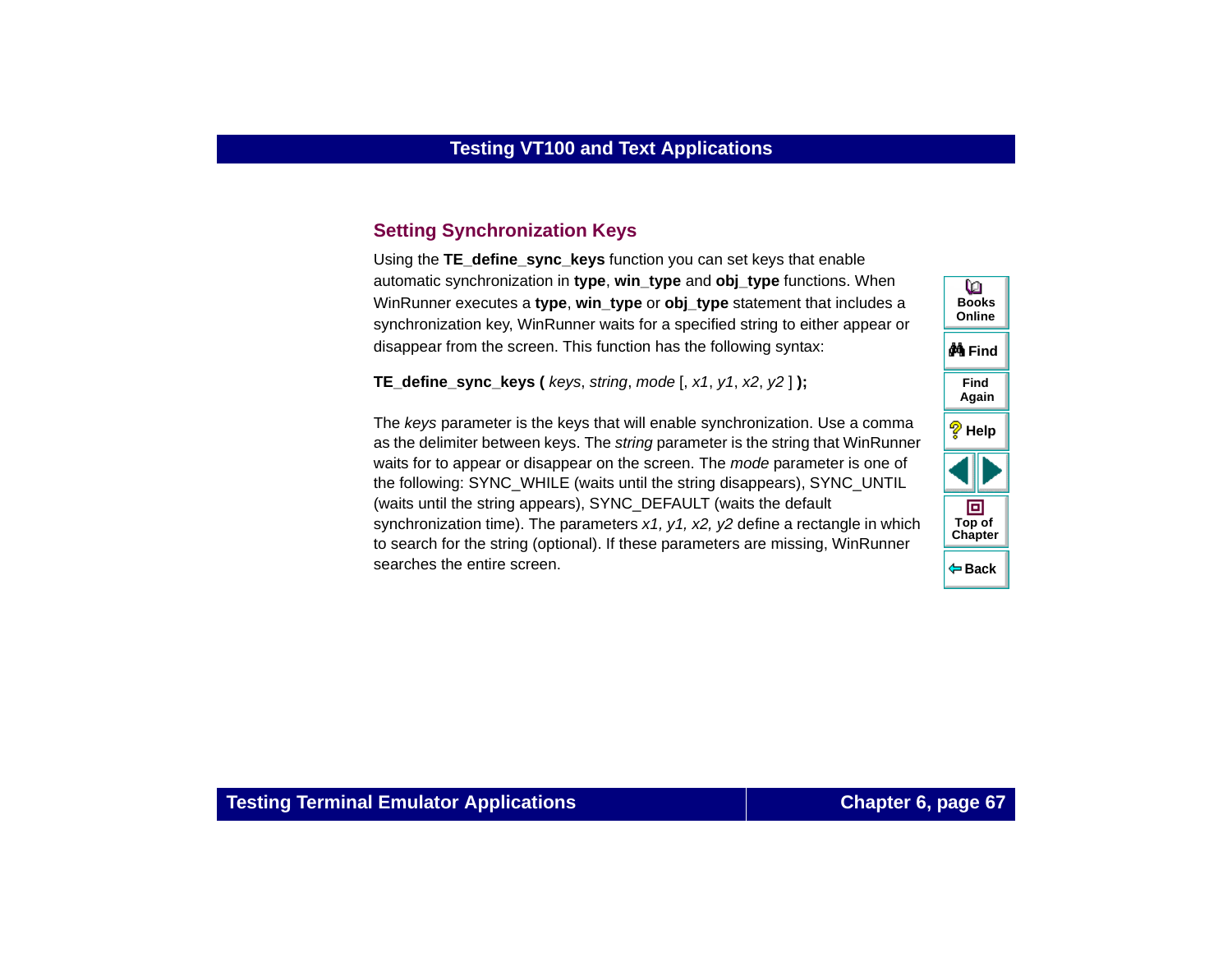# <span id="page-67-0"></span>**Checking Text**

While creating a test, you indicate the text that you want to check from a selected portion of the screen and store it in a file. The screen coordinates of the text you indicated are inserted into your test script.

### **Checking Text of a Terminal Emulator Screen**

The **TE\_check\_text** function statement captures and compares the text in a terminal emulator window. This function has the following syntax:

**TE\_check\_text (** file\_name **[** ,start\_column, start\_row, end\_column, end\_row] );

The file\_name parameter is a string expression given by WinRunner that identifies the captured window. The *start column* and the *start row* parameters are the column and row at which the captured text begins.

The end column and end row parameters are the column and row at which the captured text ends.

For more information, see the "**[Checking Text Using Softkeys](#page-51-1)**" section in Chapter 5, **[Checking Text](#page-45-1)**.

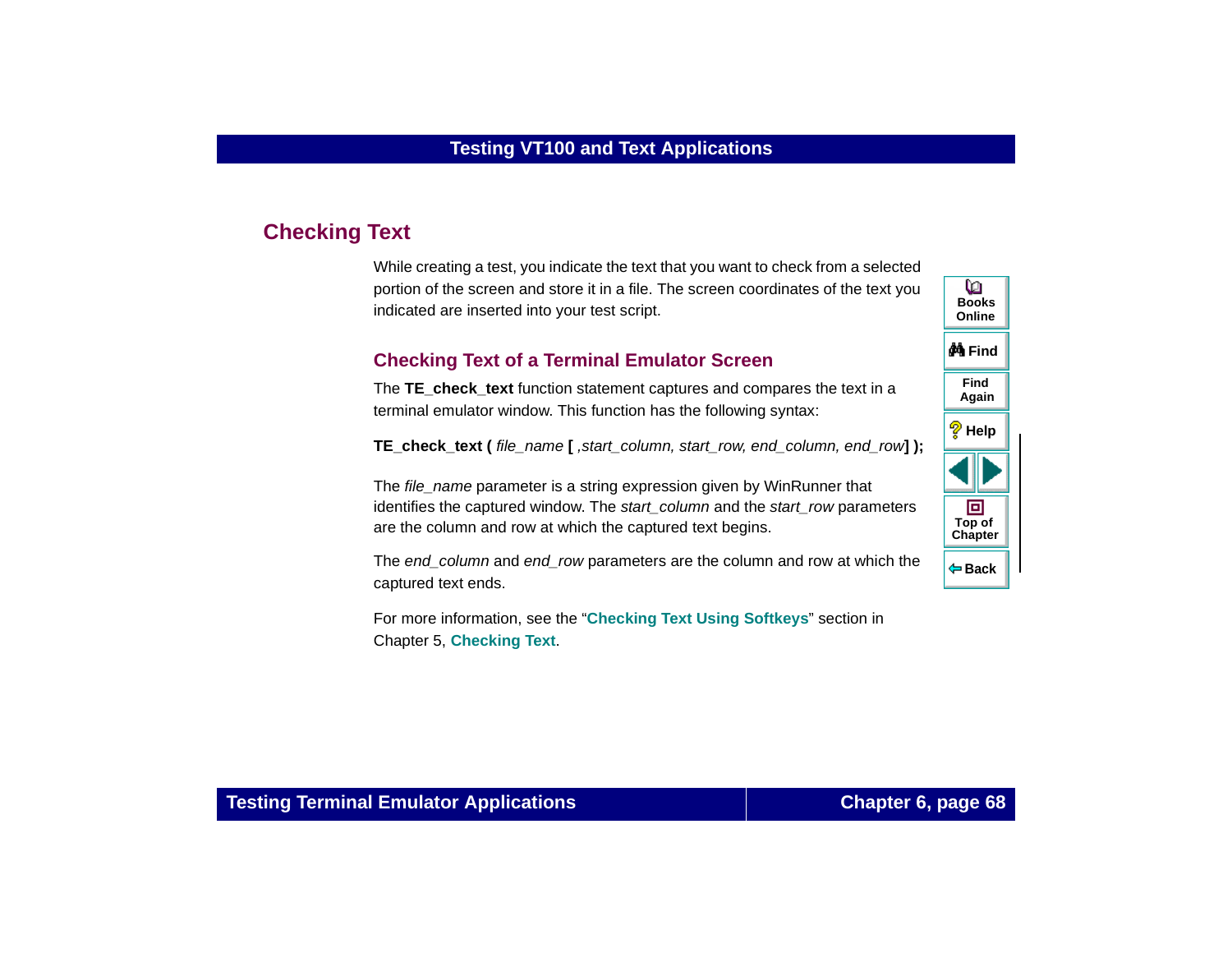### **Searching for Text**

You can search for text in a terminal emulator screen using the **TE** find text function. This function looks for a specified text string and returns its location on the screen as an x coordinate and a y coordinate. Using an optional parameter, you can restrict the search to a rectangular area of the screen that you define using pairs of <sup>x</sup>, y coordinates.

This function has the following syntax:

**TE\_find\_text (** string, out\_x\_location, out\_y\_location [x<sub>1</sub>, y<sub>1</sub>, x<sub>2</sub>, y<sub>2</sub>] **)**;

The string parameter is the text that you want to locate. The out\_x\_location parameter is the output variable that stores the x coordinate of the test string. The *out*  $\gamma$  location parameter is the output variable that stores the  $\gamma$  coordinate of the text string. The  $x1$ ,  $y1$ ,  $x2$ ,  $y2$  parameters describe a rectangle that defines the limits of the search area.

For more information on **TE\_find\_text**, refer to the TSL Online Reference.

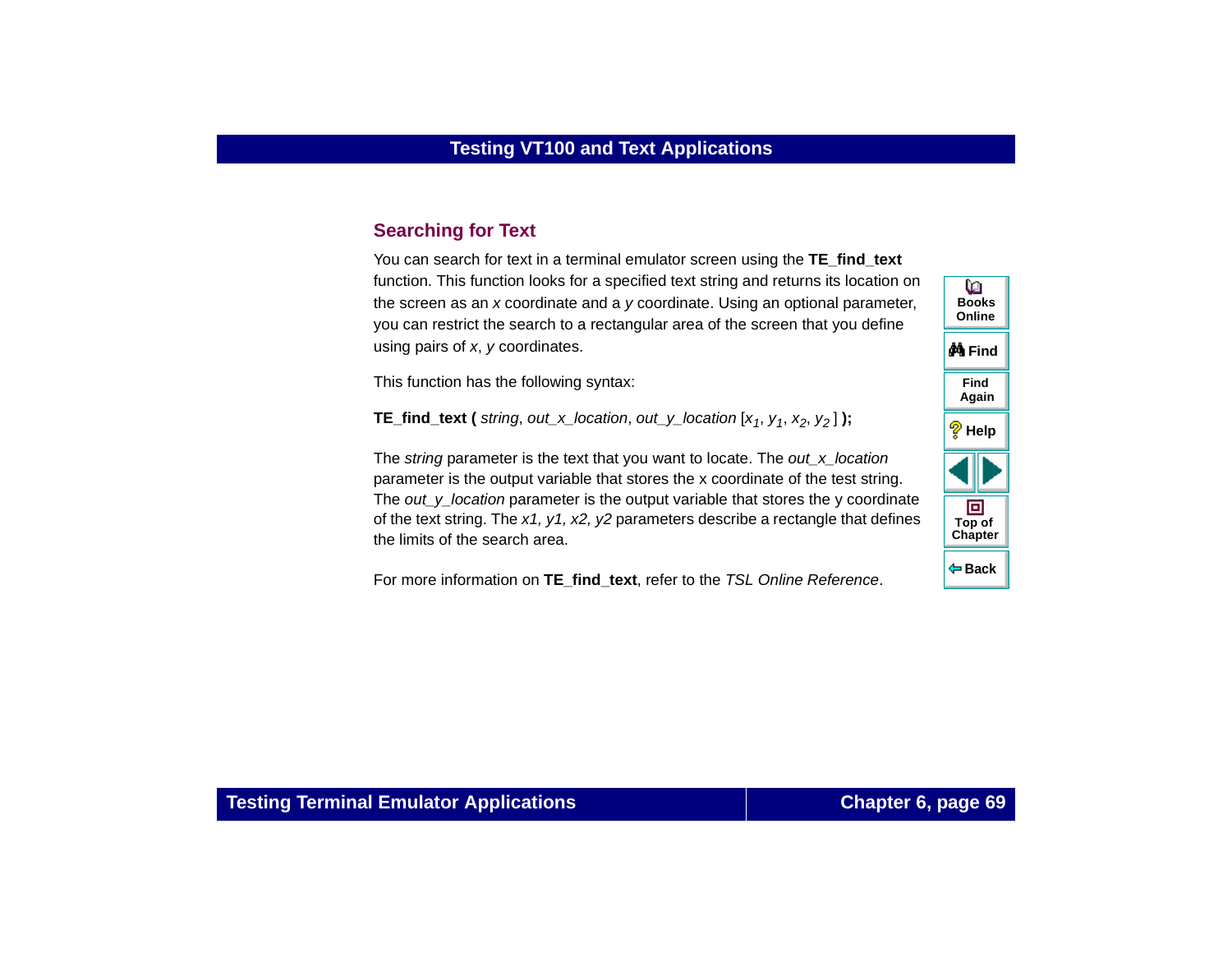#### **Reading Text from the Screen**

Using the **TE** get text function, you can instruct WinRunner to read the text in a specified area of the screen and store it in a variable. This function has the following syntax:

**t = TE\_get\_text (** x1, y1, x2, y2 **);**

The  $x1$ ,  $y1$ ,  $x2$ ,  $y2$  parameters describe a rectangle that encloses the text to be read. The pairs of coordinates can designate any two diagonally opposite corners of the rectangle.

For more information, see the "**[Reading Text from the Screen](#page-58-1)**" section in Chapter 5, **[Checking Text](#page-45-1)**.

#### **Using Filters**

You can create filters to include or exclude regions of a terminal emulator window when checking text. In cases where you do not want to check an entire window, you can define parts of the window that will be filtered during the comparison. For more information, see the "**[Using Filters when Checking Text](#page-53-1)**" section in Chapter 5, **[Checking Text](#page-45-1)**.

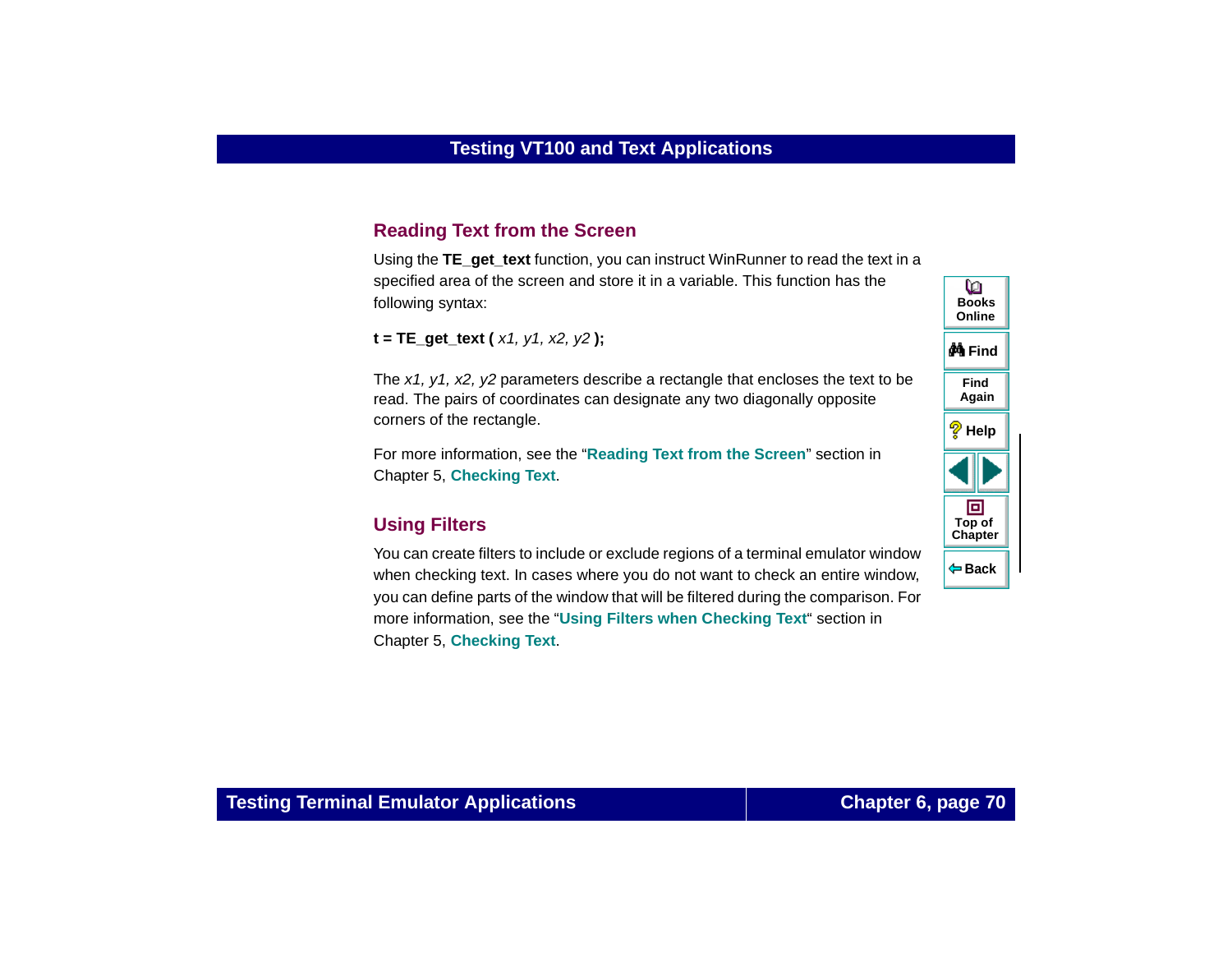# <span id="page-70-0"></span>**TSL Functions**

The following are TSL functions that you can use when testing your VT100 terminal emulator application. For more information on TSL functions, refer to the TSL Online Reference.

#### **Synchronization Functions**

You can insert synchronization points to your test script in order to pace test execution with the system.

• The **TE\_define\_sync\_keys** function sets keys that enable automatic synchronization in **win** type and obj type commands. It has the following syntax:

**TE\_define\_sync\_keys (** keys, string, mode **[**, x1, y1, x2, y2**] );**

- •The **TE** get timeout function returns the current synchronization time. It has the following syntax:
	- **TE\_get\_timeout ( );**

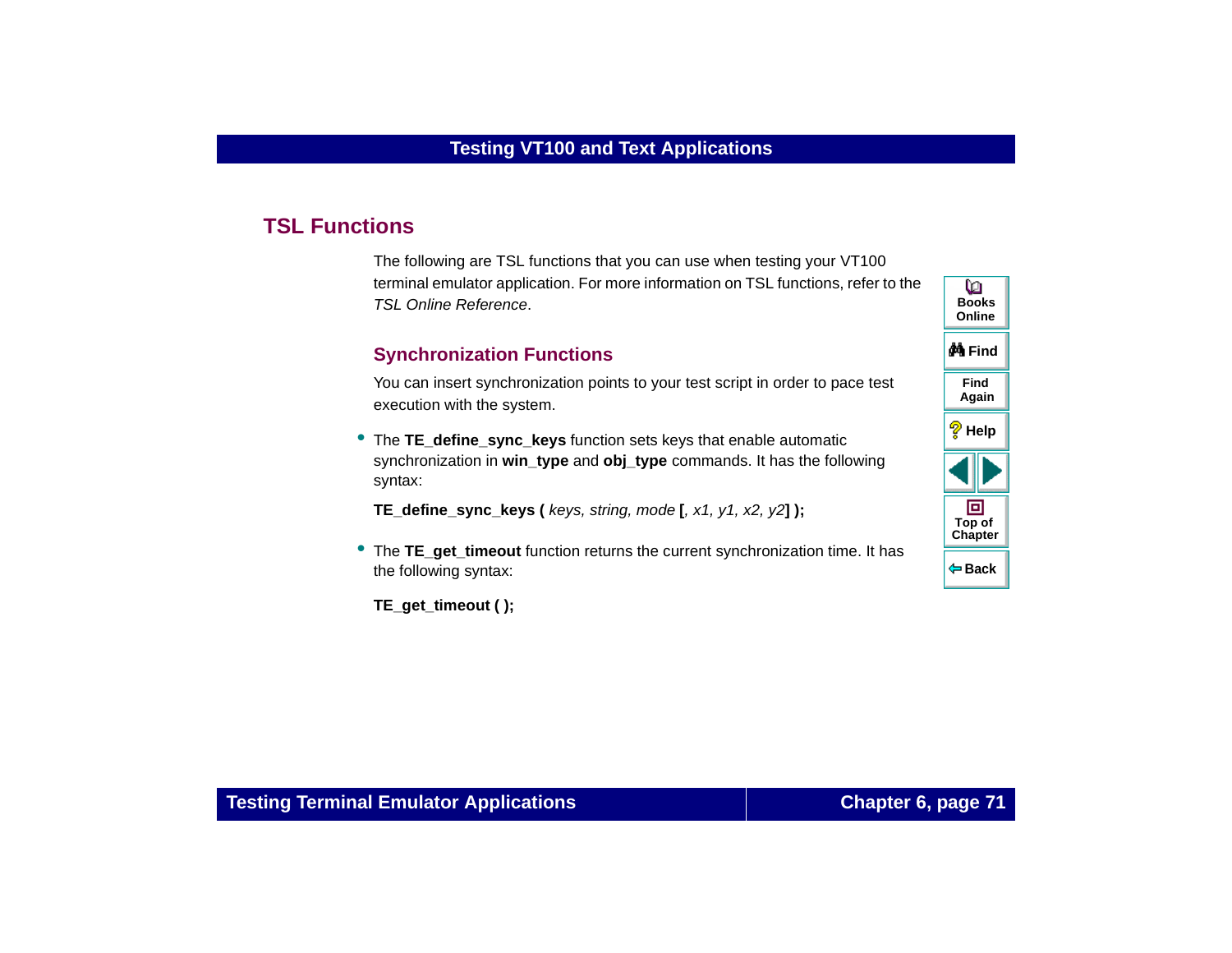• The TE set timeout function sets the maximum time WinRunner waits for a response from the server. It has the following syntax:

**TE\_set\_timeout (** timeout **)**;

- The **TE\_wait\_string** function waits for a string to appear on screen. It has the following syntax:
	- **TE\_wait\_string (** string, **[** start\_column, start\_row, end\_column, end\_row **]**, **[** timeout **] )**;

#### **Text Functions**

You can check the text in the screen of your terminal emulator application.

- The **TE\_check\_text** function captures and compares the text in a terminal emulator window. It has the following syntax:
	- **TE\_check\_text (** file\_name **[** ,start\_column, start\_row, end\_column, end row **]**);
- The **TE\_find\_text** function returns the location of a specified string. It has the following syntax:

**TE** find text ( string, out x location, out y location  $[x1, y1, x2, y2]$  );

• The **TE\_get\_text** function reads text from screen and stores it in a string. It has the following syntax:

**TE\_get\_text (** x1, y1, x2, y2 **);**

**Back**

**[Chapter](#page-60-0) Top of**

回

**Find**

**Again**

**Help**

**M** Find

**BooksOnline**

o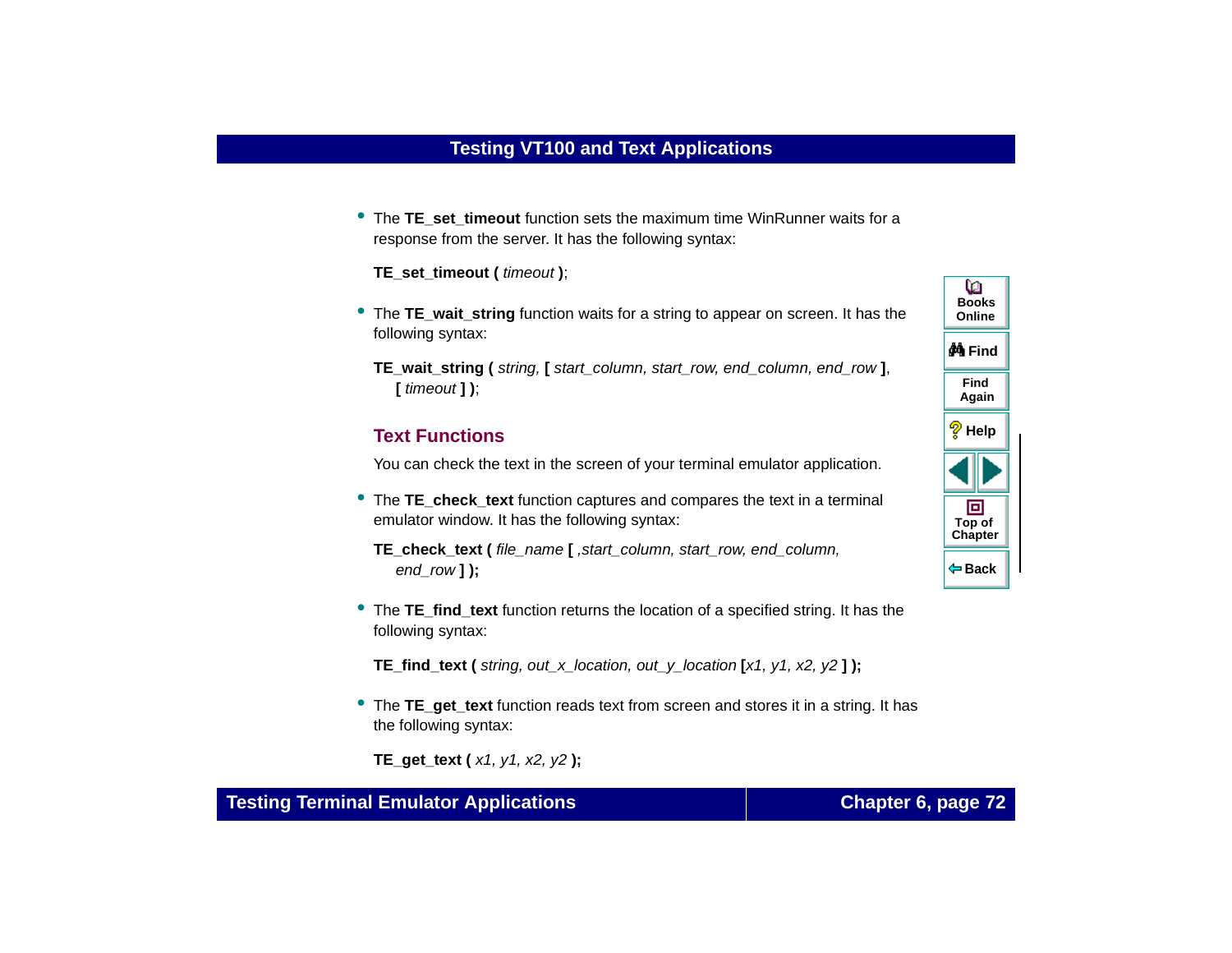### <span id="page-72-5"></span>**Filter Functions**

<span id="page-72-0"></span>You can create filters to check text and dates on your terminal emulator screen.

- **The TE create filter** function creates a filter in the test database. It has the following syntax:
	- **TE\_create\_filter (** filter\_name, start\_column, start\_row, end\_column, end\_row, EXCLUDE | INCLUDE, screen\_name **);**
- <span id="page-72-1"></span>• The **TE\_delete\_filter** deletes a specified filter from the test database. It has the following syntax:

<span id="page-72-2"></span>**TE\_delete\_filter (** filter\_name **)**;

- The **TE\_get\_active\_filter** function returns the coordinates of a specified active filter. It has the following syntax:
	- **TE\_get\_active\_filter (** filter\_num **[**out\_start\_column, out\_start\_row, out\_end\_column, out\_end\_row**]**, screen\_name **);**
- <span id="page-72-3"></span>• The **TE\_get\_auto\_reset\_filter** function indicates whether or not filters are automatically deactivated at the end of a test run. It has the following syntax:

<span id="page-72-4"></span>**TE\_get\_auto\_reset\_filters ( );**

• The **TE\_get\_filter** function returns the properties of a specified filter. It has the following syntax:

**TE\_get\_filter (** filter\_name **[**,out\_start\_column, out\_start\_row, out\_end\_column, out\_end\_row, out\_type, out\_active, screen\_name**] );**

## **Testing Terminal Emulator Applications Chapter 6, page 73**

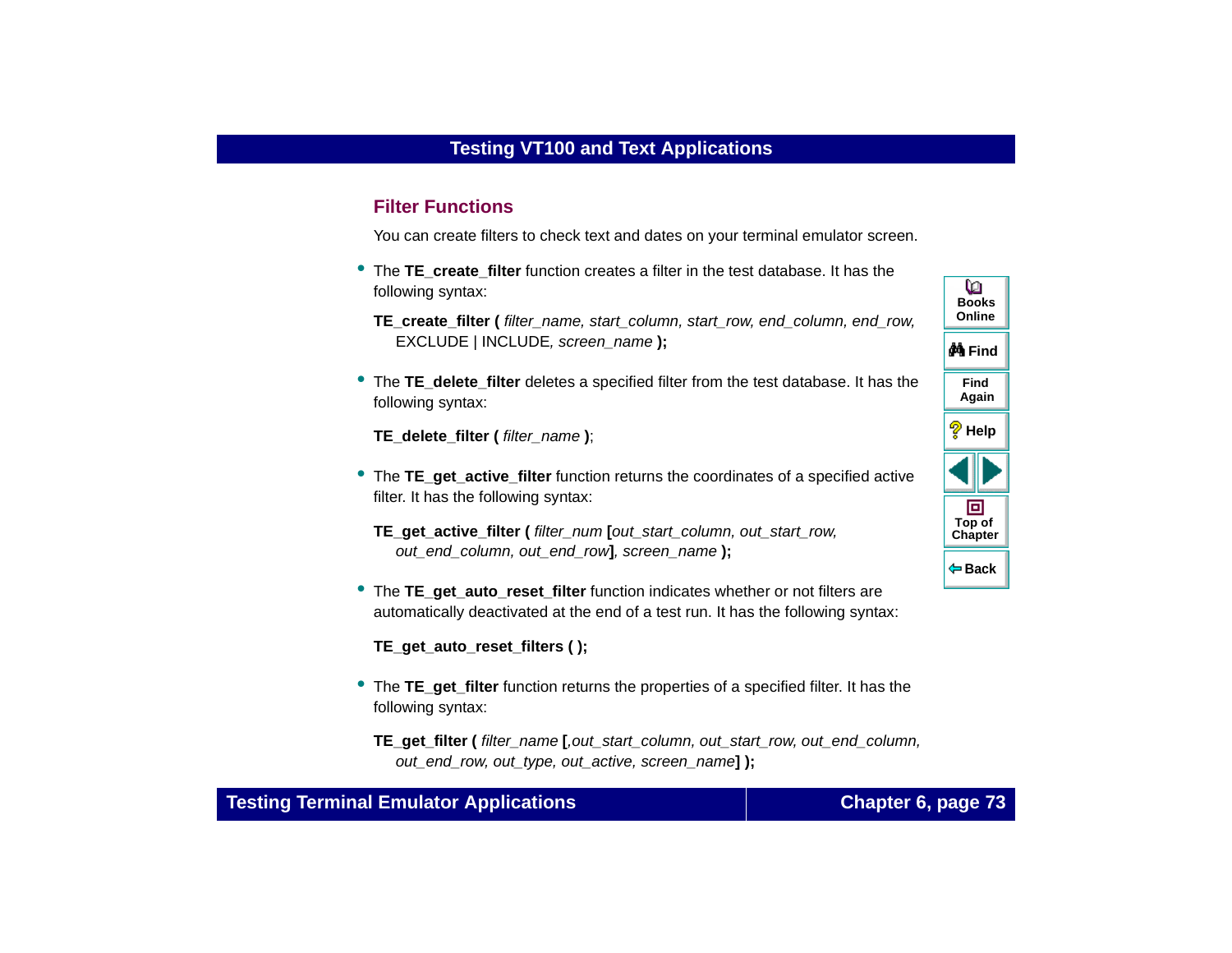<span id="page-73-0"></span>• The **TE\_reset\_all\_filters** function deactivates all filters in a test. It has the following syntax:

<span id="page-73-1"></span>**TE\_reset\_all\_filters ( );**

• The **TE\_reset\_filter** function deactivates a specified filter. It has the following syntax:

<span id="page-73-3"></span>**TE\_reset\_filter (** filter **);**

- The **TE\_set\_filter** function creates and activates a filter. It has the following syntax:
	- **TE\_set\_filter (** filter\_name **[**,start\_column, start\_row, end\_column, end\_row, EXCLUDE | INCLUDE, screen\_name**] );**
- <span id="page-73-2"></span>• The **TE\_set\_auto\_reset\_filters** function deactivates the automatic reset of filters when a test run is completed. It has the following syntax:

<span id="page-73-4"></span>**TE\_set\_auto\_reset\_filters (** ON | OFF **);**

• The **TE\_set\_filter\_mode** function specifies whether to assign filters to all screens or to the current screen. It has the following syntax:

<span id="page-73-5"></span>**TE\_set\_filter\_mode (** mode **);**

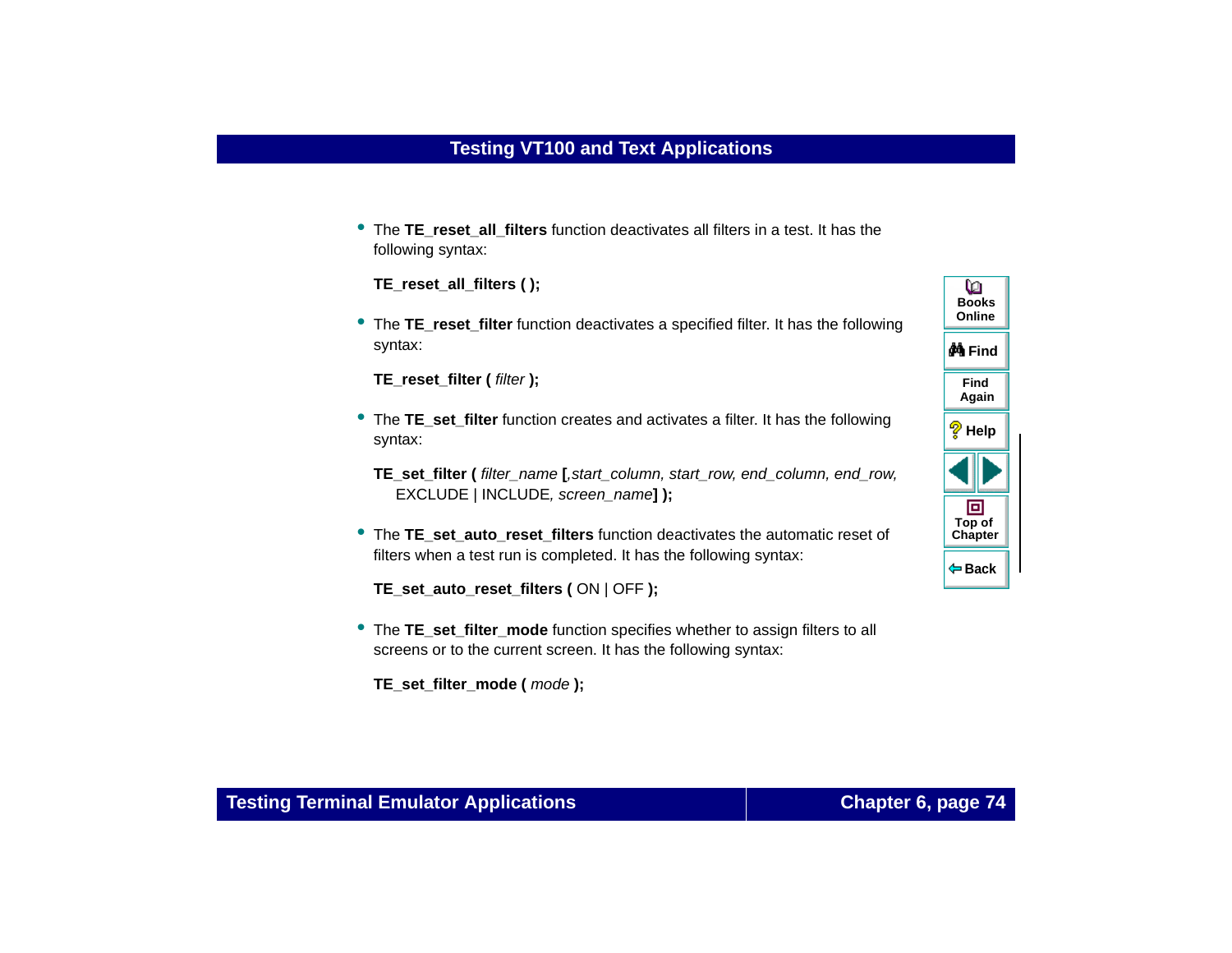# **Analyzing Results**

<span id="page-74-1"></span><span id="page-74-0"></span>After you execute a test, you can view a report of all the major events that occurred during the test run in order to determine its success or failure.

This chapter describes:

- **[Viewing Results of a GUI Checkpoint](#page-75-0)**
- **[Viewing Results of a Text Checkpoint](#page-77-0)**

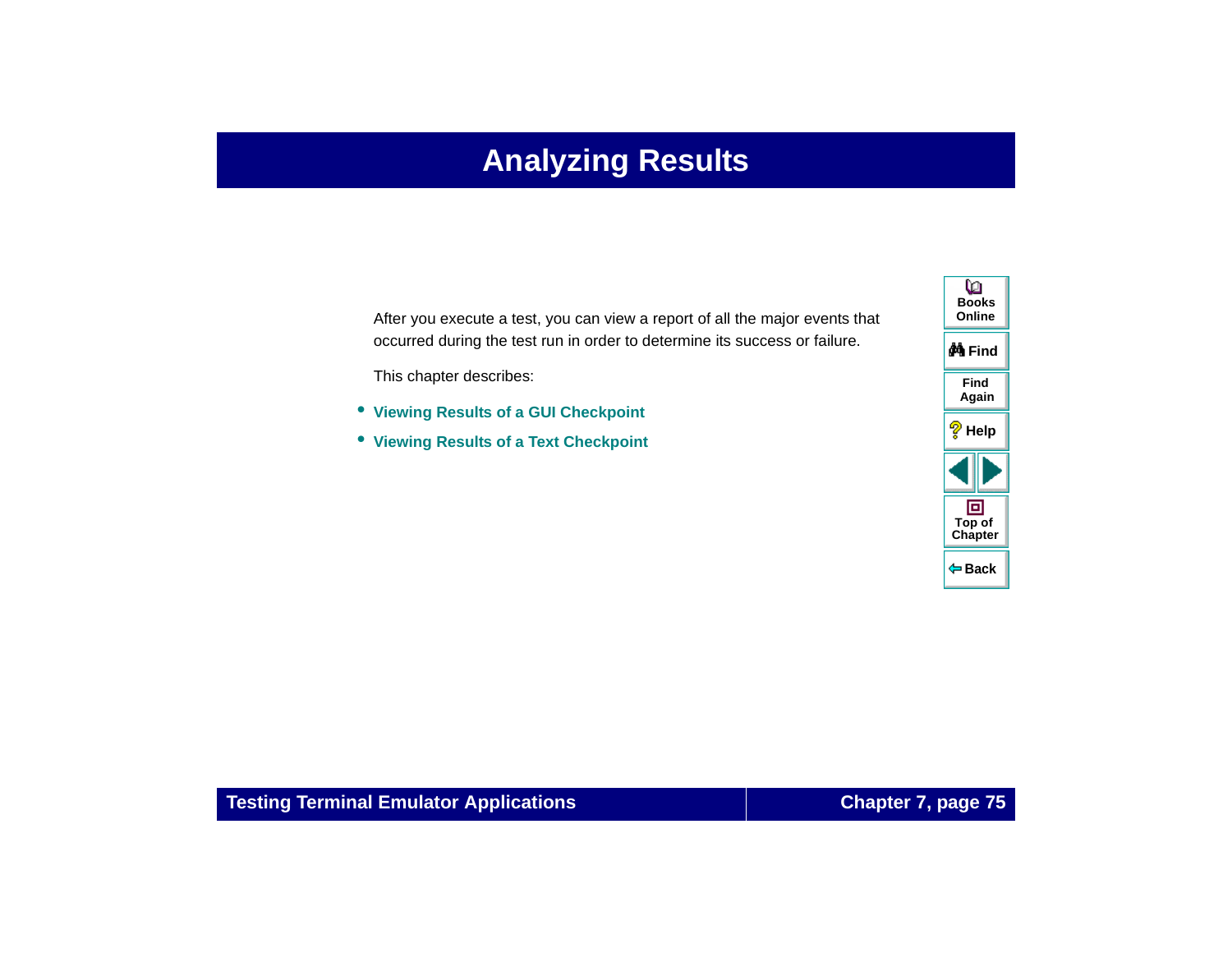# **About Viewing Test Results**

髿

When a test run is completed, you can view detailed test results in the WinRunner Test Results window. To open the dialog box, select **Tools** > **Test Results** or click the **Test Results** button. The Test Results window opens and displays the results of the current test. You can view expected, debug, and verification results in the Test Results window. By default, the Test Results window displays the results of the most recently executed test run. For more information, refer to the WinRunner User's Guide.

# <span id="page-75-0"></span>**Viewing Results of a GUI Checkpoint**

A GUI checkpoint compares expected and actual results in your application. You can view the expected and actual results through the Test Results window. If a mismatch is detected during a verification run, you can view the differences between the expected and actual results.

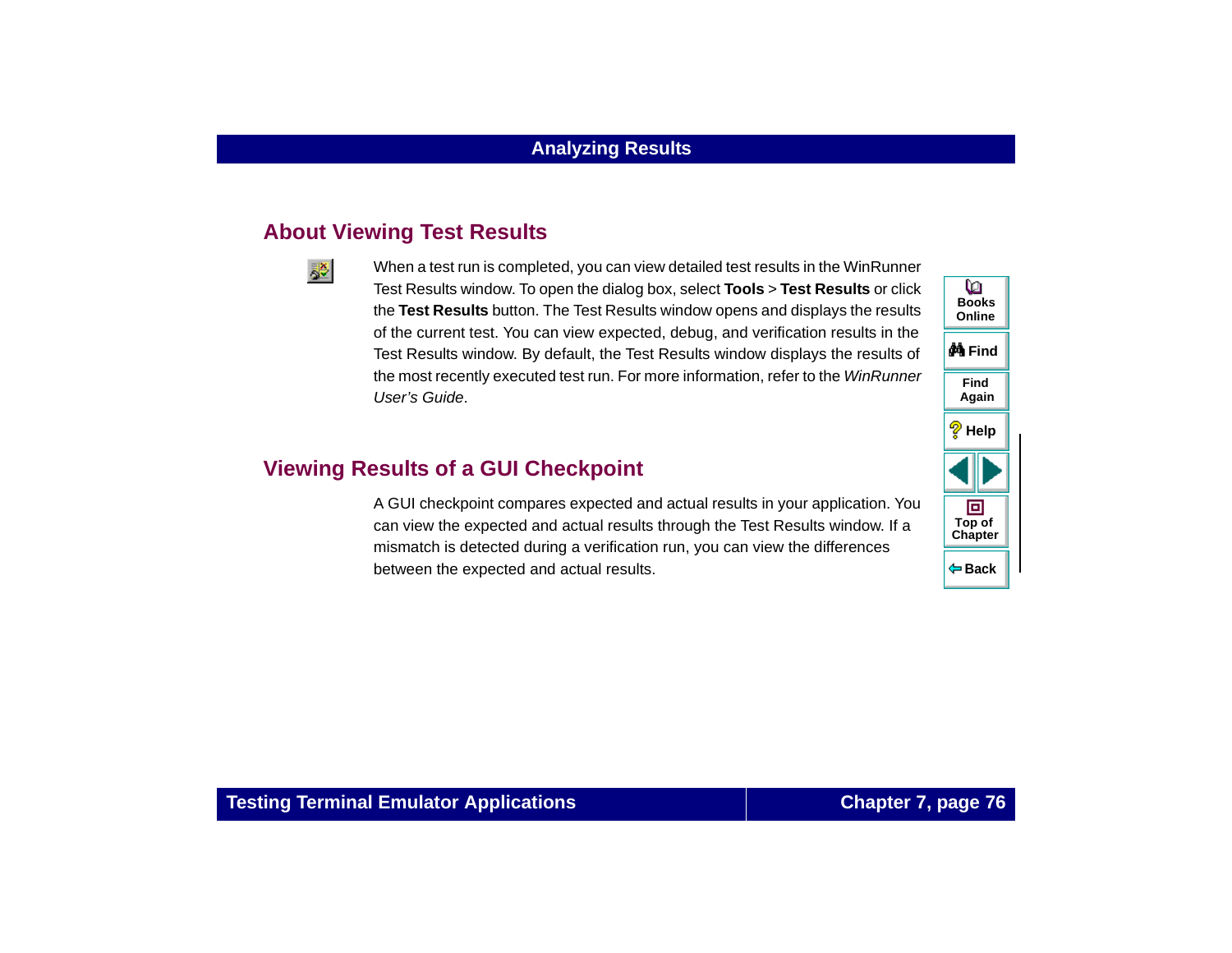#### **To view the results of a GUI checkpoint:**

- **1** Open the Test Results window. In the test log, look for entries that list "end GUI checkpoint" in the **Event** column. Failed GUI checkpoints appear in red; passed GUI checkpoints appear in green.
- Ee
- **2** Double-click an "end GUI checkpoint" entry in the log. Alternatively, highlight the entry and choose **Options > Display** or click the **Display** button. The GUI Checkpoint Results dialog box opens.

| <b>SI</b> GUI Checkpoint Results<br><b>Objects</b><br><b>▽ ■ FR51 Flights</b><br>$\boxdot$<br>X abi From City<br>Mabl Flight<br>ab) Order Number<br>◡<br>☑ abl Customer<br>1.1.1.1.1 | Properties<br>Name<br>X   field_date | <b>Arguments</b> | Expected Value<br>Denver | Actual Value<br>Paris | ⊠<br>B)<br>為<br>Q<br>$\frac{1}{\rm{RCT}}$<br>廷<br>$\frac{1}{\sqrt{2}}$ | Again<br>?<br>Help<br>▣<br>Top of<br>Chapter<br>$\Leftrightarrow$ Back |
|--------------------------------------------------------------------------------------------------------------------------------------------------------------------------------------|--------------------------------------|------------------|--------------------------|-----------------------|------------------------------------------------------------------------|------------------------------------------------------------------------|
| 1⊽<br><b>Highlight Selected Object</b>                                                                                                                                               |                                      |                  | 0K<br>Cancel             | Help                  | 匿                                                                      |                                                                        |

**Find**

**M**Find

**BooksOnline**

o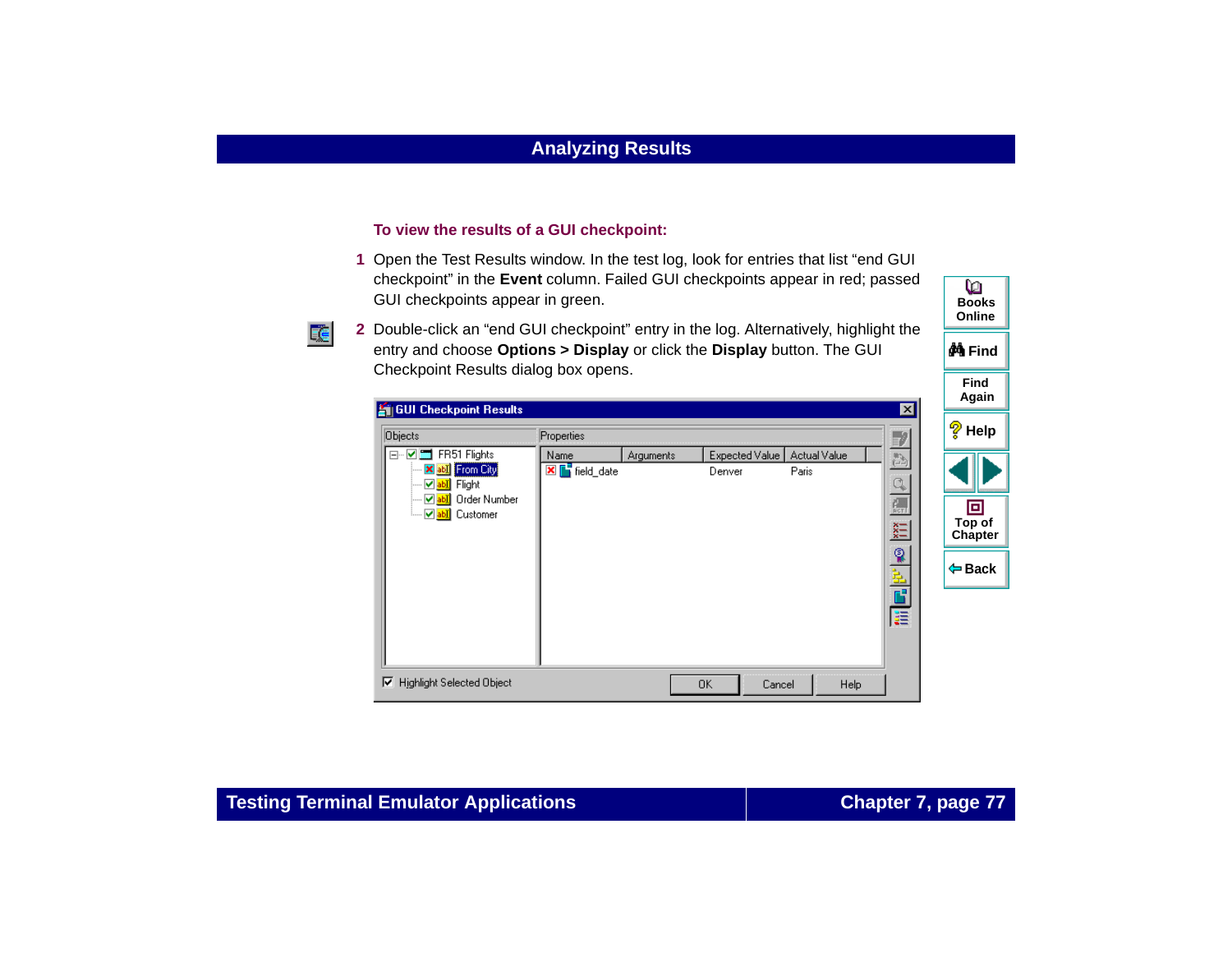- **3** Click an object in the **Objects** column.
- **4** Select a property from the **Properties** column.



If the property is a field\_date, click the **Compare expected and actual values** button. The Check Date Results dialog box opens.

# <span id="page-77-0"></span>**Viewing Results of a Text Checkpoint**

A text checkpoint compares expected and actual text in your application. You can view the expected and actual results using the Test Results window. If a mismatch is detected during a verification run, you can also view a file showing the differences between the expected and actual results.

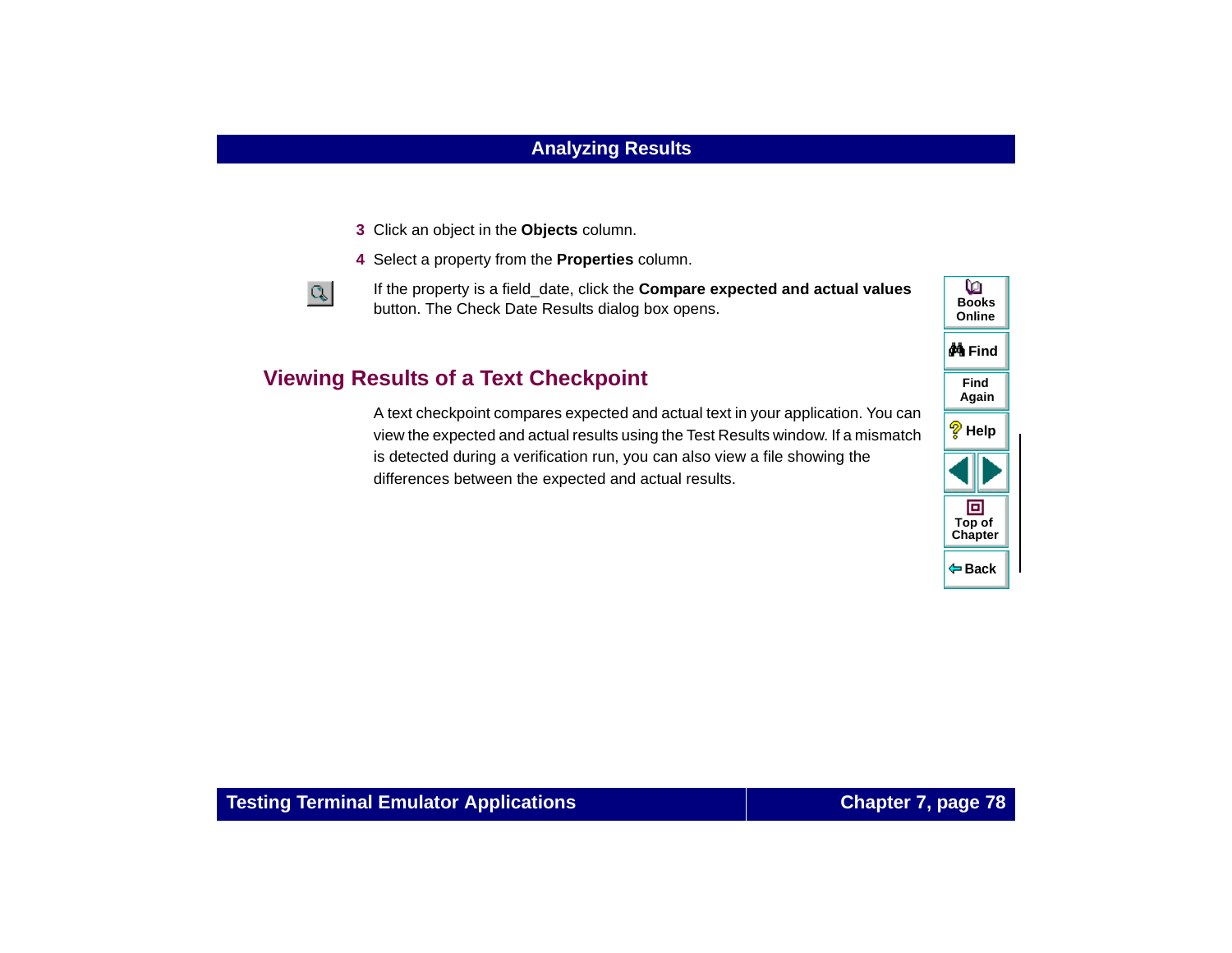#### **To view the results of a text checkpoint:**

- **1** Open the Test Results window. In the test log, look for entries that list "check text" in the **Event** column. Failed text checkpoints appear in red; passed text checkpoints appear in green.
- 医
- **2** Double-click a "check text" entry in the log. Alternatively, highlight the entry and choose **Options > Display** or click the **Display** button.

For an entry with no mismatch, the Terminal Display Dialog opens. For an entry with a mismatch, the Check Text Verify Viewer opens.

|                     |                                                                                                                                     | <b>W</b> Check Text Verify Viewer |        | EOX | ?<br><b>Help</b>       |
|---------------------|-------------------------------------------------------------------------------------------------------------------------------------|-----------------------------------|--------|-----|------------------------|
| File View Utilities |                                                                                                                                     |                                   |        |     |                        |
|                     | $\begin{array}{c} \hline \begin{array}{c} \hline \begin{array}{c} \hline \end{array} \\ \hline \end{array} \end{array} \end{array}$ |                                   |        |     |                        |
|                     |                                                                                                                                     |                                   |        |     | o                      |
|                     | <b>Row</b><br><b>Numbe</b>                                                                                                          | Expected                          | Actual |     | Top of<br>Chapter      |
|                     | 24                                                                                                                                  | L                                 | LOGON  |     | $\Leftrightarrow$ Back |
|                     |                                                                                                                                     |                                   |        |     |                        |
| $\vert \vert$       |                                                                                                                                     |                                   |        |     |                        |
| Ready               |                                                                                                                                     |                                   |        |     |                        |

**Find**

**Again**

**M** Find

**BooksOnline**

o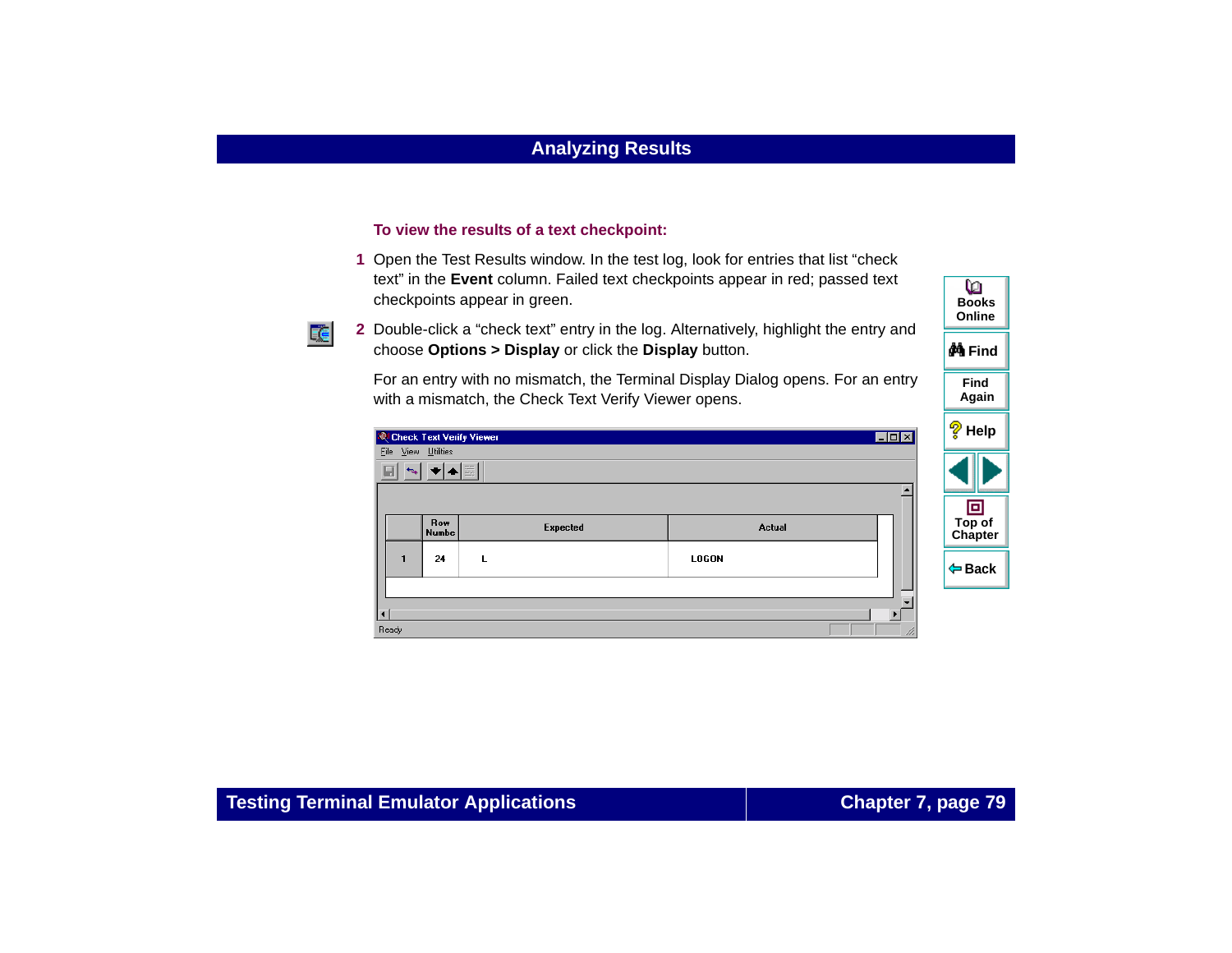**3** To view the results in a mainframe view, double-click the row entry. The Terminal Display Dialog opens.

|          | <b>Terminal Display Dialog</b>                                                                                                                                             | $ \mathbf{x} $                                                                                                                                     | o                      |
|----------|----------------------------------------------------------------------------------------------------------------------------------------------------------------------------|----------------------------------------------------------------------------------------------------------------------------------------------------|------------------------|
|          | Size Color Legend                                                                                                                                                          |                                                                                                                                                    | <b>Books</b><br>Online |
|          | Expected Data<br><b>HELERUE TH</b>                                                                                                                                         | Actual Data<br>HELERUE TH                                                                                                                          | <b>M</b> Find          |
|          | <b>MARKET PRESERT DOGGOOG</b><br>777777<br>$\mathbf{v}$ , $\mathbf{v}$ , $\mathbf{v}$<br><b>SHOW: 1777777 &amp;</b><br>777777<br>.<br><b>x</b><br>$1 - 10000000$<br>------ | 777777<br><b>MARKET PREPRET 3000000</b><br>$\cdots$<br>777777<br><b><i>P.A. P.</i></b><br>$\mathbf{z}$<br>$P = 14444444$                           | <b>Find</b><br>Again   |
|          | TO SERVED MAN S/STO<br>THIS SERIES IS REITTED MORE STOLLARDE, VIRGUING MORE<br>SHARE THE MONETHE IT IS IN SYSTEMS . NOTE (ANNUALLY).                                       | TO SHOWER MADE S/ S. P.<br>THESE SECOND EX RESTTENCIES FOR STATE CONDUCTIVITIES (ENROLL).<br>SHARE THE MONETHE IT IS IN SYSTEMS . NOTE (ANNUALLY). | $\frac{1}{3}$ Help     |
| mismatch | <b>BEZON BRANDE 2</b><br>MOTHER C. CARMIN, ME THE THE CARD HIS THE THRUST.<br><b>CORD TO CAR BY THE CORD</b><br>τ                                                          | <b>BEZON BROWNE 2</b><br>MOTHER C. CARMINAL MIC THIS THE CARD AND THE THRUST.<br><b>CORD TO CAR AN TO CORD</b><br><b>Locar</b>                     |                        |
|          |                                                                                                                                                                            |                                                                                                                                                    | o<br>Top of<br>Chapter |
|          | $\overline{\mathsf{C}}$ ok                                                                                                                                                 | Load Source                                                                                                                                        | $\Leftrightarrow$ Back |

 **4** Click **OK** to close the Terminal Display Dialog.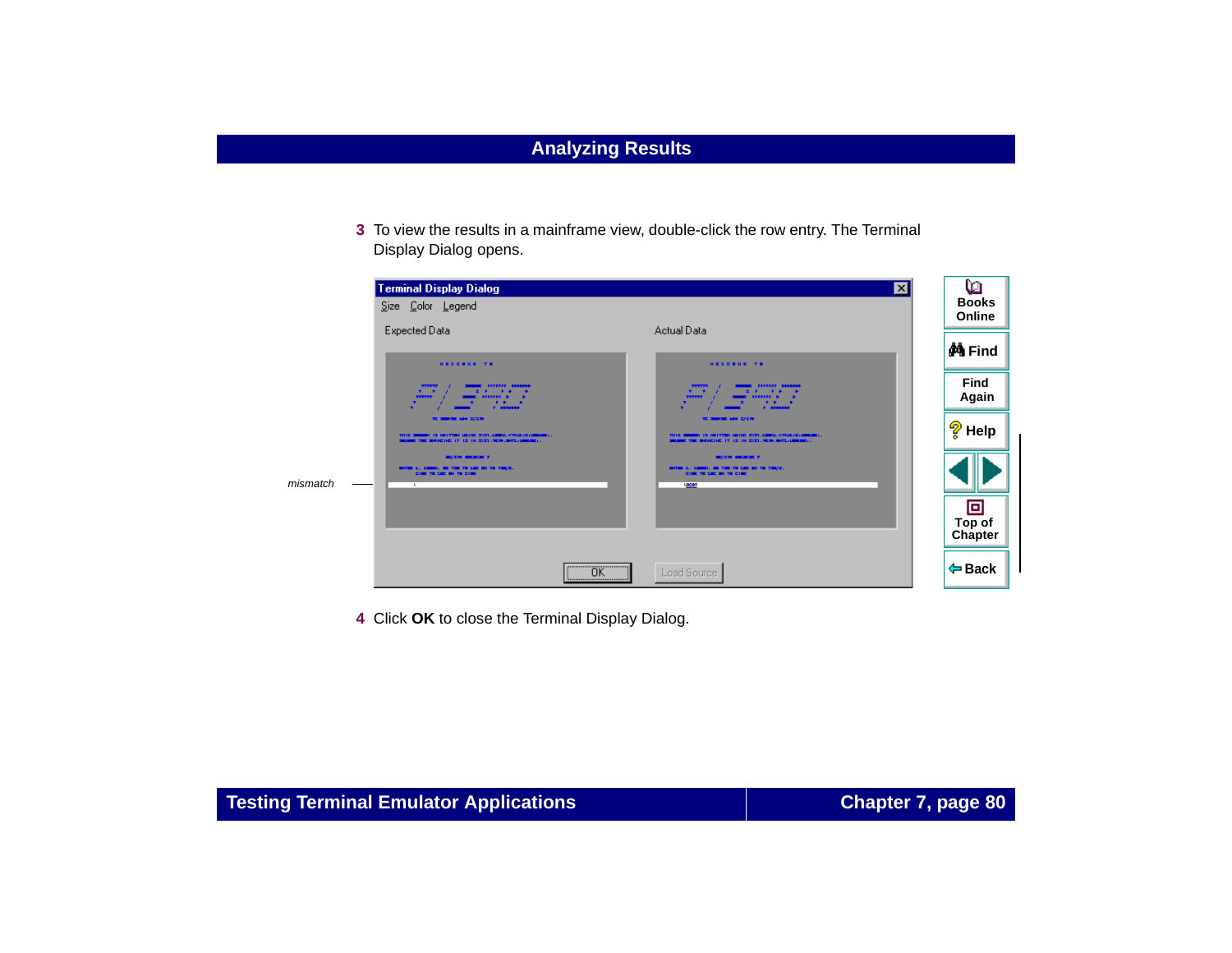# **Learning the Application with BMS Files**

<span id="page-80-2"></span><span id="page-80-1"></span><span id="page-80-0"></span>The Learn BMS Files feature can teach WinRunner your 3270 mainframe application by inserting information about screens and fields directly into a GUI map file. This chapter describes:

- **[Learning the Application the First Time](#page-82-0)**
- **[Relearning the Application](#page-84-0)**

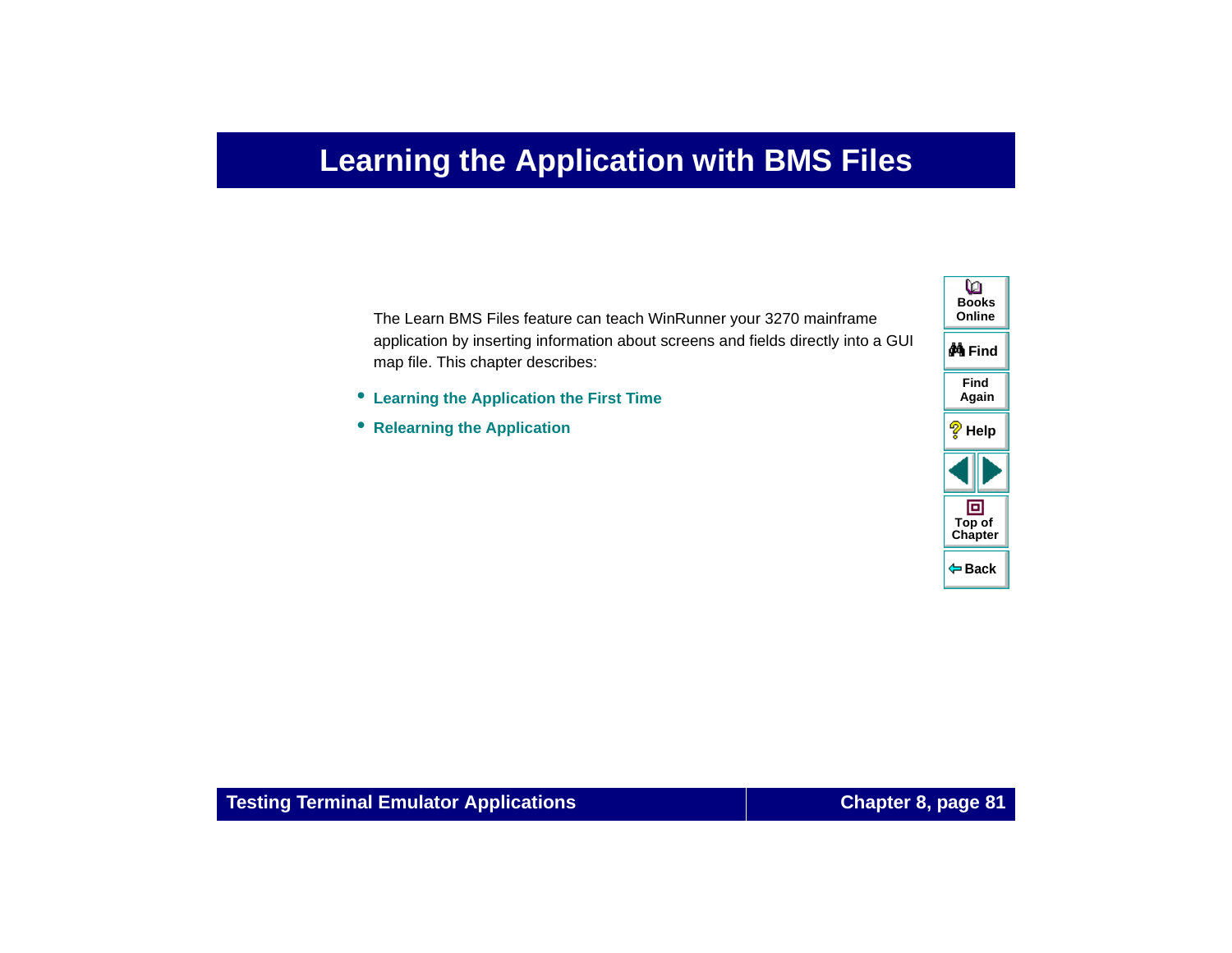# **About Learning the Application with BMS Files**

If you have access to the BMS file of your 3270 mainframe application, you can use the Learn BMS Files feature. This feature enables WinRunner to learn your application directly from a BMS file containing descriptions of the screens and fields in your application. When you use Learn BMS File, WinRunner learns these descriptions and inserts them into a GUI map file. You can change the names or descriptions as desired, as with any other GUI map file. You use the TSL function **TE\_bms2gui** to learn the BMS file.

The RELEARN option lets you update the GUI map file you created earlier as your application changes during the development cycle. An interactive user interface guides you through the process. It helps you retain desired modifications to the descriptions in the GUI map file while changing others as needed.

It is recommended that you be familiar with Chapter 2, **Context Sensitive Testing**, as well as the "Understanding the GUI Map" section in the WinRunner User's Guide before you use the Learn BMS Files feature.

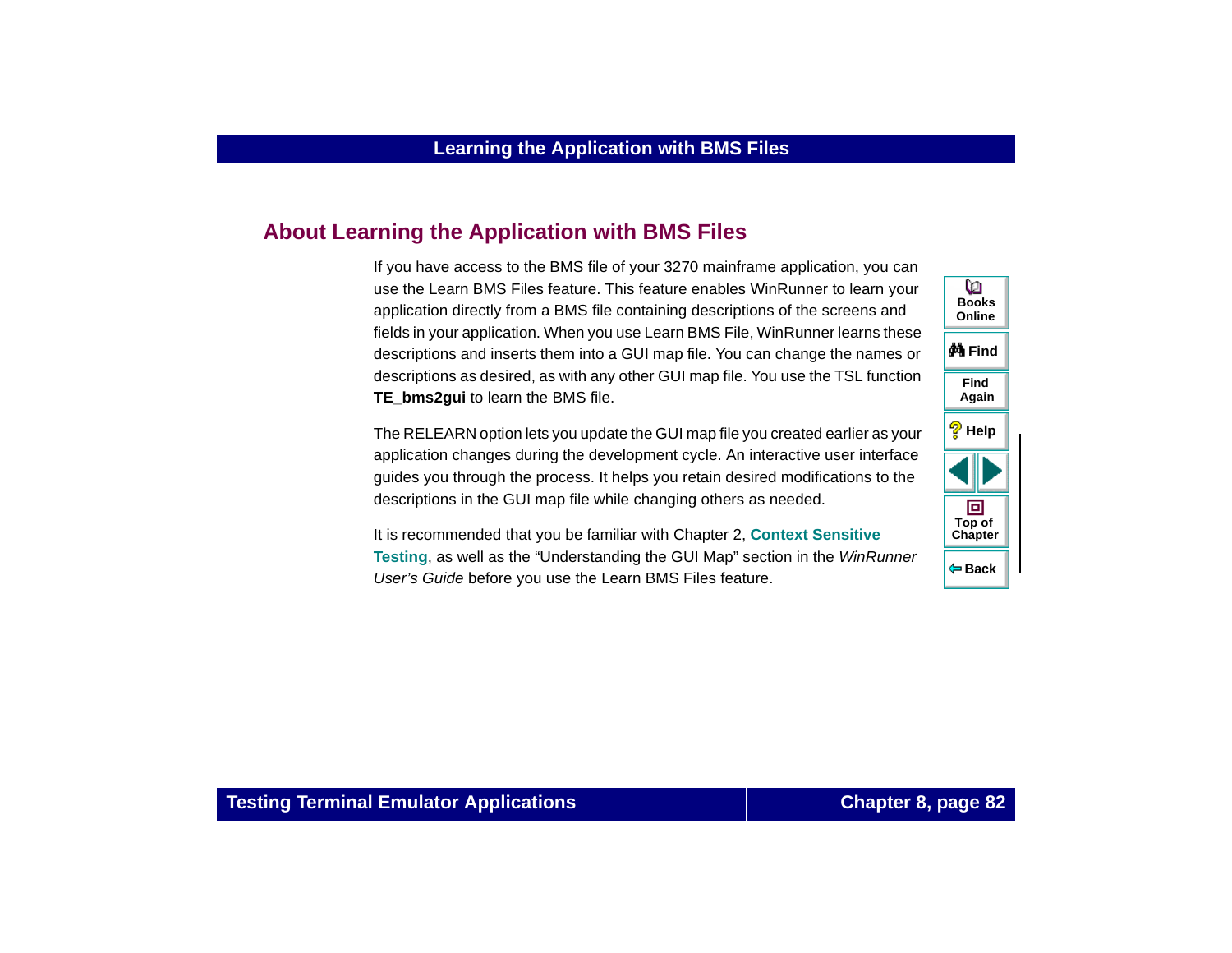# <span id="page-82-0"></span>**Learning the Application the First Time**

You use the **TE\_bms2gui** function to learn (and to relearn) your BMS file. This function has the following syntax:

<span id="page-82-2"></span>**TE\_bms2gui (**"bms\_file\_name", "gui\_file\_name", learn\_mode **);**

The *bms\_file\_name* parameter is the full path of the BMS file of your application. The *gui* file name parameter is the full path of the GUI map file in which WinRunner inserts the descriptions of the objects in your application. If no parameter is specified, the temporary GUI map file is used.

The learn mode parameter determines how WinRunner handles the BMS file. Use the LEARN option the first time that you learn a BMS file. Do not perform LEARN twice for the same GUI map file. Use RELEARN when you have made changes to your application and updated the BMS file. When RELEARN is specified, WinRunner compares the descriptions in the current BMS file with those in the specified GUI map file. It notifies you of any inconsistencies and allows you to make changes as desired.

<span id="page-82-1"></span>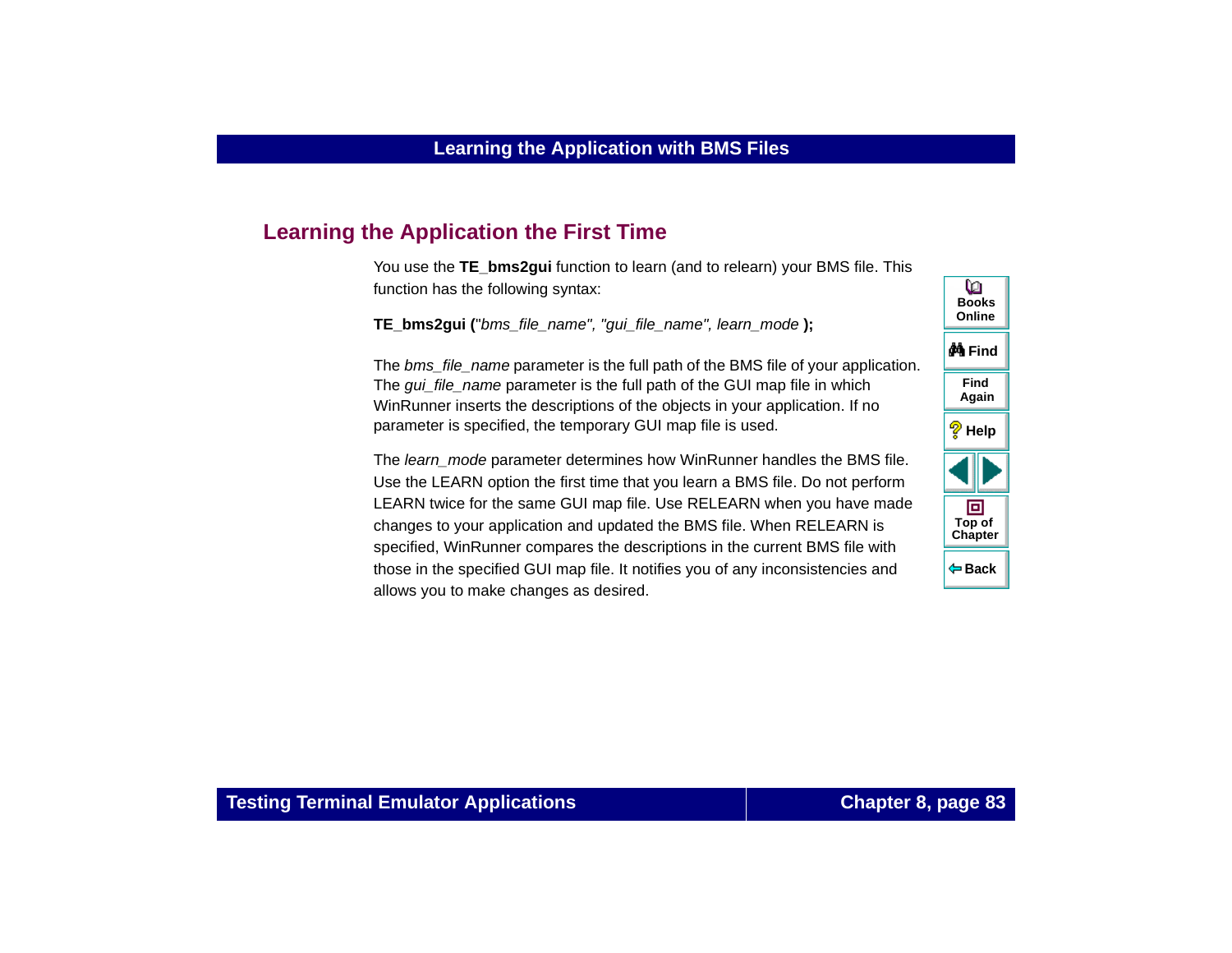To learn the BMS files, execute the **TE\_bms2gui** function in a WinRunner script. In the following example, **TE\_bms2gui** is used to teach WinRunner object descriptions from a BMS file called Mail\_app.txt and place them into a GUI map file called Mail\_1.gui:

TE\_bms2gui ("Mail\_app.txt", "Mail\_1.gui", LEARN);

You can edit names or descriptions in the GUI map file created by **TE\_bms2gui** and make any other desired changes, using the GUI Map Editor. For more information on the GUI Map Editor, refer to the WinRunner User's Guide.

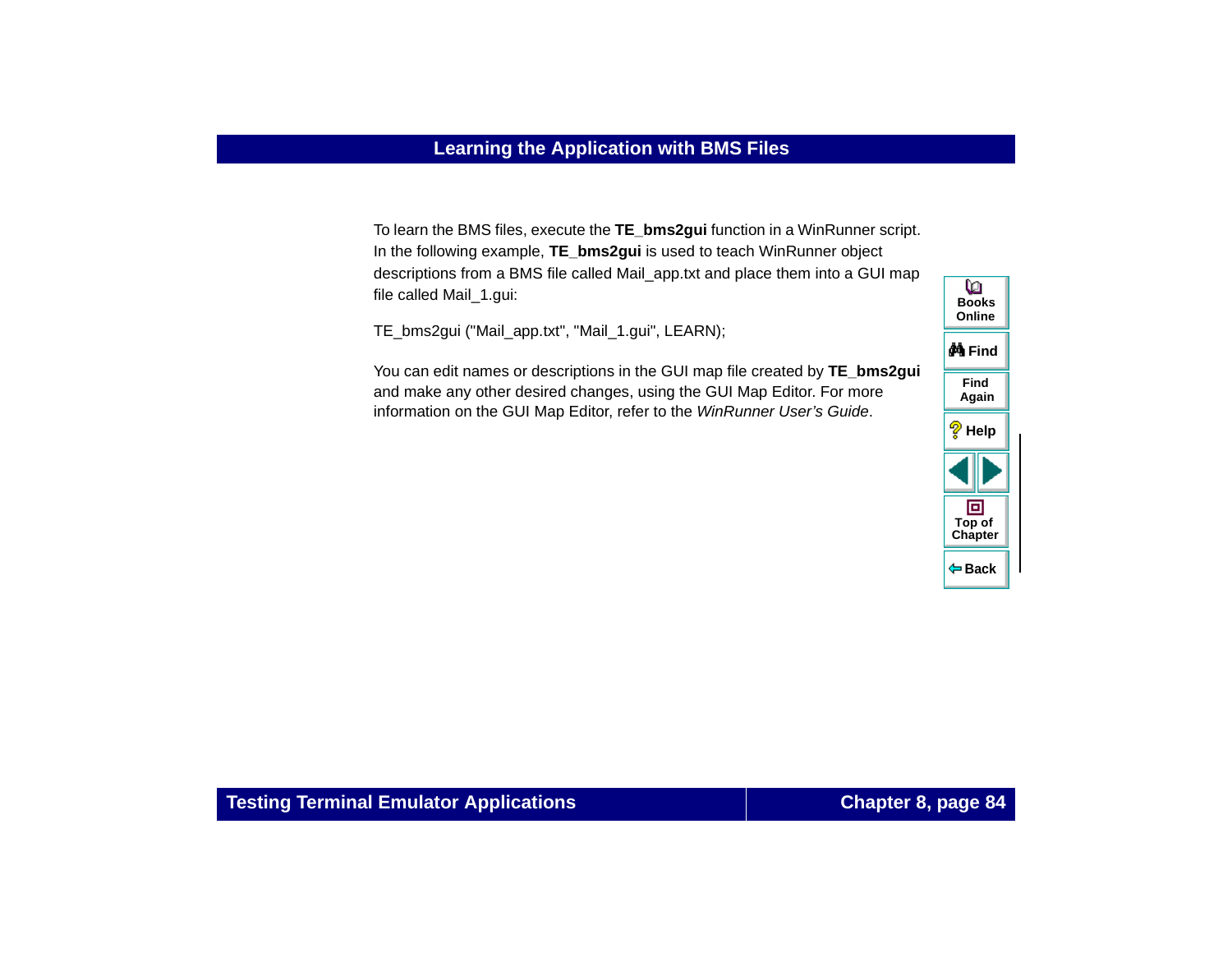# <span id="page-84-0"></span>**Relearning the Application**

<span id="page-84-1"></span>You use the RELEARN option each time you want to update the GUI map file to reflect changes in your application. RELEARN enables you to add new screens and fields to the GUI map file while maintaining or changing the names and descriptions that appear in the existing GUI map file, as desired.

To relearn a BMS file, you execute the **TE\_bms2gui** function using RELEARN as the learn\_mode parameter. For example, to relearn a BMS file called Mail\_app.txt into an existing GUI map file called Mail 1.gui, execute the following statement:

TE\_bms2gui ("Mail\_app.txt", "Mail\_1.gui", RELEARN);

As WinRunner converts the BMS file into the GUI map file, it looks for discrepancies between the BMS file learned using the LEARN option and the current file, on which RELEARN is performed. Each time it finds a mismatch, a dialog box appears on screen and asks your how to proceed.

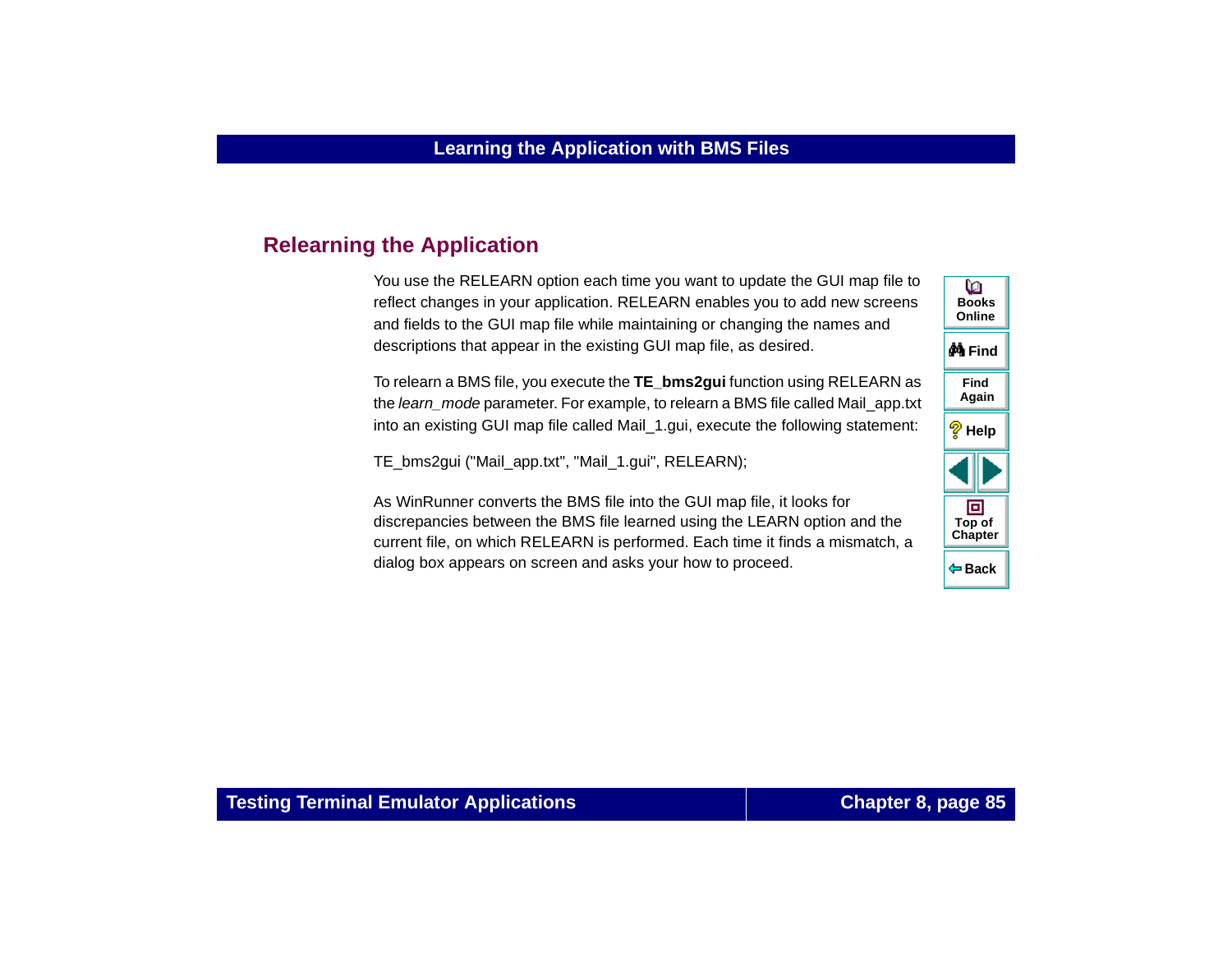In most cases, accepting the default option ensures that the intentional changes made to your application are reflected accurately in the GUI map file. However, WinRunner always gives you the option of changing the name of the relevant screen or field.

The following paragraphs describe the different Relearn forms that may be displayed during the RELEARN process and the options they provide.

**Note:** The forms are identical for fields and for screens, with the exception of the word "field" or "screen" in the relevant location.

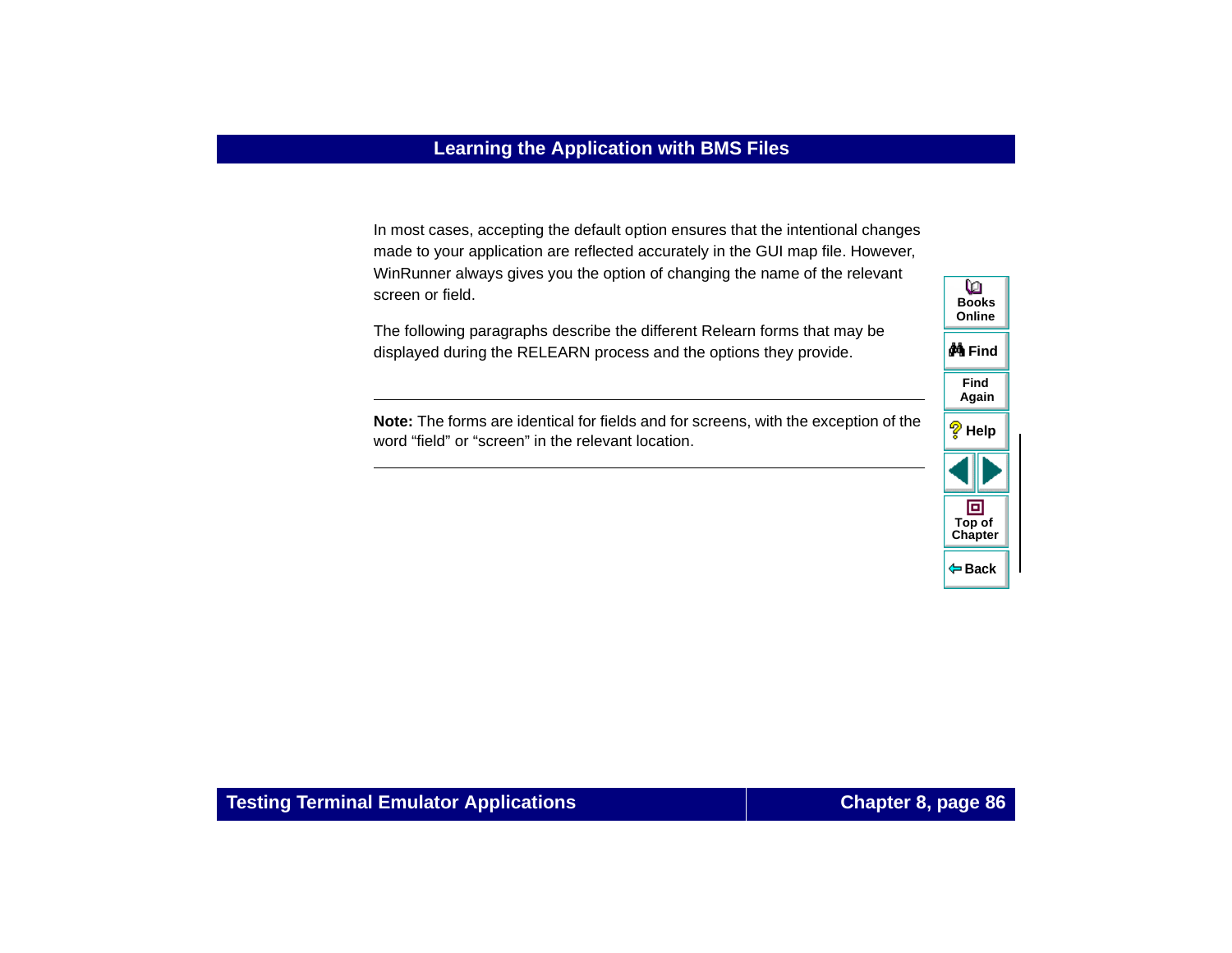### **Object Exists in the GUI Map File with Different Attributes**

| Relearn Form for screen "BG112AF"                                  |                                                                                                                                                                                                 |              |
|--------------------------------------------------------------------|-------------------------------------------------------------------------------------------------------------------------------------------------------------------------------------------------|--------------|
| A screen called "BG112AF" already exists.<br>Please select a name. | If this is a new screen it is recommended to give it a new name.                                                                                                                                |              |
| Select a name<br>BG112AF<br>国                                      | <b>Attributes</b><br>class: mic_if_win,<br>displayed: 1,<br>enabled: 1<br>id: 15500.<br>input_fields_number: 5,<br>label: BG112AF.<br>mic if handles windows: 1,<br>protected_fields_number: 0, | OK<br>Cancel |

o **BooksOnlineM** Find **FindAgain Help** 回 **Top of [Chapter](#page-80-0) Back**

WinRunner found a screen in the BMS file with the same name as a screen in the existing GUI map file, but with different properties. The current name of the screen is displayed in the list on the left side of the Relearn dialog box. The list on the right shows all the properties of the selected object, according to the new BMS file. By default, WinRunner updates the GUI map to include the new properties.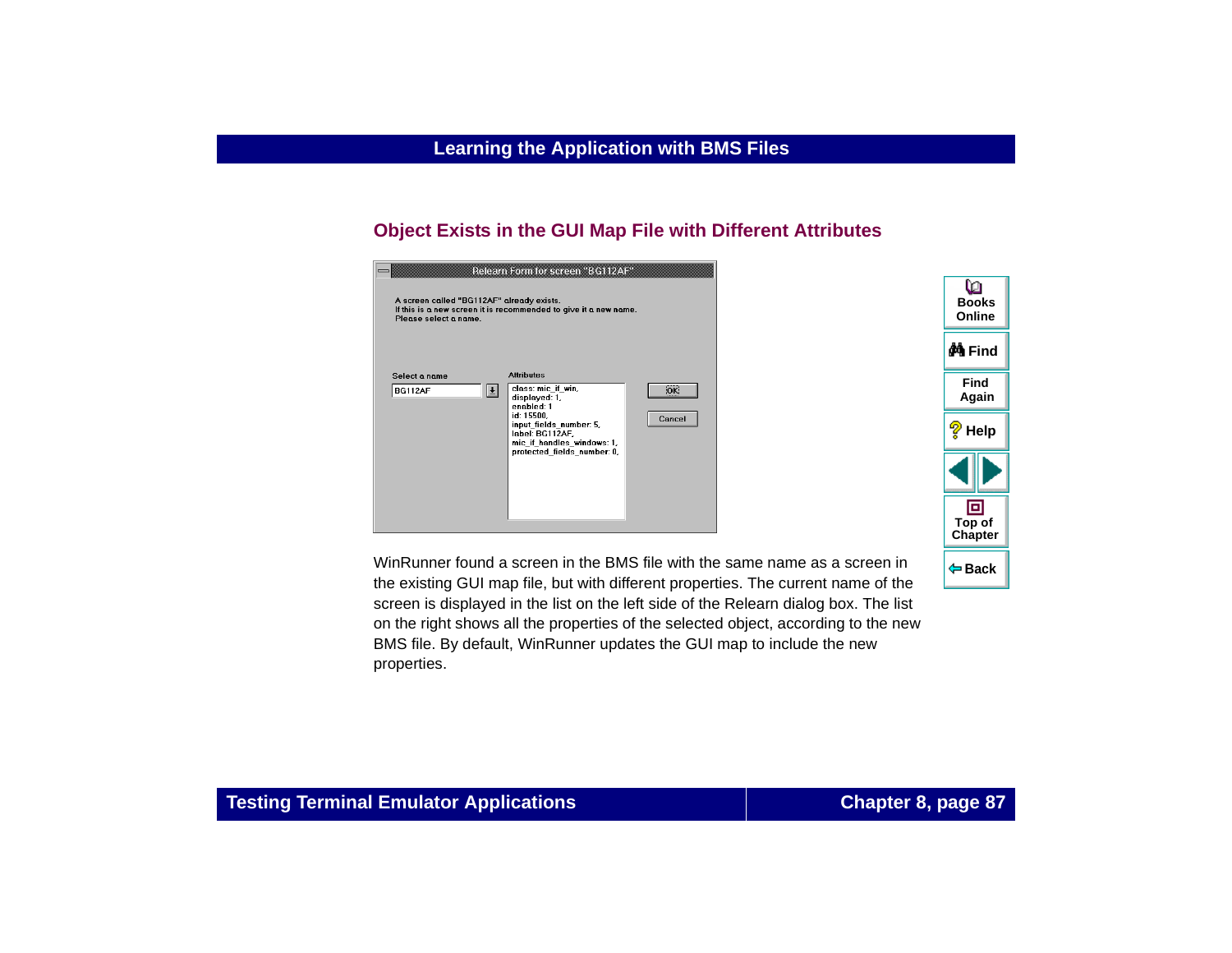Click **OK**. The following message appears: "Screen BG112AF is now changed and gets new properties". Click **OK**.

To use a different name for the screen, select it from the list or type in another name.

To continue the RELEARN operation without making changes, click **Cancel**.

To choose a new name for the object, type it in or select the name of an existing object from the list.

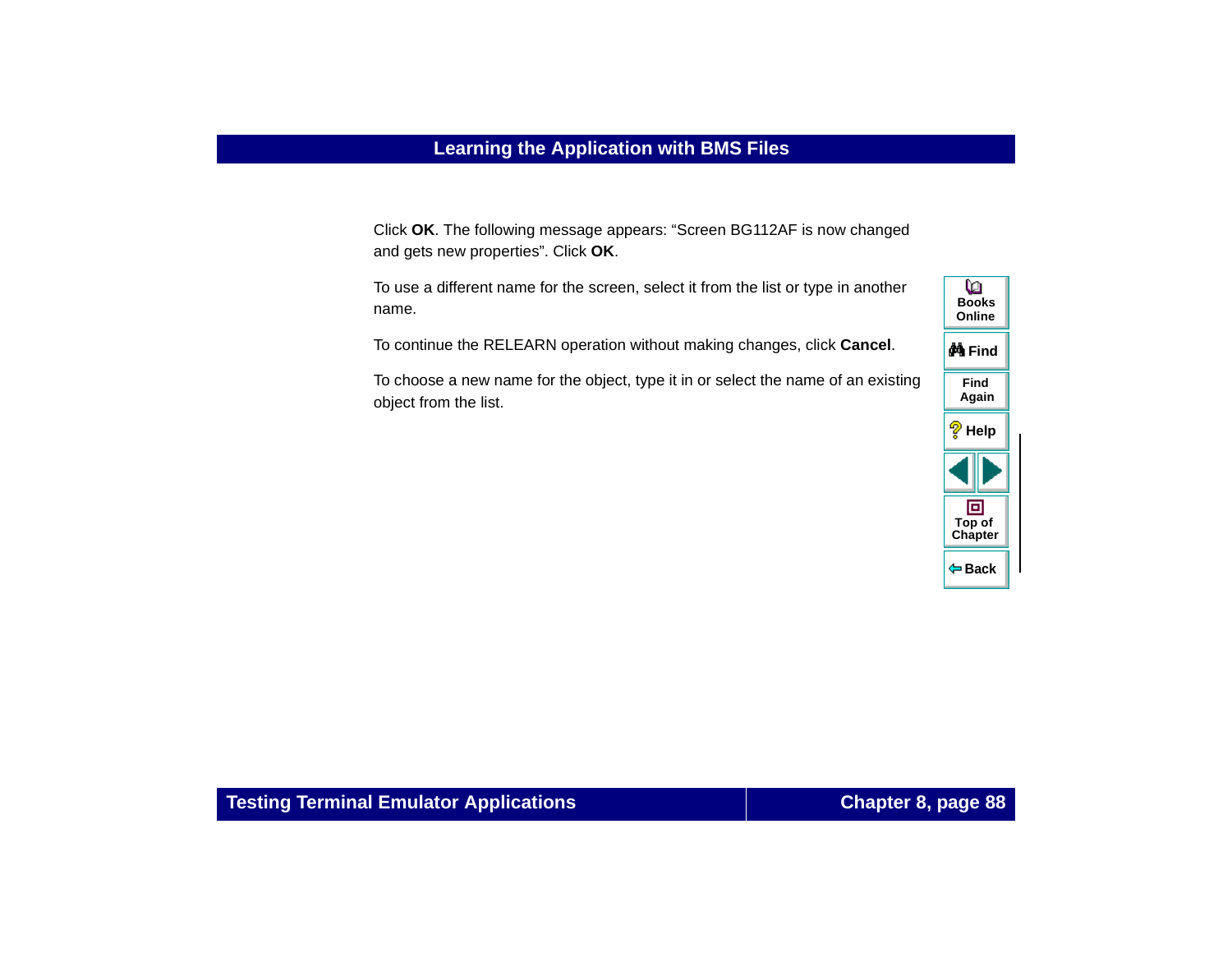# **Object Is Not in the Original GUI Map File**

|                                                                                              | Relearn Form for field "DATA001" in screen "BG112AF"                                                                                                                                                                        |
|----------------------------------------------------------------------------------------------|-----------------------------------------------------------------------------------------------------------------------------------------------------------------------------------------------------------------------------|
| WinRunner recognized "DATA001" as a new field.<br>Please select "DATA001" or any other name. |                                                                                                                                                                                                                             |
| Select a name<br>ᄖ<br><b>DATA001</b>                                                         | <b>Attributes</b><br>$\overline{OK}$<br>attached_text: field1,<br>class: field.<br>color: 1.<br>displayed: 1,<br>Cancel<br>enabled: 1<br>id: 1,<br>length: 09,<br>numeric_only: no,<br>protected: no,<br>$x:01$ .<br>v: 01. |

WinRunner found a field that it recognizes as a new one: no other field with the same name or properties exists in the GUI map file. The name of the field is displayed in the list on the left side of the Relearn dialog box. The list on the right shows all the properties of the selected field, according to the new BMS file.

By default, WinRunner adds the object to the GUI map file with the name specified. The Relearn dialog box closes and a message box is displayed: "WinRunner added a new field with the name 'DATAOO1.'"

To continue the Relearn operation without making changes, click **Cancel**.

To choose a new name for the object, type it in or select the name of another screen from the list.



### **Testing Terminal Emulator Applications Chapter 8, page 89**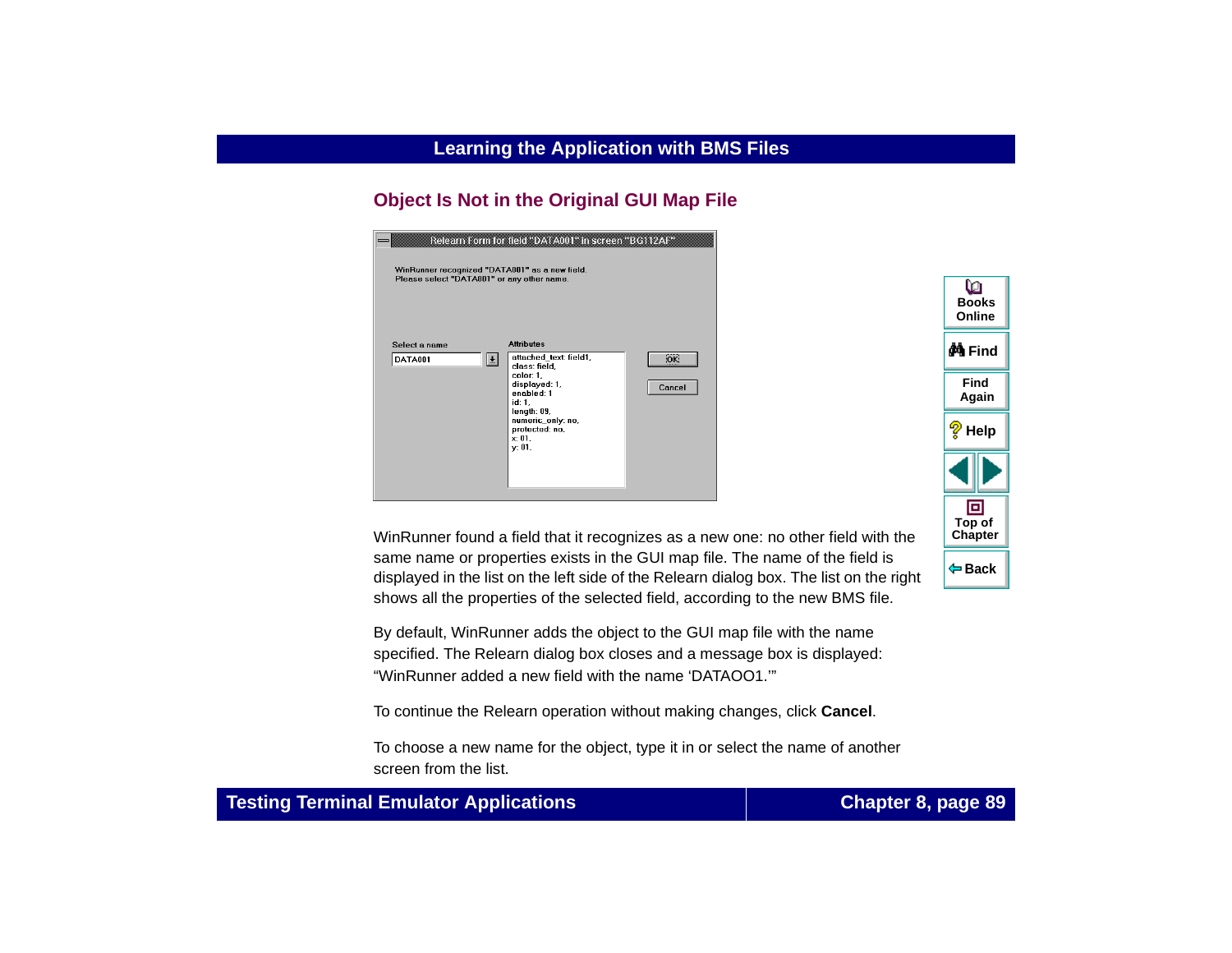### **Object Appears in the GUI Map File with a Different Name**

|                                                      | Relearn Form for field "DATA022" in screen "BG112AF"                                                                                                                                          |                          |
|------------------------------------------------------|-----------------------------------------------------------------------------------------------------------------------------------------------------------------------------------------------|--------------------------|
| Plese select a name                                  | The field "DATA022" already exists with the name "DATA002".<br>It is recommended to use the name "DATA002" for this field.                                                                    |                          |
| Select a name<br>$\vert \mathbf{F} \vert$<br>DATA002 | <b>Attributes</b><br>attached_text: field11,<br>class: field.<br>color: 2.<br>displayed: 1,<br>enabled: 1<br>id: 11,<br>length: 09,<br>numeric_only: no,<br>protected: no,<br>x:11.<br>v: 01. | --------<br>OK<br>Cancel |

WinRunner found a field with the same properties as an existing field, but with a different name. By default, WinRunner retains the original name for the field as it appears in the GUI map. This ensures that you can replay existing tests containing the original name for the field without changing them.

Click **OK** to retain the original name for the field. The Relearn dialog box closes and the following message appears: "WinRunner uses the existing field 'DATA002'".

<span id="page-89-0"></span>To use the name in the new BMS file or to select a new name, select it from the list or type it in.

#### **Testing Terminal Emulator Applications Chapter 8, page 90**

**Back**

**[Chapter](#page-80-0) Top of**

回

**Find**

**Again**

**Help**

**M** Find

**BooksOnline**

o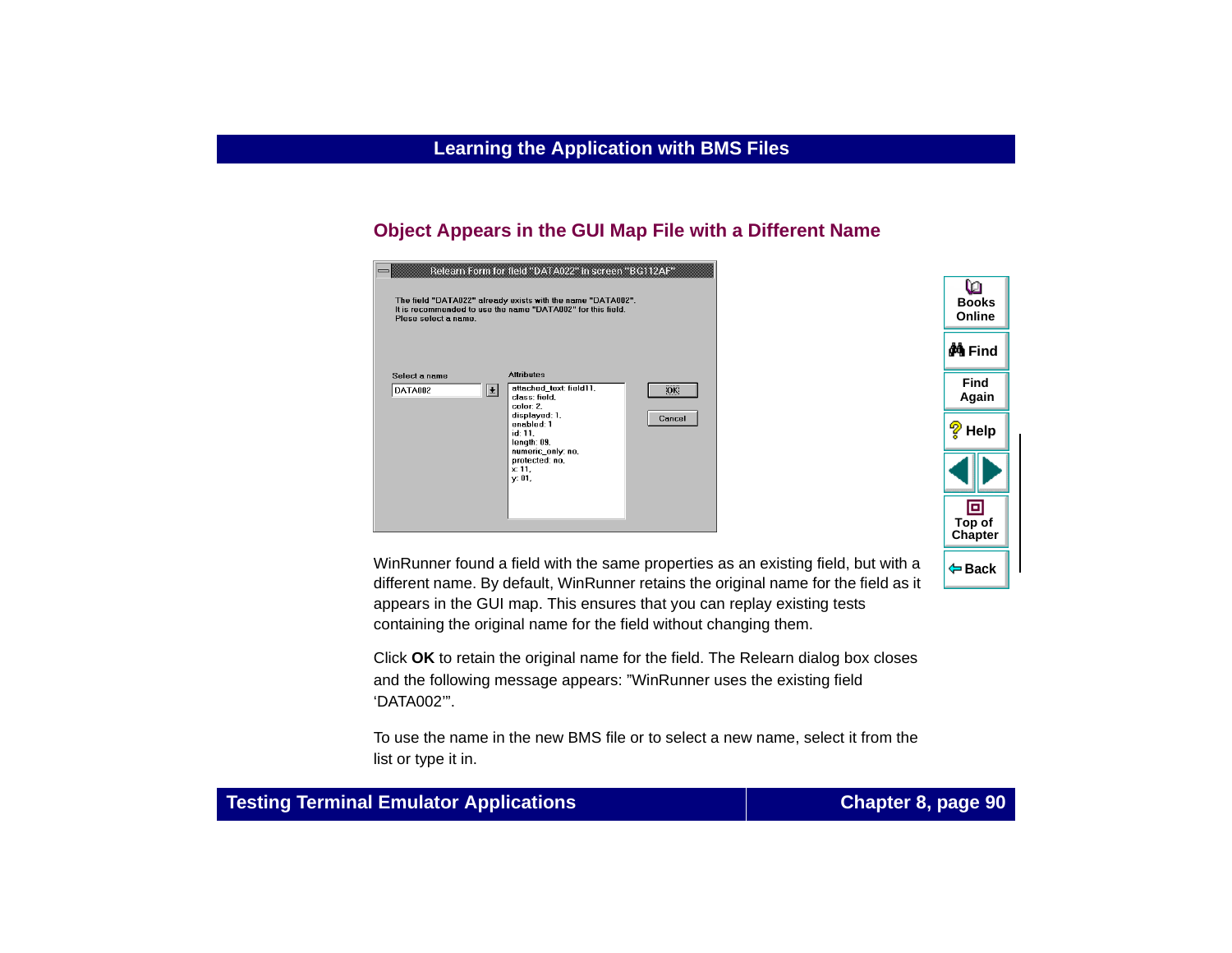# **Index**

### <span id="page-90-6"></span><span id="page-90-3"></span>**B**

BMS files **[81](#page-80-1)**–**[90](#page-89-0)**learning the application **[83](#page-82-1)** relearning the application **[85](#page-84-1)**

#### <span id="page-90-5"></span>**C**

checking screens and fields **[38](#page-37-0)**–**[45](#page-44-0)** all fields at once **[43](#page-42-0)**default checks **[40](#page-39-0)**field checks **[45](#page-44-1)**screen checks **[44](#page-43-0)**single screen/field **[40](#page-39-1)** two or more fields **[41](#page-40-0)**checking text automatically **[48](#page-47-0)** full screen **[48](#page-47-1)**partial screen **[49](#page-48-0)** using previous coordinates **[51](#page-50-0)** checking text using softkeys full screen **[52](#page-51-0)**partial screen **[53](#page-52-0)** configuring terminal emulator settings **[6](#page-5-0)** Context Sensitive testing **[18](#page-17-0)**–**[28](#page-27-0)**

#### <span id="page-90-0"></span>**F**

filters **[54](#page-53-0)**–**[59](#page-58-0)**exclude **[54](#page-53-1)**include **[55](#page-54-0)**finding text **[60](#page-59-0)**, **[69](#page-68-0)**

#### <span id="page-90-1"></span>**G**

GUI checkpoints **[8](#page-7-0)**, **[38](#page-37-0)**–**[45](#page-44-0)** default checks **[40](#page-39-0)**properties for screens and fields **[44](#page-43-1)**

#### <span id="page-90-2"></span>**L**

Learn BMS Files **[81](#page-80-2)**logical names **[23](#page-22-0)**

#### <span id="page-90-4"></span>**O**

obj\_type function **[27](#page-26-0)** object classes **[23](#page-22-1)**

| ம<br><b>Books</b><br>Online |
|-----------------------------|
| <i>N</i> ∯iFind             |
| Find<br>Again               |
| ?<br>Help                   |
|                             |
| 回<br>Top of<br>Chapter      |
| (≔ Back                     |

# [A](#page-90-3) [B](#page-90-3) [C](#page-90-5) [D](#page-90-0) [E](#page-90-0) [F](#page-90-0) [G](#page-90-1) [H](#page-90-2) [I](#page-90-2) [J](#page-90-2) [K](#page-90-2) [L](#page-90-2) [M](#page-90-4) [N](#page-90-4) [O](#page-90-4) [P](#page-91-1) [Q](#page-91-0) [R](#page-91-0) [S](#page-91-2) [T](#page-91-3) [U](#page-92-0) [V](#page-92-0) [W](#page-92-1) [X](#page-92-2) [Y](#page-92-2) Z

**Testing Terminal Emulator Applications page 91**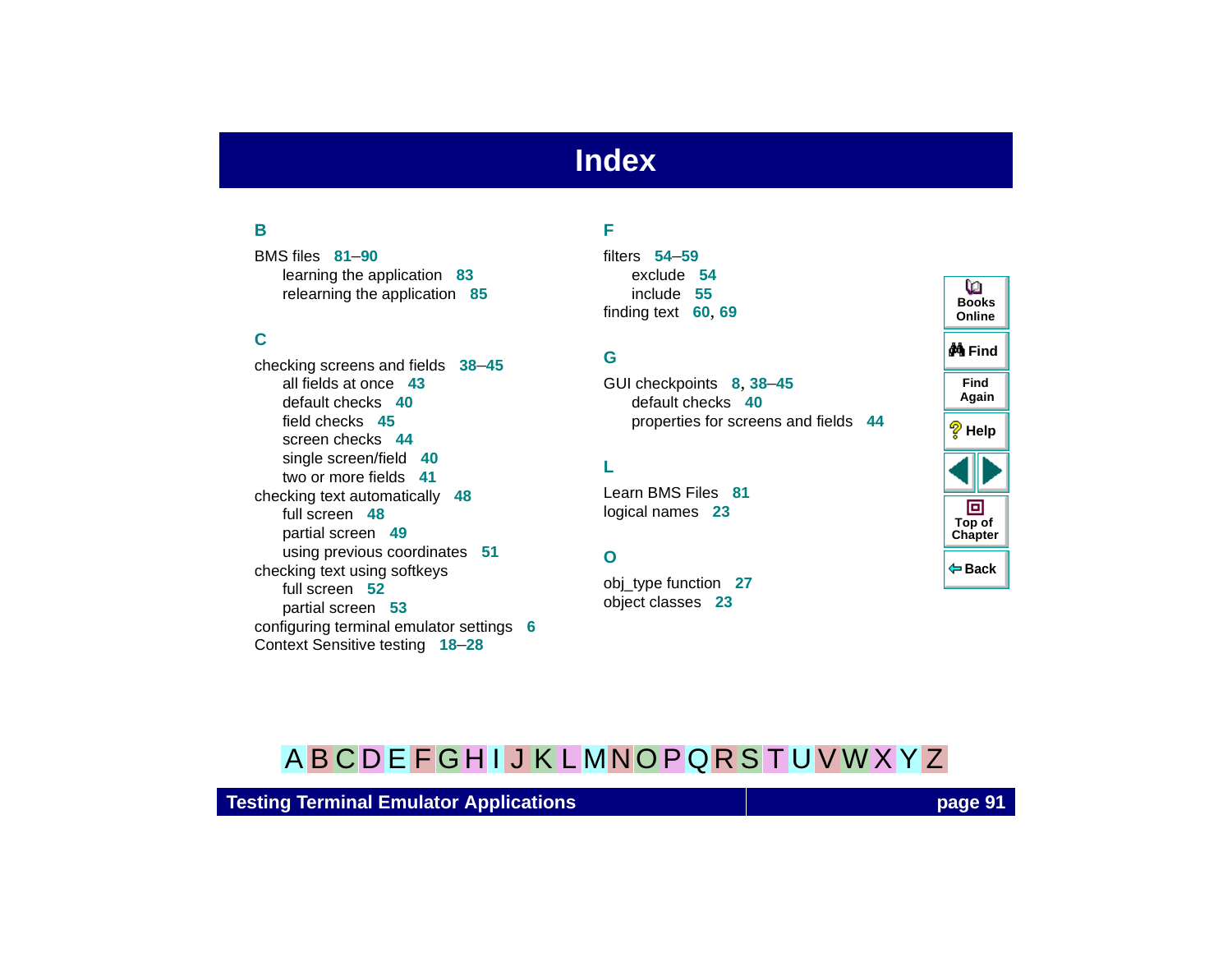# **Index**

#### <span id="page-91-1"></span>**P**

physical description **[22](#page-21-0)** properties field **[25](#page-24-0)**screen **[25](#page-24-0)**

#### <span id="page-91-0"></span>**R**

reading text **[59](#page-58-1)**, **[70](#page-69-0)** recordfield method **[27](#page-26-1)**position method **[27](#page-26-1)** text method **[62](#page-61-0)**results, viewing **[75](#page-74-1)**

### <span id="page-91-2"></span>**S**

sample application **[16](#page-15-0)** screen refresh time[,](#page-5-1) settin[g](#page-5-1) **[34](#page-33-0)** scripts, creating **6** scripts, creating VT100 and text applications **[63](#page-62-0)**searching for text **[60](#page-59-0)**, **[69](#page-68-0)** softkeys **[10](#page-9-0)** synchronizing tests **[29](#page-28-0)**–**[37](#page-36-0)**

#### <span id="page-91-3"></span>**T**

TE\_bms2gui function **[83](#page-82-2)** TE\_check\_text function **[52](#page-51-0)**, **[68](#page-67-0)**, **[72](#page-71-0)** TE\_create\_filter function **[58](#page-57-0)**, **[73](#page-72-0)** TE\_define\_sync\_keys function **[67](#page-66-0)**, **[71](#page-70-0)** TE\_delete\_filter function **[57](#page-56-0)**, **[73](#page-72-1)** TE\_edit\_field function **[27](#page-26-2)** TE\_find\_text function **[60](#page-59-0)**, **[69](#page-68-0)**, **[72](#page-71-1)** TE\_force\_send\_key function **[37](#page-36-1)** TE\_get\_active\_filter function **[73](#page-72-2)** TE\_get\_auto\_reset\_filter function **[73](#page-72-3)** TE\_get\_filter function **[73](#page-72-4)** TE\_get\_sync\_time function **[36](#page-35-0)** TE\_get\_text function **[59](#page-58-1)**, **[70](#page-69-0)**, **[72](#page-71-2)** TE\_get\_timeout function **[66](#page-65-0)**, **[71](#page-70-1)** TE\_reset\_all\_filters function **[57](#page-56-1)**, **[74](#page-73-0)** TE\_reset\_all\_force\_send\_key function **[37](#page-36-2)** TE\_reset\_filter function **[57](#page-56-1)**, **[74](#page-73-1)** TE\_send\_key function **[27](#page-26-3)** TE\_set\_auto\_reset\_filters function **[74](#page-73-2)** TE\_set\_auto\_v[erify function](#page-22-1) **[48](#page-47-1)** TE\_set\_filter function **[56](#page-55-0)**, **[58](#page-57-0)**, **[74](#page-73-3)** TE\_set\_filter\_mode function **[74](#page-73-4)** TE\_set\_record\_method function **[28](#page-27-1)** TE\_set\_refresh\_time function **[34](#page-33-0)** TE\_set\_sync\_time function **[35](#page-34-0)** TE\_set\_timeout function **[35](#page-34-1)**, **[66](#page-65-1)**, **[72](#page-71-3)** TE\_wait\_field function **[33](#page-32-0)**



# [A](#page-90-3) [B](#page-90-3) [C](#page-90-5) [D](#page-90-0) [E](#page-90-0) [F](#page-90-0) [G](#page-90-1) [H](#page-90-2) [I](#page-90-2) [J](#page-90-2) [K](#page-90-2) [L](#page-90-2) [M](#page-90-4) [N](#page-90-4) [O](#page-90-4) [P](#page-91-1) [Q](#page-91-0) [R](#page-91-0) [S](#page-91-2) [T](#page-91-3) [U](#page-92-0) [V](#page-92-0) [W](#page-92-1) [X](#page-92-2) [Y](#page-92-2) Z

**Testing Terminal Emulator Applications page 92**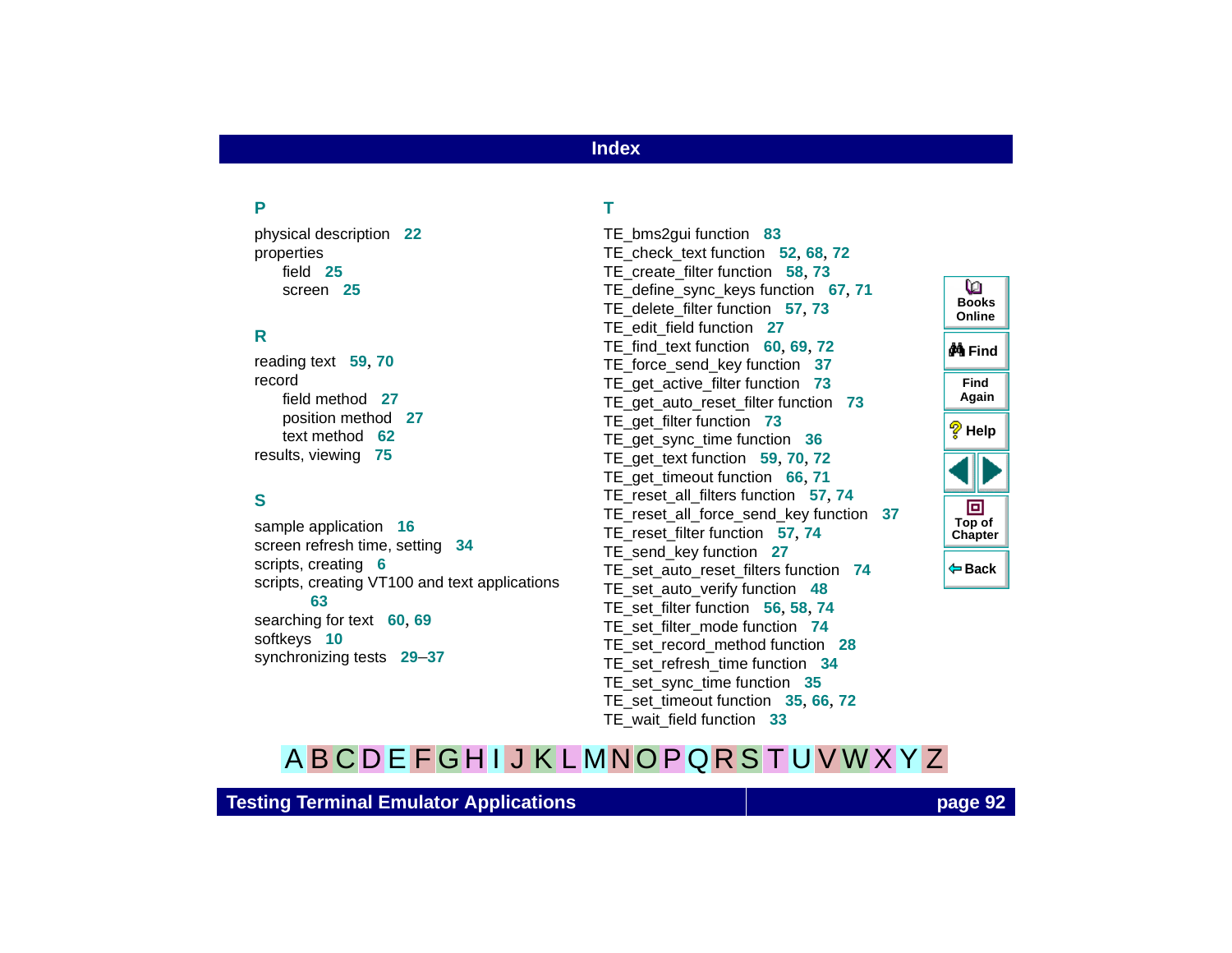# **Index**

TE\_wait\_string function **[31](#page-30-0)**, **[65](#page-64-0)**, **[72](#page-71-4)** TE\_wait\_sync function **[30](#page-29-0)**, **[37](#page-36-3)** terminal emulator configuration **[6](#page-5-0)** textchecking **[46](#page-45-0)**–**[60](#page-59-1)**, **[68](#page-67-1)** finding **[60](#page-59-0)**, **[69](#page-68-0)** reading **[59](#page-58-1)**, **[70](#page-69-0)** text checkpoints **[8](#page-7-1)**, **[46](#page-45-0)**–**[60](#page-59-1)**, **[68](#page-67-1)** [text method testing, see VT100 and text](#page-60-1)  applications timeout, setting **[35](#page-34-1)**, **[66](#page-65-1)**

#### <span id="page-92-0"></span>**V**

VT100 and text applications **[61](#page-60-2)**–**[74](#page-73-5)** checking text **[68](#page-67-1)** filter functions **[73](#page-72-5)**record method **[62](#page-61-0)**synchronization functions **[71](#page-70-2)** synchronizing test execution **[65](#page-64-1)** text functions **[72](#page-71-5)**

#### <span id="page-92-1"></span>**W**

win\_mouse\_click **[27](#page-26-4)** win\_mouse\_drag **[27](#page-26-5)** win\_type function **[27](#page-26-6)** 

# [A](#page-90-3) [B](#page-90-3) [C](#page-90-5) [D](#page-90-0) [E](#page-90-0) [F](#page-90-0) [G](#page-90-1) [H](#page-90-2) [I](#page-90-2) [J](#page-90-2) [K](#page-90-2) [L](#page-90-2) [M](#page-90-4) [N](#page-90-4) [O](#page-90-4) [P](#page-91-1) [Q](#page-91-0) [R](#page-91-0) [S](#page-91-2) [T](#page-91-3) [U](#page-92-0) [V](#page-92-0) [W](#page-92-1) [X](#page-92-2) [Y](#page-92-2) Z

<span id="page-92-2"></span>**Y**

Year2000 Demo Server **[16](#page-15-0)**



#### **Testing Terminal Emulator Applications page 93**